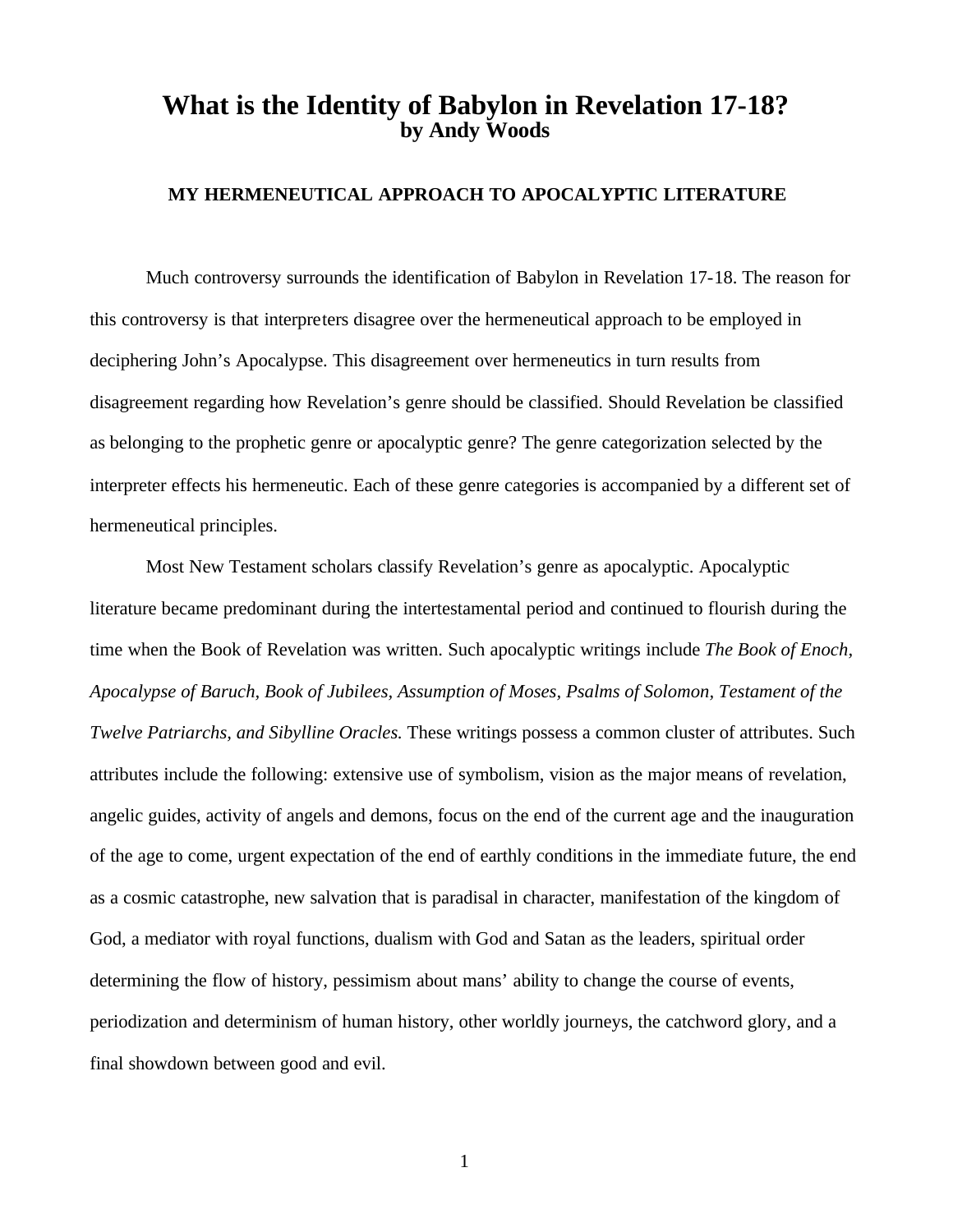Revelation shares many of these attributes. Revelation was also written during the general time period when such literature flourished. Thus, most New Testament scholars consider the Book of Revelation part of this apocalyptic literary genre. The decision to classify Revelation as belonging to the apocalyptic genre has a tremendous impact upon how one interprets the book. Numerous hermeneutical doors seem to open to the extent that the primary character of Revelation's genre is viewed as apocalyptic.

For example, it becomes difficult to approach the text with a straightforward literalism. Gregg contends that many interpreters fail to take into account Revelation's apocalyptic character. According to Steve Gregg:

 A failure to take into account this feature has led some to the most outlandish teachings on this book by some whose rule of interpretation is 'literal unless absurd.' Though this is good rule when dealing with literature written in a literal genre, it is the exact opposite in the case of apocalyptic literature, where symbolism is the rule and literalism is the exception.<sup>1</sup> Kenneth Gentry echoes similar sentiments when he notes:

 Before beginning my survey, I must note what most Christians suspect and what virtually all evangelical scholars (excluding classic dispensationalists) recognize regarding the book: Revelation is a highly figurative book that we cannot approach with a simple straightforward literalism. $<sup>2</sup>$ </sup>

The reason that apocalyptic literature cannot be approached literally is because of the nature of such literature. At times, the apocalyptists disguised through symbolic language the entity that was oppressing God's people. The apocalyptic writer sought to give hope to the oppressed people of God by predicting the cataclysmic destruction of the enemy that was persecuting them. However, the apocalyptist was not at liberty to literally identify the oppressor. Such a message of hope would have never gotten past the censors of Antiochus or Rome. Had it been written unambiguously that the insane Antiochus would be cast down, such a message would have been proscribed just as the books of the

<sup>1</sup> Steve Gregg, ed., *Revelation: Four Views, a Parallel Commentary* (Nashville: Thomas Nelson, 1997), 11.

<sup>2</sup> Kenneth L. Gentry, "A Preterist View of Revelation," in *Four Views on the Book of Revelation*, ed. C. Marvin Pate (Grand Rapids: Zondervan, 1998), 38.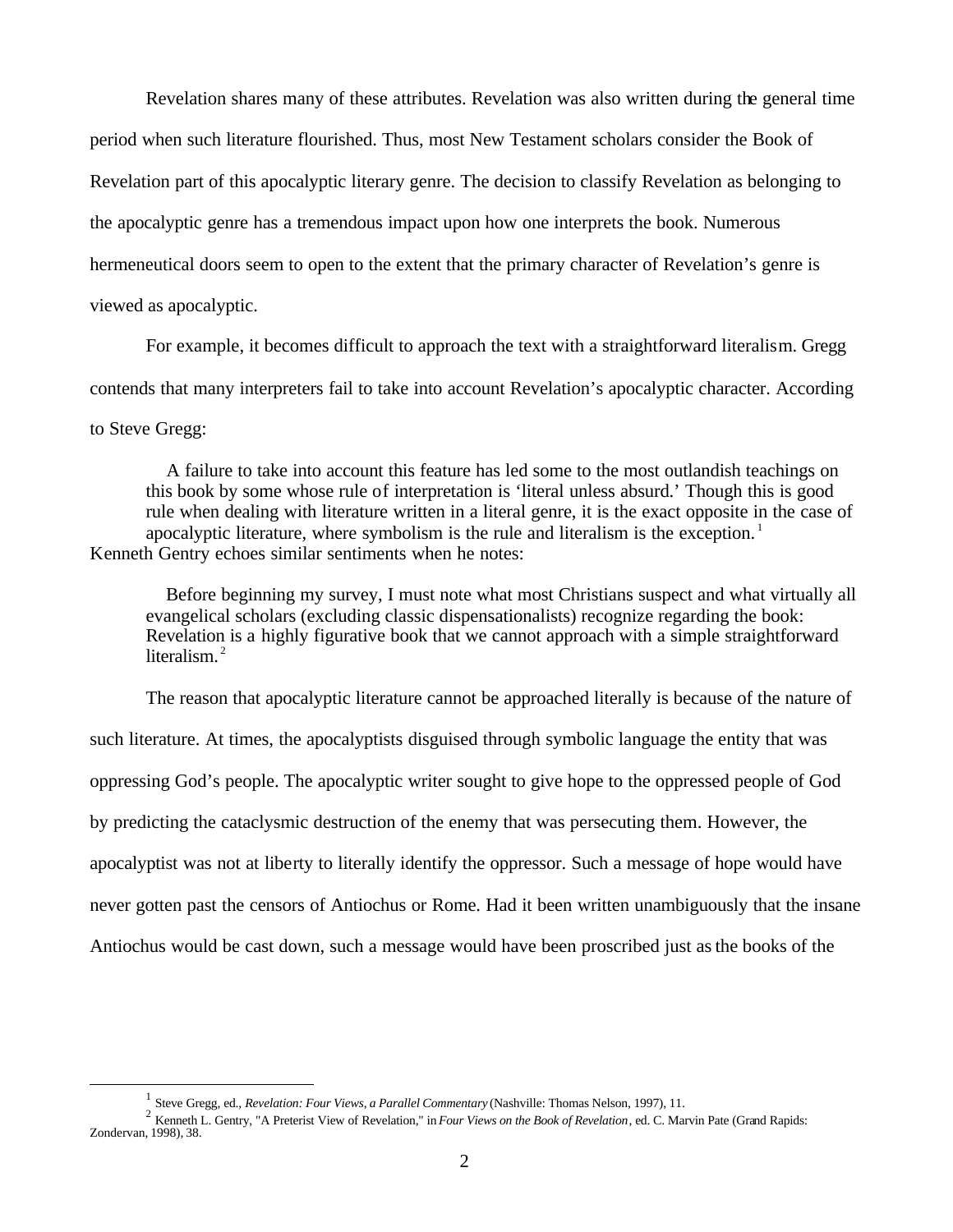law had been. Thus, the message had to be veiled in symbolic language.<sup>3</sup> Thus, a literal interpretation without properly understanding the genre of the book leads to an inaccurate conclusion.

Thus, categorizing Revelation as apocalyptic significantly influences how one identifies Babylon of Revelation 17-18. If John was following in the pattern of the apocalyptists, he does not mean Babylon when he says Babylon. Instead, he is using the word Babylon as a symbolic disguise to identify an oppressor that was persecuting God's people when John wrote. Thus, when John mentioned Babylon, he might have had in mind Jerusalem or Rome.

Another reason apocalyptic writings cannot be interpreted literally is because such writings can be described as crisis literature.<sup>4</sup> In other words, the writing was produced as a result of some impending crisis.<sup>5</sup> In order to highlight the severity of the crisis, the apocalyptist spoke in exaggerated terms. Take by way of analogy the statement, "my world has come to an end because my girlfriend has broken up with me." This statement obviously does not communicate a literal end of the world. Rather, it is using heightened language in order to communicate the significance of a personal event.

Similarly, an apocalyptic understanding of Revelation views John as vesting earthly events with heightened eschatological language in order to communicate the gravity of the immediate crisis. Caird best summarizes the matter when he says, "What seems to have escaped notice at the time is that Eschatology is a metaphor, the application of end of the world language to that which is not literally the end of the world." Understanding Revelation in such hyperbolic terms opens the possibility that the global language of Revelation 17-18 may in actuality be descriptive of a localized phenomenon that John has invested with global language. Thus, when John speaks of a great city reigning over the kings of the earth (17:18), he is speaking in heightened language of an immediate oppressive force in his own day, such as Jerusalem or Rome.

<sup>3</sup> James Kallas, "The Apocalypse-an Apocalyptic Book?," *Journal of Biblical Literature* 86 (1967): 70.

<sup>4</sup> Mitchell G. Reddish, ed., *Apocalyptic Literature: A Reader* (Peabody, MA: Hendrickson, 1990), 24.

<sup>&</sup>lt;sup>5</sup> John J. Collins, *The Apocalyptic Imagination: An Introduction to Jewish Apocalyptic Literature*, 2d ed. (Grand Rapids: Eerdmans, 1998), 38. 6 G.B. Caird, *The Language and Imagery of the Bible* (London: Duckworth, 1980), 253.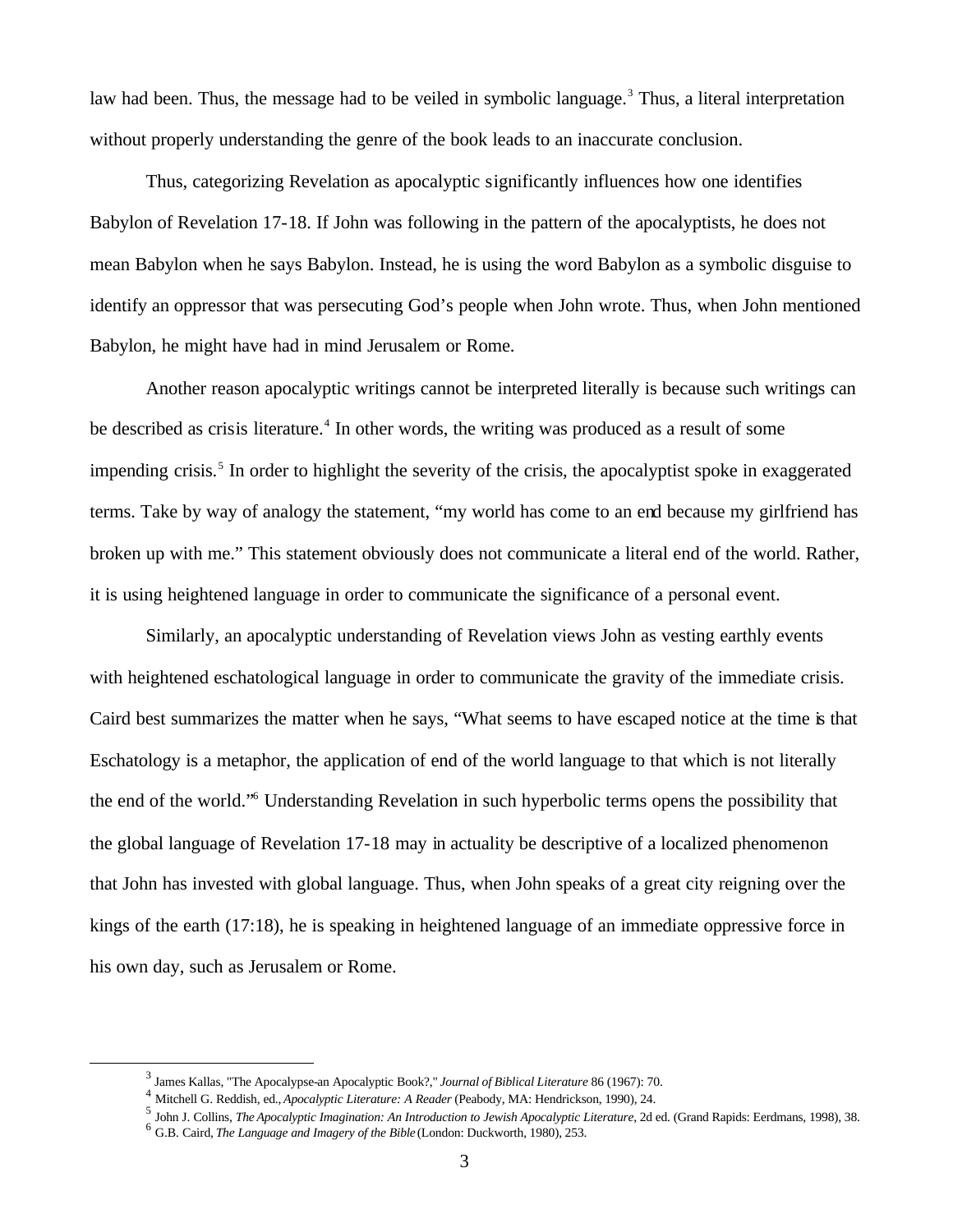Apocalyptic multivalence is another hermeneutical door that opens when Revelation is classified as belonging to the apocalyptic category. Collins offers the following explanation of apocalyptic multivalence:

 In other Jewish apocalypses the Babylonian crisis of the sixth century often provides the filter through which later crises are viewed. The emphasis is not on the uniqueness of the historical events but on recurring patterns, which assimilate the particular crisis to some event of the past whether historical or mythical. <sup>7</sup>

Understanding multivalence affects how one identifies Babylon of Revelation 17-18. If John employs apocalyptic multivalence in these chapters, it is possible that the events of the chapter cannot be anchored to one event but rather can recur repeatedly throughout history. This perspective allows Bock to employ a multi layered hermeneutic in identifying Babylon. According to Bock, Babylon of Revelation 17-18 not only represents Rome but also a future rebuilt Babylon on the Euphrates. He also says that Babylon also refers to any other city in the sweep of history due to the fact that the world empire's center is always shifting.<sup>8</sup> Pate employs a similar rationale in reaching the conclusion that Babylon not only refers to a future Babylon but to Jerusalem as well.<sup>9</sup>

Categorizing Revelation as apocalyptic also influences how one interprets Revelation's numbers. According to Gregg, other apocalypses typically use numbers to convey concepts rather than count units.<sup>10</sup> Bock seems to rely upon such an apocalyptic framework when he remains open to the possibility that the number 1000 mentioned six times in Revelation 20 refers to an extended period of time rather than a literal 1000 year time period.<sup>11</sup> This again effects how one understands Revelation 17-18 because numerical references are used at least twice in these chapters (17:9-10, 12).

However, others believe that while Revelation contains some apocalyptic elements, the book has more in common with the prophetic genre than the apocalyptic genre. If this is the case, then a new

 $<sup>7</sup>$  Collins, 51.</sup>

<sup>8</sup> Darrell L. Bock, "Interpreting the Bible-How Texts Speak to Us," in *Progressive Dispensationalism* , ed. Darrell L. Bock Craig A. Blaising (Wheaton: Victor, 1993), 93-96. 9 C. Marvin Pate, "A Progressive Dispensationalist View of Revelation," in *Four Views on the Book of Revelation*, ed. C. Marvin Pate (Grand

Rapids: Zondervan, 1998), 160.

<sup>10</sup> Gregg, ed., 11-12.

<sup>11</sup> Darrell L. Bock, "Summary Essay," in *Three Views on the Millennium*, ed. Darrell L. Bock (Grand Rapids: Zondervan, 1999), 303-305.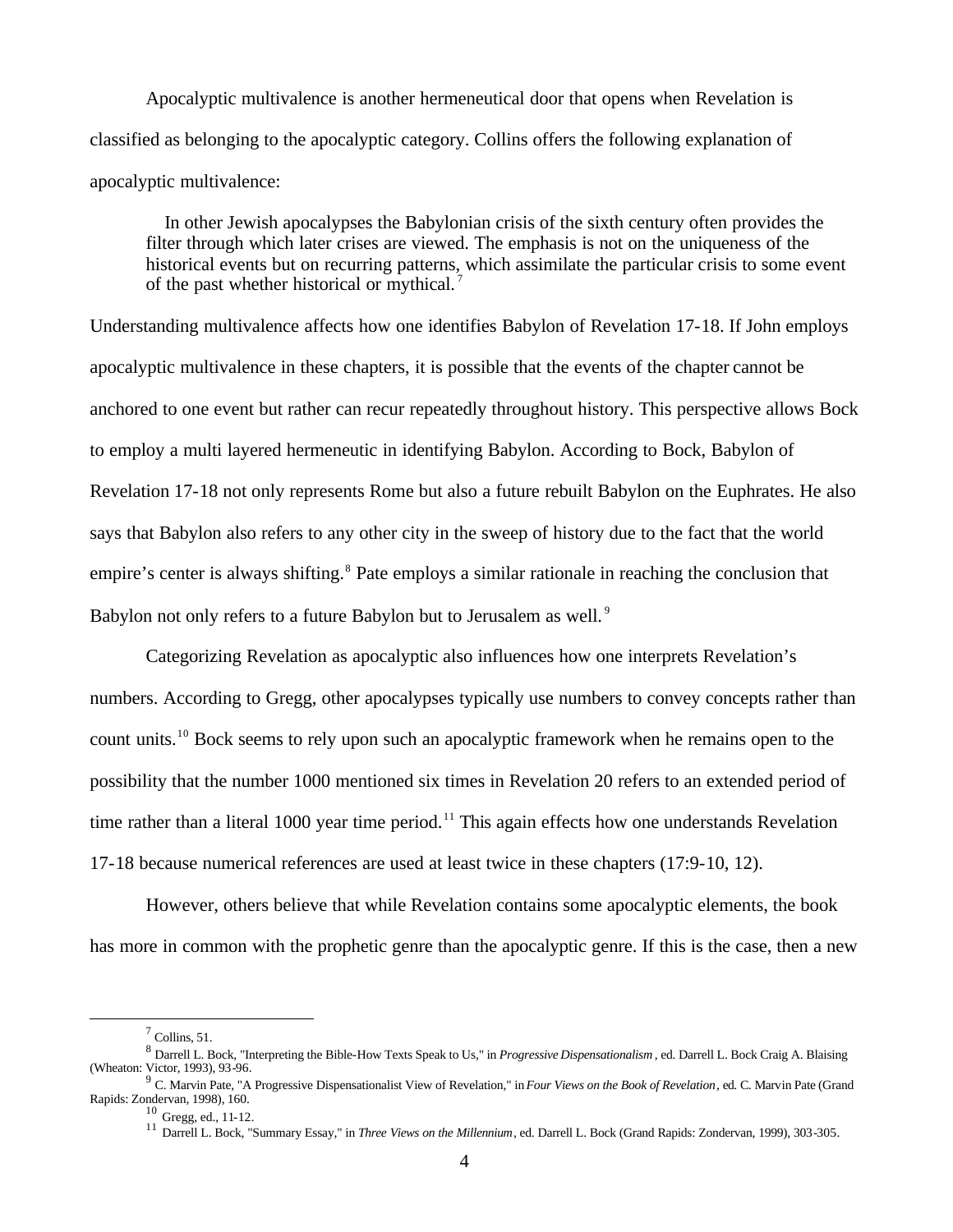set of hermeneutical principles is not needed to properly interpret Revelation.<sup>12</sup> Thus, the same literal, grammatical, historical method that is used to understand other sections of scripture and prophetic material is also what is needed in order to understand Revelation. Literalism can be defined as attaching to every word the same meaning that it would have in normal usage, whether employed in speaking, writing, or thinking.<sup>13</sup> By using this approach, the interpreter takes Revelation literally until he encounters some obvious clue in the text alerting him to the fact that figurative or symbolic language is being employed.

How does the interpreter using this approach recognize when figurative or symbolic language is being employed? One clue involves the use of the word sign (shmeion). When John uses this word, it alerts the interpreter to the fact that John is speaking figuratively or symbolically rather than literally. For example, because John uses shmeion to describe the woman in Revelation 12:1, it is obvious that the woman is symbolic or representative of something. Another clue involves the words like (oJmoio") or as (wJ"). When John employs such language, he is indicating a correspondence between what he saw in the vision and what he was trying to describe. For example, Revelation 8:8 says, "…And something like a great mountain burning with fire was thrown into the sea…" The word "like" alerts the interpreter to the fact that John is simply using comparative language to describe withal he saw and the mountain is not to be interpreted literally.

Another clue involves an identical correspondence in the Old Testament. Because the leopard, lion, and bear in Revelation 13:2 are also used in Daniel 7 to depict nations, the interpreter is alerted to the fact that John is employing symbolic language. Thus, the leopard, lion, and bear also represent nations in Revelation 13 just as they did in Daniel 7. Yet another clue involves an interpretation in the immediate context. If something is interpreted for the reader, then the thing interpreted is obviously a symbol. The woman in Revelation 17 is obviously a symbol because the immediate context interprets her to be a city (17:18). A final clue involves looking for absurdity. For example, if the woman in

<sup>12</sup> Robert L. Thomas, *Revelation 1 to 7: An Exegetical Commentary* (Chicago: Moody Press, 1992), 38.

<sup>13</sup> Bernard Ramm, *Protestant Biblical Interpretation* (Boston: W.A. Wilde, 1956), 89-92.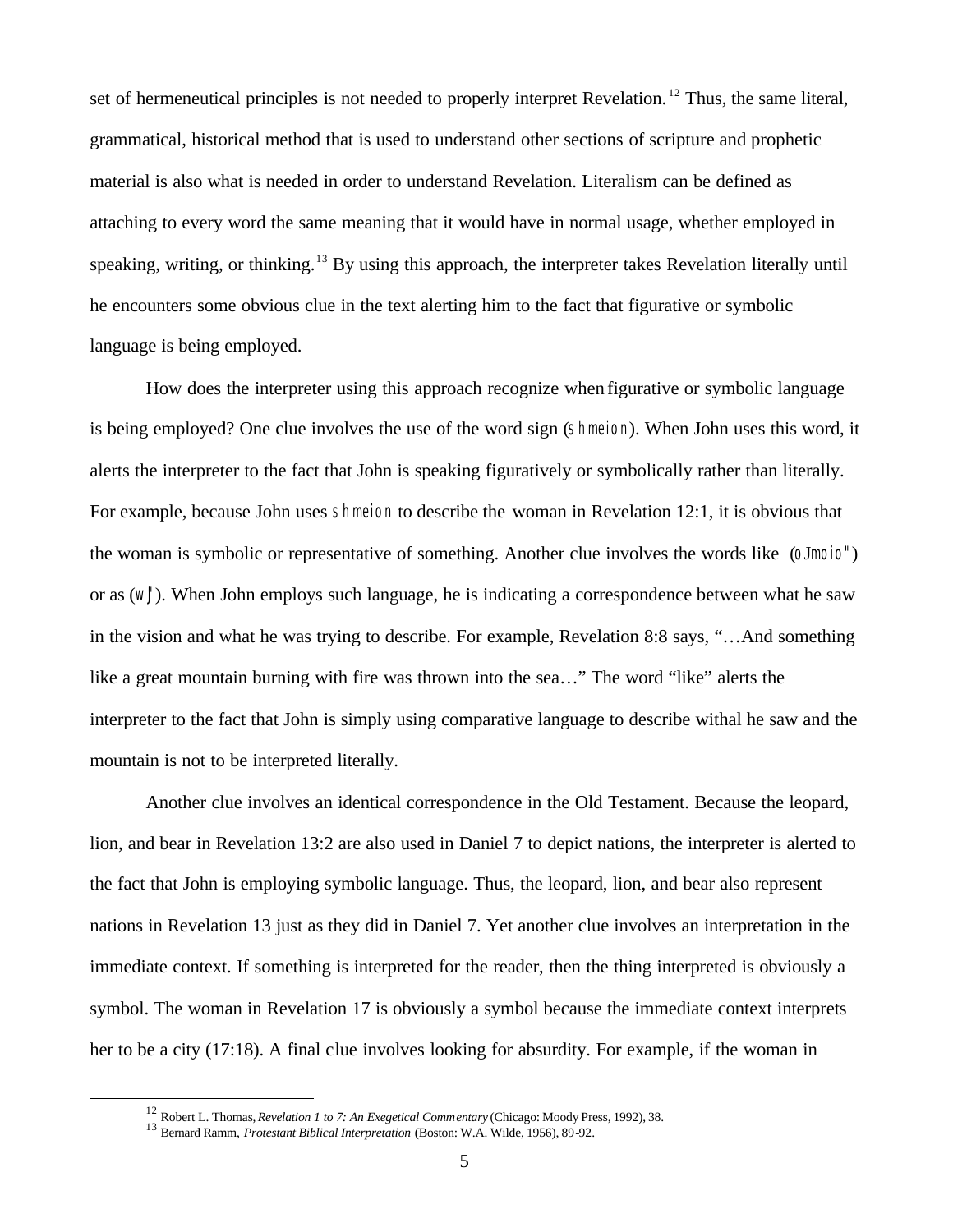Revelation 12:1 was literally clothed with the sun she would be destroyed by the heat. Because a literal interpretation yields an absurd result, symbolic language must be in use.

After identifying figurative or symbolic language, how is such language to be understood? Sometimes the immediate context interprets the symbol. For example, the dragon of Revelation 12:3 is interpreted as Satan in 12:9. Walvoord identifies twenty-six instances in which a symbol is interpreted in the immediate context.<sup>14</sup> Another method is to see if the same symbol is employed elsewhere in the Old Testament. For example, the same symbol of the woman used in Revelation 12:1 is also used in Genesis 37:9-11 to depict Israel. Thus, the woman of Revelation 12 is symbolic of Israel. This strategy is useful because John uses so much of the Old Testament's imagery. According to Thomas, 278 of Revelation's 404 verses allude to the Old Testament.<sup>15</sup> Fruchtenbaum's work is helpful to the interpreter in this regard because it contains a lengthy appendix listing all of the Old Testament allusions found in Revelation.<sup>16</sup> A final method for understanding Revelation's symbolic language is to note that John through his use of "like" or "as" is attempting to describe futuristic events that are beyond his linguistic ability. Thus, he communicates through language of correspondence. In other words, in order to communicate the contents of his vision, he uses similes or language of comparison by equating things from his own world to the futuristic events that he sees in his vision.

Moreover, Tenney observes that a consistent application of a literal approach to Revelation logically leads to the futurist interpretation.<sup>17</sup> A relationship exists between literalism and futurism because the ordinary import of Revelation's words and phrases makes it impossible to argue that Revelation's contents have already been fulfilled. The sea turning to blood (Rev 16:3), half of the world's population being destroyed (Rev 6:4; 9:15), and the greatest earthquake in human history (Rev 16:18) obviously have never taken place. Thus, literal interpreters are less likely to see events taking

<sup>14</sup> John F. Walvoord, *The Revelation of Jesus Christ* (Chicago: Moody Press, 1966), 29-30.

 $15$  Thomas, 40.

<sup>16</sup> Arnold G. Fruchtenbaum, *Footsteps of the Messiah* (Tustin: Ariel Ministries, 1983), 454-59.

<sup>17</sup> Merrill C. Tenney, *Interpreting Revelation* (Grand Rapids: Eerdmans, 1957), 139, 142.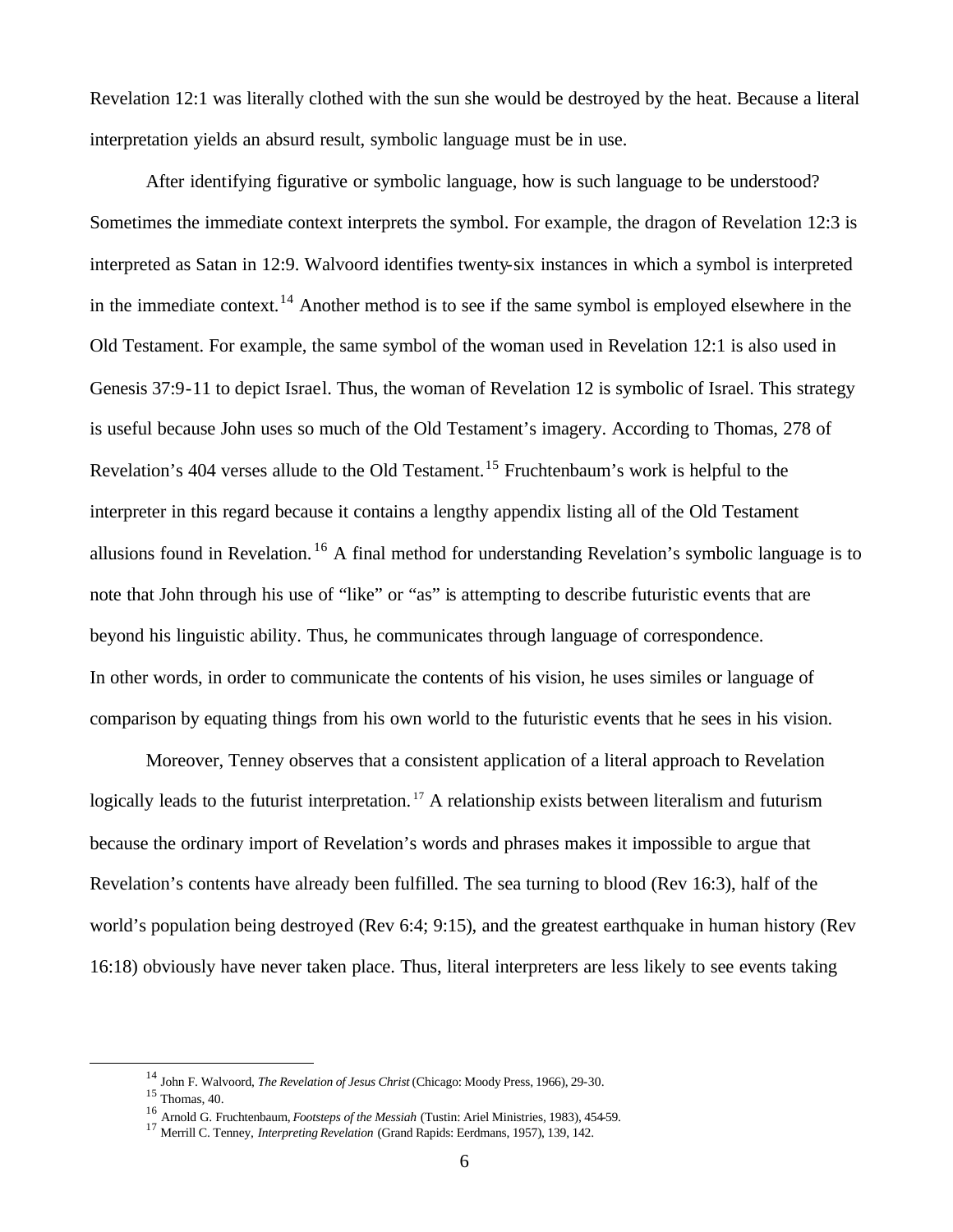place in John's day as significant for interpreting the book's meaning because the events of the book will be fulfilled in the distant future from John's era.

In this introductory section, I have sought to set forth the different hermeneutical principles that will be employed if one views the primary character of Revelation as apocalyptic or prophetic. While no one can deny the many similarities between Revelation and apocalyptic literature, I believe that the book has more in common with prophecy than apocalypticism. My reasons for making this determination will be presented under the Babylon interpretation in the second section of the paper. Thus, my conclusions regarding the identity of the woman in Revelation 17-18 are based largely upon the literal method of interpretation. I will identify and interpret symbolic or figurative language in Revelation 17-18 according to the principles enumerated above. I know that this approach will not answer all of the questions. However, in comparison to other approaches, it seems to have the best potential of unfolding the true meaning of Babylon in Revelation 17-18.

## **IDENTIFICATION OF BABYLON IN REVELATION 17-18**

This section of the paper will survey five prominent approaches for identifying Babylon in Revelation 17-18. These approaches include identifying Babylon as the world, Jerusalem, Rome, an end time religious system, and futuristic, literal, rebuilt Babylon. As will be discussed below, I lean toward the last option. Other interpretive options exist, such as viewing Babylon as the Roman Catholic Church or as an eclectic amalgamation of two or more of these views. However, spatial limitations cause me to limit the discussion to the previously enumerated five views. For each option, I will follow a two-fold approach. First, I will allow the view to speak for itself by presenting the methodology embraced by its proponents. Second, I will raise objections and potential weaknesses.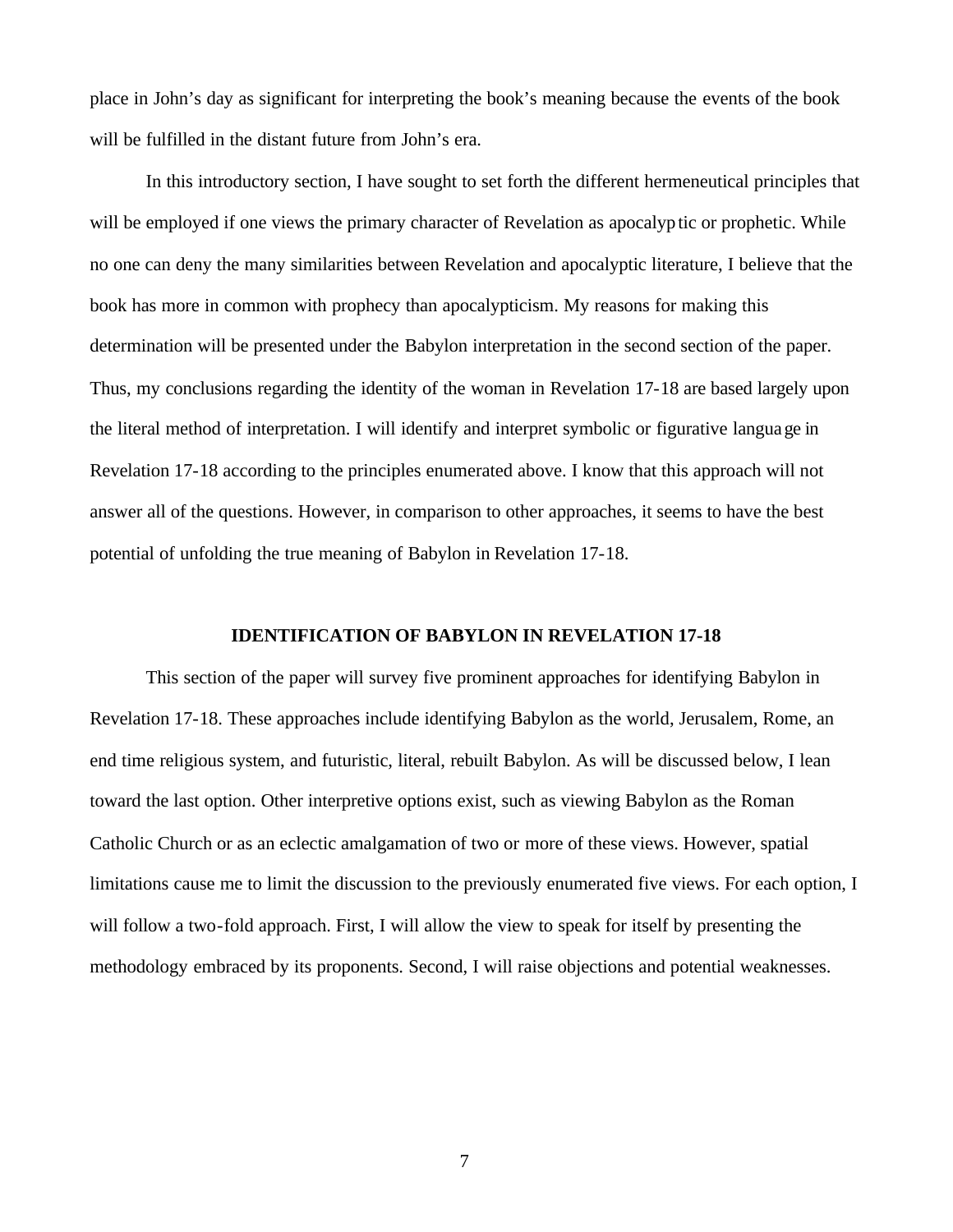#### *World*

# **Methodology**

The first interpretive option in identifying Babylon of Revelation 17-18 is to see Babylon as depicting the satanic world system that has corrupted the world's history. This approach is part of the idealist method of interpreting Revelation. According to this method, the events described in Revelation do not necessarily look for individual or specific fulfillments. Rather, the symbolism of the book depicts spiritual lessons or principles recurring throughout history thus edifying believers in every age. Therefore, the view divorces Revelation from history in exchange for finding great principles that are operational in every age. These great principles include the triumph of good over evil, the vindication of martyrs, the sovereignty of God, and spiritual warfare taking place throughout history.<sup>18</sup>

Beale,<sup>19</sup> Hamstra,<sup>20</sup> and Hendriksen<sup>21</sup> heavily incorporate various aspects of idealism into how they interpret Babylon. Beale contends that Rome as well as all wicked world systems take on the symbolic name "Babylon the Great."<sup>22</sup> Elsewhere, he maintains that "Babylon is the prevailing economic-religious system in alliance with the state and its related authorities and existing throughout the ages."<sup>23</sup> According to Hamstra:

 In the first century, Babylon was Rome. Two generations ago it was Berlin. Today, perhaps, it is Las Vegas or even a university campus. Babylon can be found everywhere throughout the history of the world. It is the center of anti-Christian seduction any time in history.<sup>24</sup>

According to Hendrickson:

 …the world viewed as the embodiment of 'the lust of the flesh, the lust of the eyes, and the vainglory of life.' Babylon, then, is the world as the centre of seduction at any moment in history, particularly during this dispensation.<sup>25</sup>

8

<sup>18</sup> Gregg, ed., 43-44.

<sup>19</sup> G. K. Beale, *The Book of Revelation*, ed. I. Howard Marshall and Donald A. Hagner, New Century Bible Commentary Series (Grand Rapids: Eerdmans, 1999), 885-86.

<sup>20</sup> William Hendrickson, *More Than Conquerors: An Interpretation of the Book of Revelation* (Grand Rapids: Baker, 1939), 200-202.

<sup>21</sup> Sam Hamstra, "An Idealist View of Revelation," in *Four Views on the Book of Revelation*, ed. C. Marvin Pate (Grand Rapids: Zondervan, 1998), 116-20. <sup>22</sup> Beale, 755.

<sup>23</sup> Ibid., 850.

<sup>24</sup> Hamstra, 117.

<sup>25</sup> Hendrickson, 202.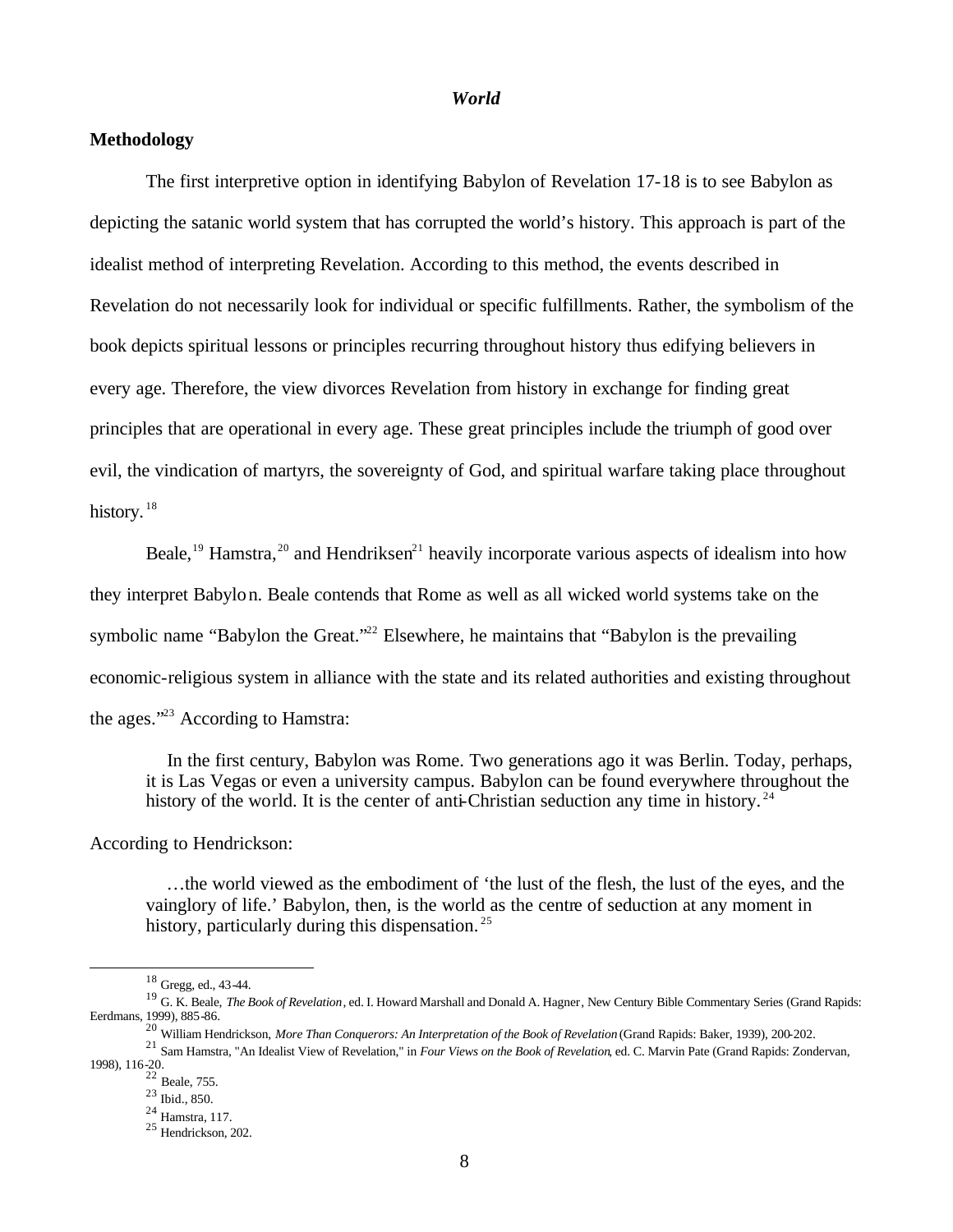The idealist approach heavily relies upon Revelation's apocalyptic content. According to Hamstra, because the idealist begins with the presupposition that Revelation is apocalyptic, the idealist views all of Revelation's episodes and visions as symbolic until proven otherwise.<sup>26</sup> In addition, an idealist employs the above described transtemporal framework when approaching the text of Revelation 17-18. Thus, the woman drunk with the blood of the saints (17:6) not only speaks of Rome's persecution of believers but also of the persecution caused by world governments throughout history.<sup>27</sup> Hendriksen sees the command to leave Babylon (18:4) as relating to believers of all time when he notes:

 The admonition to leave Babylon is addressed to believers in all ages (cf. Isa 48:20; 52:11; Jer 50:8, 41-44; Zech 2:7). From this fact it appears that Babylon is not only the city of the endtime. It is the world, as the centre of seduction, in any age.<sup>28</sup>

Hendriksen attaches a similar transtemporal meaning to Babylon's destruction (17:16-17; 18:9-24):

 When Babylon perishes, the economic chaos is complete; the world of the unbeliever, on which he has pinned his hopes and built his trust, collapses! This is true with respect to the fall of every Babylon–whether it is literal Babylon, or Nineveh, or Rome.<sup>29</sup>

# **Weaknesses**

To begin with, a problem with this transhistorical understanding is that Revelation 1:1 seem to

be predicting a set of specific events that must shortly come to pass. This verse gives the impression

that at least some specific events in some historical setting is intended.<sup>30</sup> Also, Wright similarly

contends that biblical prophetic tradition shows a concern for history in addition to theology. He notes:

 [Jews] knew a good metaphor when they saw one, and used cosmic imagery to bring out full theological significance of cataclysmic socio-political events. $31$ 

Elsewhere Wright indicates:

<sup>26</sup> Hamstra, 129.

 $27$  Gregg, ed., 405.

<sup>28</sup> Hendrickson, 208.

 $^{29}$  Ibid., 210.

<sup>30</sup> Gregg, ed., 44.

<sup>31</sup> N. T. Wright, *Christian Origins and the Question of God*, 2 vols. (Minneapolis: Fortress, 1996), 1:333.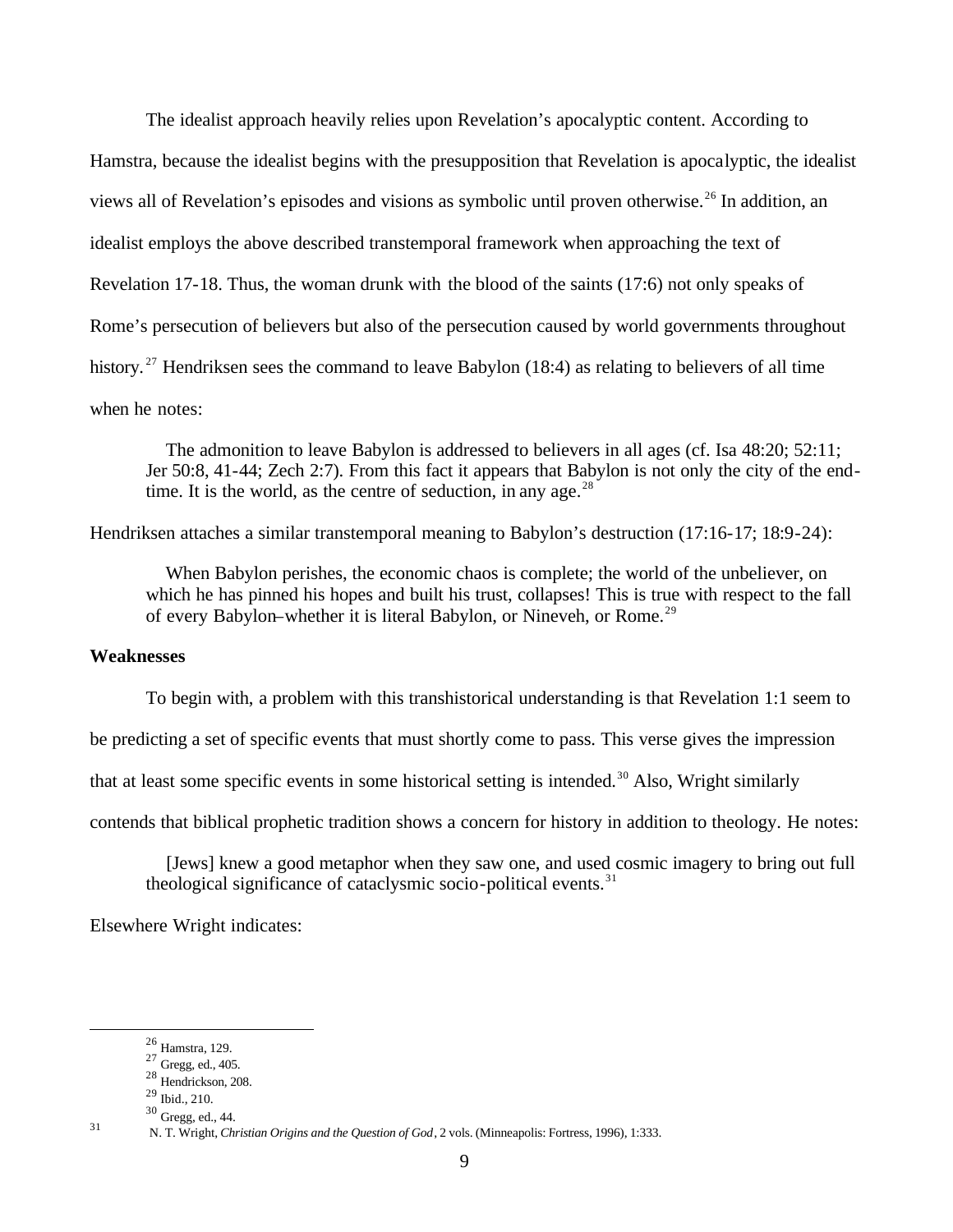It will not do to dismiss…'apocalyptic' as 'merely metaphorical.' Metaphors have teeth; the complex metaphors available to first century Jews had particularly sharp ones, and they could be, and apparently were, reapplied to a variety of scenarios, all within this-worldly history.<sup>32</sup>

Moreover, why are the specific details given in Revelation 17-18 if they will have no historical fulfillment? Thus, to refer to the city as merely an ideal city seems to fall short of the requirement of chapters 17-18 of a real city at a certain spot on the earth. Finally, predictive prophecy in Scripture has fulfillments in history that are specific, such as the predictions in Isaiah 53 of Messiah's sufferings.<sup>33</sup>

<sup>32</sup> Ibid., 2:321-22.

<sup>33</sup> Robert L. Thomas, "A Classical Dispensationalist View of Revelation," in *Four Views on the Book of Revelation*, ed. C. Marvin Pate (Grand Rapids: Zondervan, 1998), 226.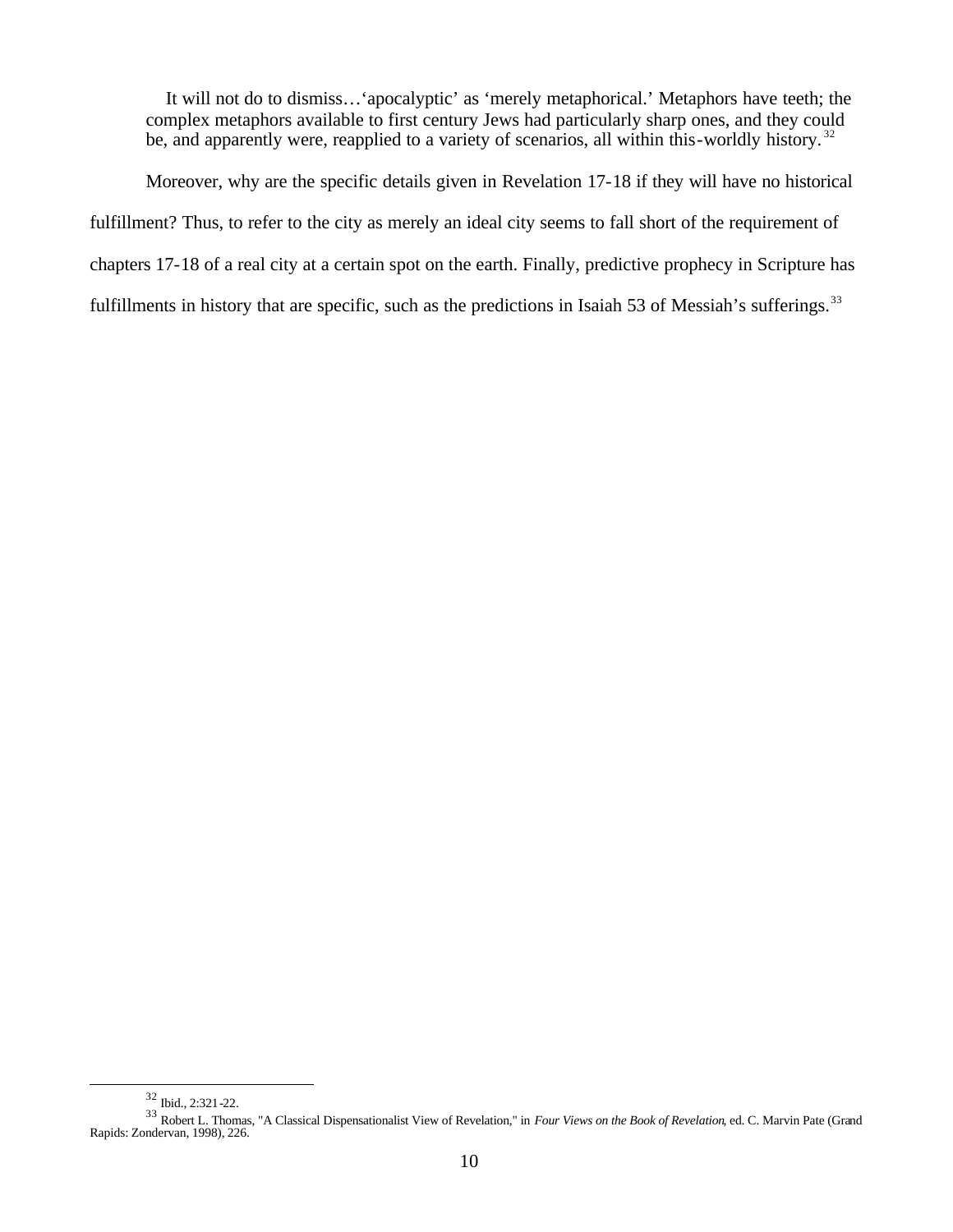### *Jerusalem*

Another interpretive option involves identifying Babylon in Revelation 17-18 as the city of Jerusalem. Some of the main proponents of this position include Ford,  $34$  Russell,  $35$  Terry,  $36$  Chilton,  $37$ Gentry,  $38$  and Beagley.  $39$  Most of the proponents of the Babylon = Jerusalem position are either full or partial preterists<sup>40</sup> who see the events described in Revelation 4-22 as predicting the Jewish War of A.D. 66-70 as well as the destruction of Jerusalem in A.D. 70. Thus, Jerusalem advocates typically hold to an early date of the Book of Revelation. However, not all advocates of the Jerusalem view are of this mindset. Some advocating this position hold to a late date of the book and view the imagery of the harlot in Revelation 17-18 to be merely reminiscent of the A.D. 70 event. Thus they understand these chapters as an *ex eventu* prophecy. Provan<sup>41</sup> is a proponent of this position.

#### **Methodology**

#### **General Arguments**

Advocates of the Jerusalem view employ some general arguments in reaching the conclusion that the description of Babylon and its destruction are in actuality describing the fall of Jerusalem in A.D. 70. To begin with, some Jerusalem proponents see Peter's reference to the place of origin of his letter as Babylon in 1 Peter 5:13 as actually a reference to Jerusalem. By way of comparison, Babylon  $=$  Rome proponents view Peter's reference to Babylon in 1 Peter 5:13 as a reference to Rome on account of the fact that tradition associates Peter's later life with Rome rather than Babylon. Thus, they see Peter using the term Babylon to speak cryptically of Rome in 1 Peter 5:13. Rome advocates use

<sup>36</sup> Milton S. Terry, *Biblical Apocalyptics: A Study of the Most Notable Revelations of God and of Christ* (NY: Eaton & Mains, 1898), 426-39.

<sup>34</sup> J. Massyngberde Ford, *Revelation*, ed. William Foxwell Albright and David Noel Freedman, Anchor Bible, vol. 38 (Garden City, NY: Doubleday, 1975), 54-56, 93, 259-307. <sup>35</sup> J. Stuart Russell, *The Parousia: A Critical Inquiry into the New Testament Doctrine of Our Lord's Second Coming* (London: Unwin, 1887;

reprint, Grand Rapids: Baker, 1999), 482-98.

<sup>37</sup> David Chilton, *The Days of Vengeance: An Exposition of the Book of Revelation* (Tyler, TX: Dominion Press, 1987), 421-66.

<sup>38</sup> Gentry, 73-79.

<sup>39</sup> Alan James Beagley, *The 'Stitz Im Leben' of the Apocalypse with Particular Reference to the Role of the Church's Enemies* (New York: de Gruyter, 1987), 93-110.

 $^{40}$  Full preterism sees Revelation 4-22 as finding a total A.D. 70 fulfillment. Russell is a representative of the full preterist camp. On the other hand, partial preterism understands most of the contents of Revelation 4-22 as finding an A.D. 70 realization while allowing for some of these prophecies, such as Revelation 20, to receive a futuristic fulfillment. Gentry is an advocate of partial preterism.

<sup>41</sup> Iain Provan, "Foul Spirits, Fornication and Finance: Revelation 18 from an Old Testament Perspective," *Journal for the Study of the New Testament* 64 (December 1996): 81-100.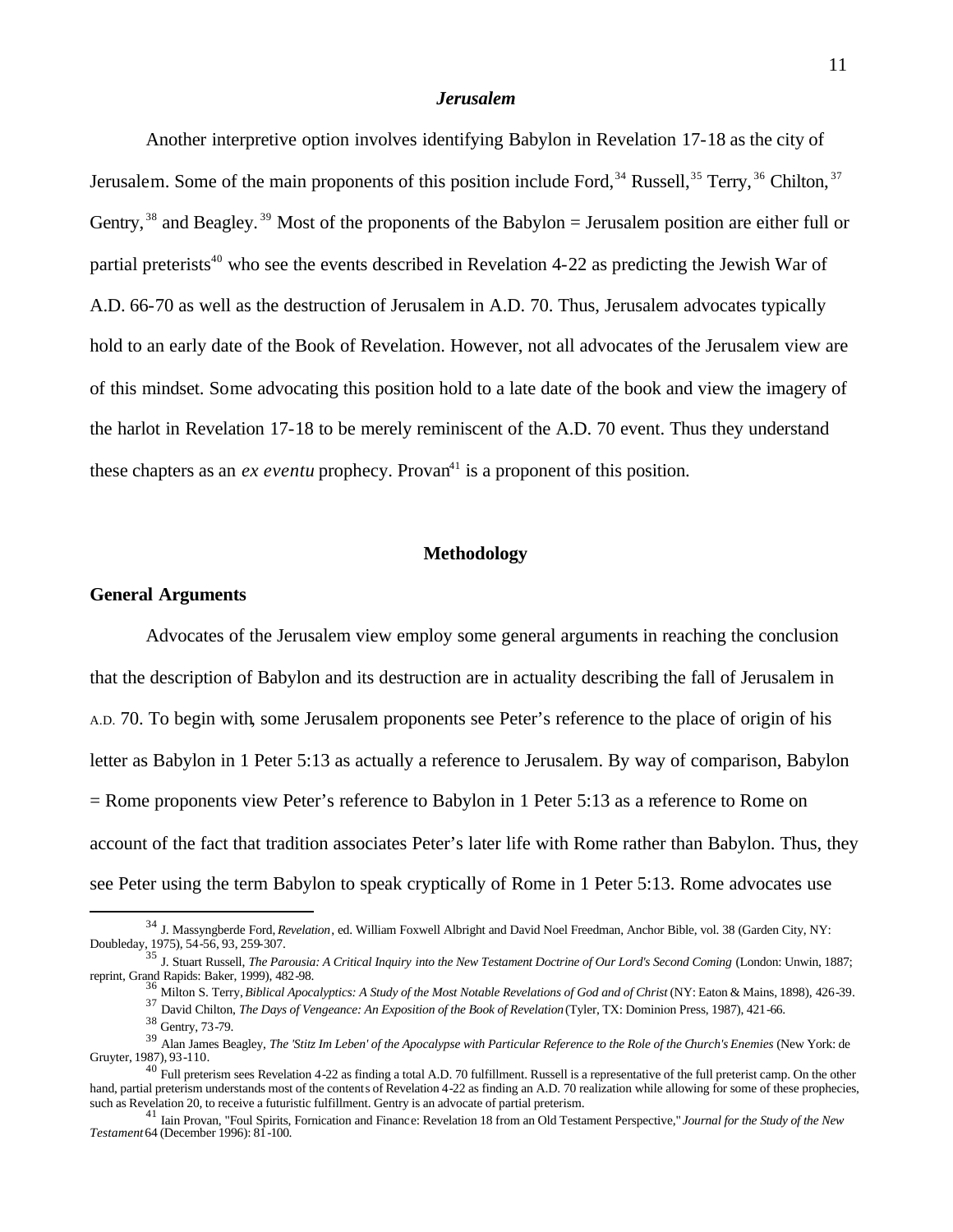this verse as proof that Babylon was a common first century Christian code word for Rome. This theory helps them identify Babylon of Revelation 17-18 as Rome.

Babylon = Jerusalem proponents employ this identical rationale. However, they maintain that Peter was referring to Jerusalem rather than Rome in 1 Peter 5:13 and therefore the early church understood Babylon as a cryptic reference to Jerusalem rather than Rome. Russell cites several reasons to substantiate the theory that Peter was referring to Jerusalem through his use of the term Babylon in 1 Peter 5:13.<sup>42</sup> Russell contends that Peter's life and acts were more closely associated with Jerusalem than any other city. For example, Peter and the apostles remained in Jerusalem when the rest of the church was scattered (Acts 8:1). Moreover, Peter was in Jerusalem when Herod Agrippa I apprehended and imprisoned him (Acts 12:3). Furthermore, Paul went and visited Peter who was dwelling in Jerusalem (Gal 1:18).

Also, fourteen years later Paul again visited Barnabas, Titus, and Peter in Jerus alem (Gal 2:1- 9). In addition, Peter was intimidated by those who came from Jerusalem presumably because upon his way home they would hold him accountable. This seems to imply that Peter's residence was in Jerusalem (Gal 2:11-12). Moreover, if Markus named in the epistle is John Mark, we know that his abode was in Jerusalem (Acts 12:12). In addition, Silvanus or Silas, the writer or bearer of the epistle, was known as a prominent member of the Jerusalem church (Acts 15:22-32).

Russell also maintains that 1 Peter 4:17 also supports the notion that Peter was in Jerusalem when he wrote the epistle. 1 Peter 4:17 says, "For the time *has come* for judgment to begin at the house of God; and if *it begins* with us first, what will *be* the end of those who do not obey the gospel of God?"<sup>43</sup> Russell argues that this verse fixes Peter's location in Jerusalem just before the city's imminent destruction in A.D. 70. Russell contends that the phrase "house of God" is an unmistakable reference to the Jewish temple. Moreover, the phrase "and if it begins first with us" places Peter in the temple area when the judgment was to take place. In addition, Russell believes that Peter is drawing

<sup>42</sup> Russell, 346-50.

 $^{43}$  All Scripture quotations used throughout are taken from the New King James Version.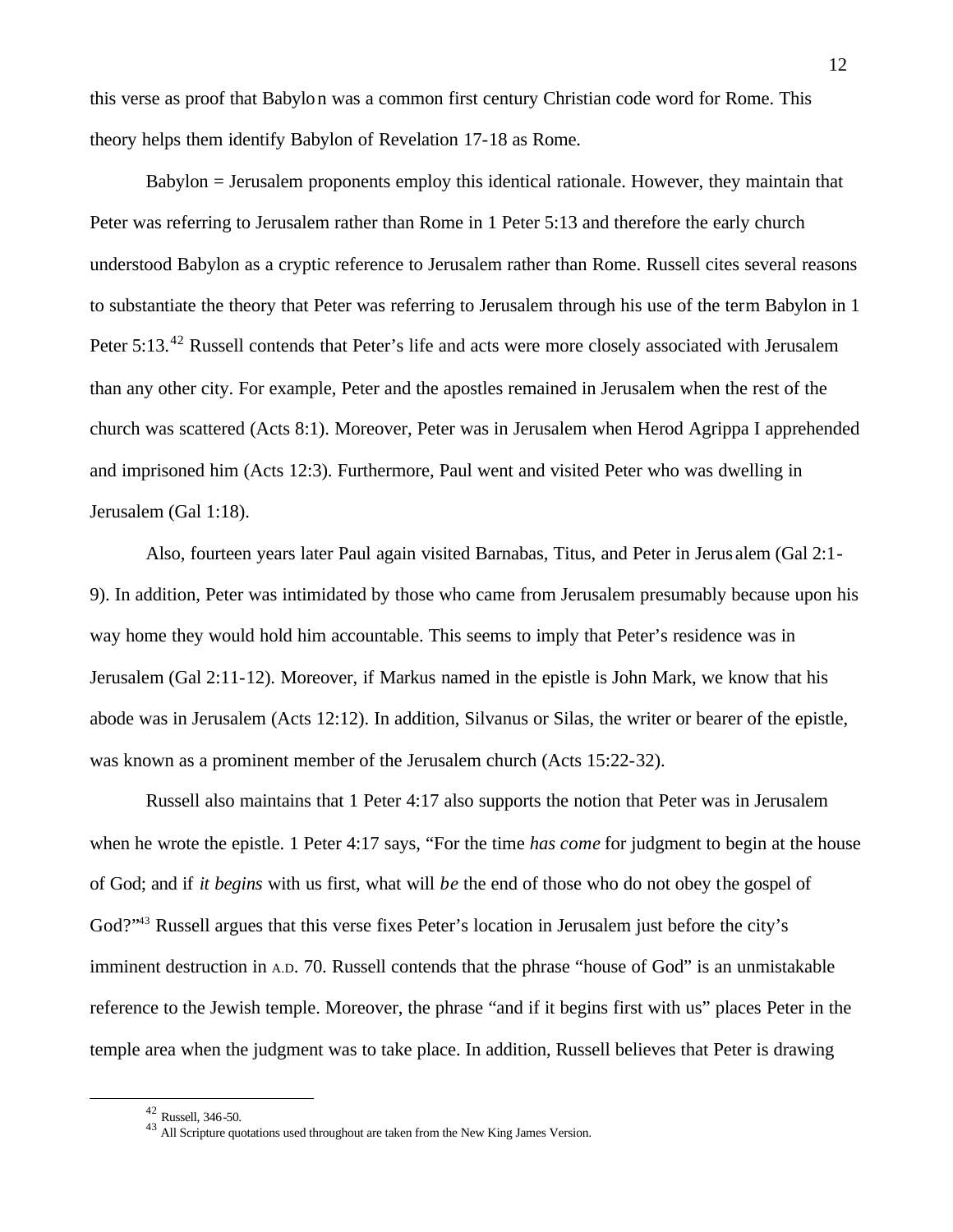his imagery from Ezekiel's vision, which fixes the locality where the slaughter was to commence by speaking of the impending doom of the temple and the City of Jerusalem.

Russell also argues that Peter did not mention Babylon by name in 1 Peter 5:13 because it was possible that the early church already associated Jerusalem with Babylon. The ancient enemy of Babylon would be a fitting description of first century Judaism since both were oppressors of God's people. Thus, just as Peter associated Babylon with Jerusalem in 1 Peter 5:13, John made the same association in Revelation 17-18.

Babylon = Jerusalem proponents marshal other evidence in support of their view. For example, they contend that Revelation's predictions that its prophecies will come to pass "shortly" or "quickly" (Rev 1:1; 2:16; 3:11; 11:14; 22:6, 7, 12, 20) prevent Babylon from being interpreted as referring to something centuries after the date of the original writing. This limitation is heightened by the fact that Revelation indicates that its prophecies are "near" or "at hand" (Rev 1:3; 22:10) or are "about to" take place (Rev 1:19; 3:10). According to Jerusalem advocates, such a limitation at least narrows the interpretive possibilities of the identity of Babylon in Revelation 17-18 so that the interpreter at least must consider Jerusalem, which was an immediate oppressor of God's people at the time John wrote the Apocalypse.<sup>44</sup>

Jerusalem advocates also note that many commentators have observed that Revelation appears to be a reworking of the Olivet Discourse.<sup>45</sup> Russell observes numerous parallels between Revelation and the Olivet Discourse such as the Parousia, wars, famines, pestilence, earthquakes, false prophets, deceivers, signs and wonders, the darkening of the sun and moon, stars falling from heaven, angels, trumpets, eagles, carcasses, great tribulation, woe, convulsions of nature, the treading down of Jerusalem, the gathering of the elect, the reward of the faithful, and the judgment of the wicked.<sup>46</sup>

<sup>44</sup> Chilton, 421.

 $45$  Gentry, 52-53.

<sup>46</sup> Russell, 374.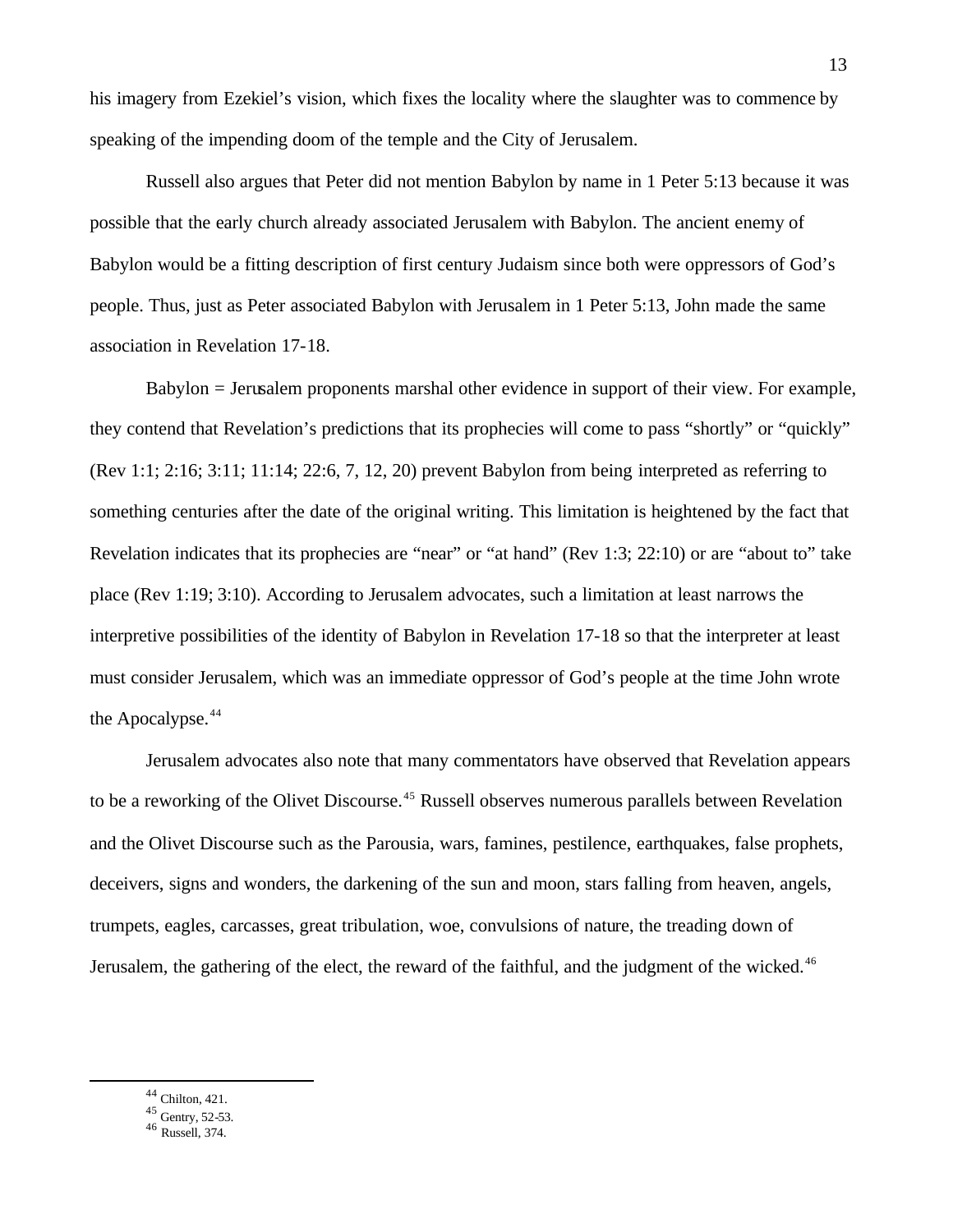These similarities allow Russell to conclude that same events that are predicted in the Olivet Discourse are also predicted in Reve lation but only in "a more figurative and symbolical dress."<sup>47</sup>

This connection between the Olivet Discourse and the Apocalypse is important for Jerusalem advocates. It allows them to conclude that Revelation is about the approaching judgment upon Israel and Jerusalem because Christ's prophecy on the Mount of Olives is concerned about this same subject.<sup>48</sup> The fact that the Olivet Discourse concerns primarily the imminent destruction of Israel and Jerusalem can be seen from various texts. For example, Matthew 24:15 speaks of the desecration of the temple. Also, in Matthew 24:20, the Jews are told to pray that their flight will not take place on the Sabbath. In sum, Jerusalem advocates maintain that it should come as no surprise that the harlot of Revelation 17-18 is identified with Jerusalem because the Olivet Discourse and its fuller exposition in Revelation concerns the imminent destruction upon Israel and Jerusalem.

Jerusalem proponents also argue that the New Testament often contrasts the Jerusalem from above and the Jerusalem from below (Gal 4:21-26; Heb 11:10, 16; 12:22). They also observe that this same contrast continues into the Book of Revelation. There, the contrast is made between the holy city (Rev 21:2; 22:19) and the wicked city (Rev 17-18) and between the bride (Rev 21:9; 22:17) and the harlot (Rev 17:15-16). Interestingly, Revelation also refers to the New Jerusalem (Rev 3:12; 21:2). Thus, viewing Revelation 17-18 as Jerusalem from below continues this contrast between the two cities. Such a view also continues the thematic contrast of the two Jerusalems found throughout the New Testament. Therefore, it is appropriate to identify Babylon of Revelation 17-18 as Jerusalem.<sup>49</sup>

One of the stronger arguments used by Jerusalem proponents involves the identification of the phrase "the great city" as used in Revelation 17:18. Jerusalem advocates contend that the only way to properly identify this city is to observe how the phrase "the great city" appears earlier in Revelation. There are only two references to "the great city" prior to Revelation 17:18. These references include

<sup>47</sup> Ibid., 375-76.

 $\overline{a}$ 

<sup>48</sup> Ibid., 485.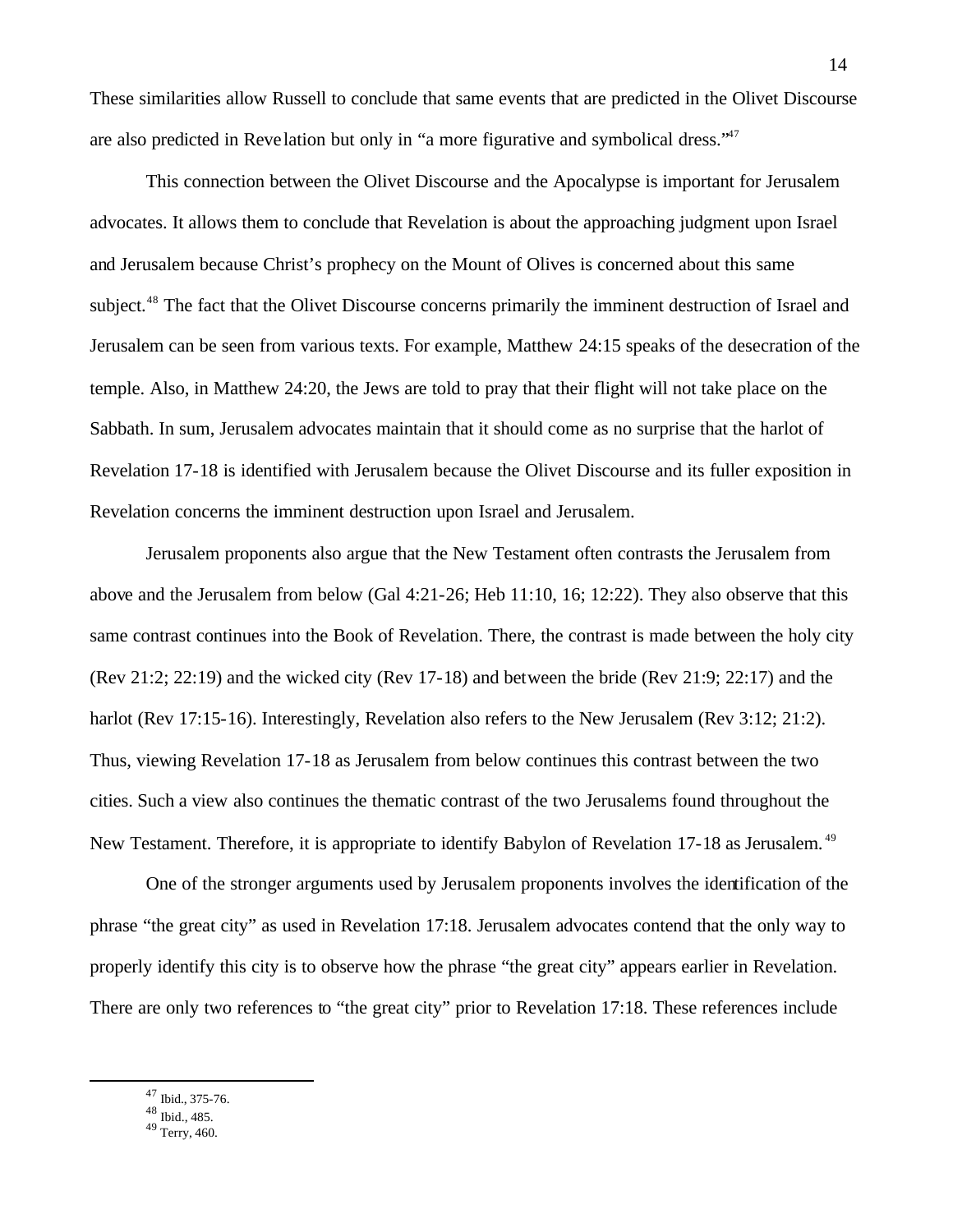Revelation 11:8 and Revelation 16:19. Jerusalem advocates believe that both are unmistakable references to Jerusalem. Thus, Revelation 17:18 must refer to Jerusalem as well.

Revelation 11:8 says, "And their dead bodies *will lie* in the street of the great city which spiritually is called Sodom and Egypt, where also our Lord was crucified." Here, the city of Jerusalem is obviously in view because it refers to the city where Christ was cruc ified. Thus, Revelation 11:8 applies the phrase "the great city" to Jerusalem. Since Babylon of Revelation 17-18 is consistently designated as "the great city" (17:18; 18:10, 16, 18, 19, 21), "the great city" of Babylon must also be a reference to Jerusalem.<sup>50</sup> Jerusalem advocates believe that their argument is strengthened by the fact that Revelation 11:8 figuratively refers to Jerusalem as Sodom and Egypt. They conclude that if Jerusalem can be figuratively called Sodom and Egypt in Revelation 11:8, then she was also figuratively called Babylon in Revelation  $17-18$ .<sup>51</sup>

The other reference to the "great city" is Revelation 16:19, which says, "Now the great city was divided into three parts, and the cities of the nations fell. And great Babylon was remembered before God, to give her the cup of the wine of the fierceness of His wrath." Jerusalem advocates believe that this reference to "the great city" also refers to Jerusalem. They arrive at this conclusion by noting that the division of the city into three parts is an allusion to Ezekiel 5:1-5. There God told Ezekiel to cut his hair and divide it into three to depict the fate that the different sections of Jerusalem would experience during the Babylonian siege.<sup>52</sup> Ford observes that the juxtaposition of the phrase "the great city" with the term "nations" suggests that "the great city" of Revelation 16:19 could not be a gentile city such as Rome. $53$ 

Jerusalem advocates believe that their case is further strengthened by another reference found in Revelation 14 calling Babylon Jerusalem. Revelation 14:20 says, "And the winepress was trampled outside the city, and blood came out of the winepress, up to the horses' bridles, for one thousand six

<sup>50</sup> Russell, 486-87.

<sup>51</sup> Ibid., 486.

<sup>52</sup> Ibid., 487-88.

<sup>53</sup> Ford, 264.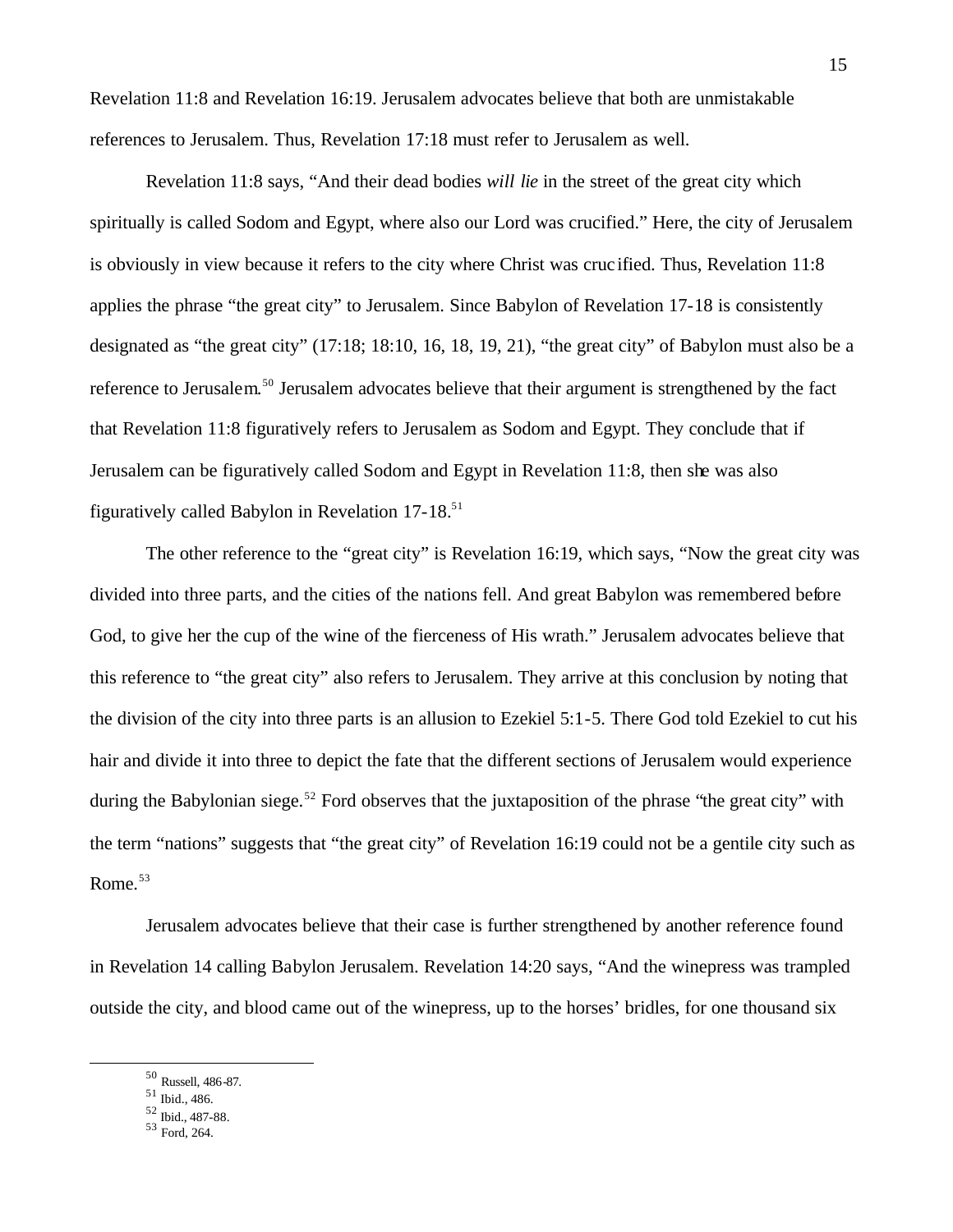hundred furlongs." Because of the grapes/vine imagery that is so typically associated with Israel throughout the Old Testament,<sup>54</sup> most interpreters identify the city of Revelation 14:20 as Jerusalem.<sup>55</sup> Interestingly, the only other city mentioned within the same chapter is "Babylon the great," which therefore must also represent Jerusalem.<sup>56</sup>

#### **Descriptive Words and Phrases from Revelation 17-18**

Jerusalem advocates also point out numerous descriptors of Babylon found in Revelation 17-18 that could only apply to Jerusalem. For example, the harlot imagery (17:1-2) was used most frequently of Israel's covenant unfaithfulness in the Old Testament (Isa 1:21; Jer 2:20-24, 30-33; 3:1-3, 8; Ezek 16; 23; Hos 9:1). Chilton explains that such imagery was typically associated with Israel when God brought a covenant against His people.<sup>57</sup> Terry observes that harlot imagery connotes covenant unfaithfulness in the Old Testament.<sup>58</sup> Chilton notes that the only two cities outside of Israel that are accused of harlotry are Tyre (Isa 23:16-17) and Nineveh (Nah 3:4). Yet, both had been in covenant with God (1 Kings 5:1-12; 9:13; Amos 1:9; Jonah 3:5-10).<sup>59</sup>

Chilton sees the reference to the wilderness in Revelation 17:3 to be an allusion to Israel's wilderness experience as depicted in Numbers 13-14.<sup>60</sup> Jerusalem advocates also see the reference to the harlot riding on the beast as an allusion to Israel's dependence upon the Roman Empire for her existence and power. The interdependence between Israel and Rome is seen in the New Testament as Israel turned Jesus over to Rome to be crucified (John 19:12-16) and encouraged Rome to persecute the church (Acts  $18:12-13$ ).<sup>61</sup>

Gentry points out that the color and adornment of the harlot in Revelation 17:4 reflects the Jewish priestly colors of scarlet, purple, and gold (Exod 28:33). These same colors were also found in

<sup>54</sup> Russell, 487.

<sup>55</sup> Gregg, ed., 404.

<sup>56</sup> Russell, 487.

<sup>57</sup> Chilton, 424-26. <sup>58</sup> Terry, 427.

<sup>59</sup> Chilton, 424, n. 2. <sup>60</sup> Ibid., 428.

<sup>61</sup> Ibid., 429.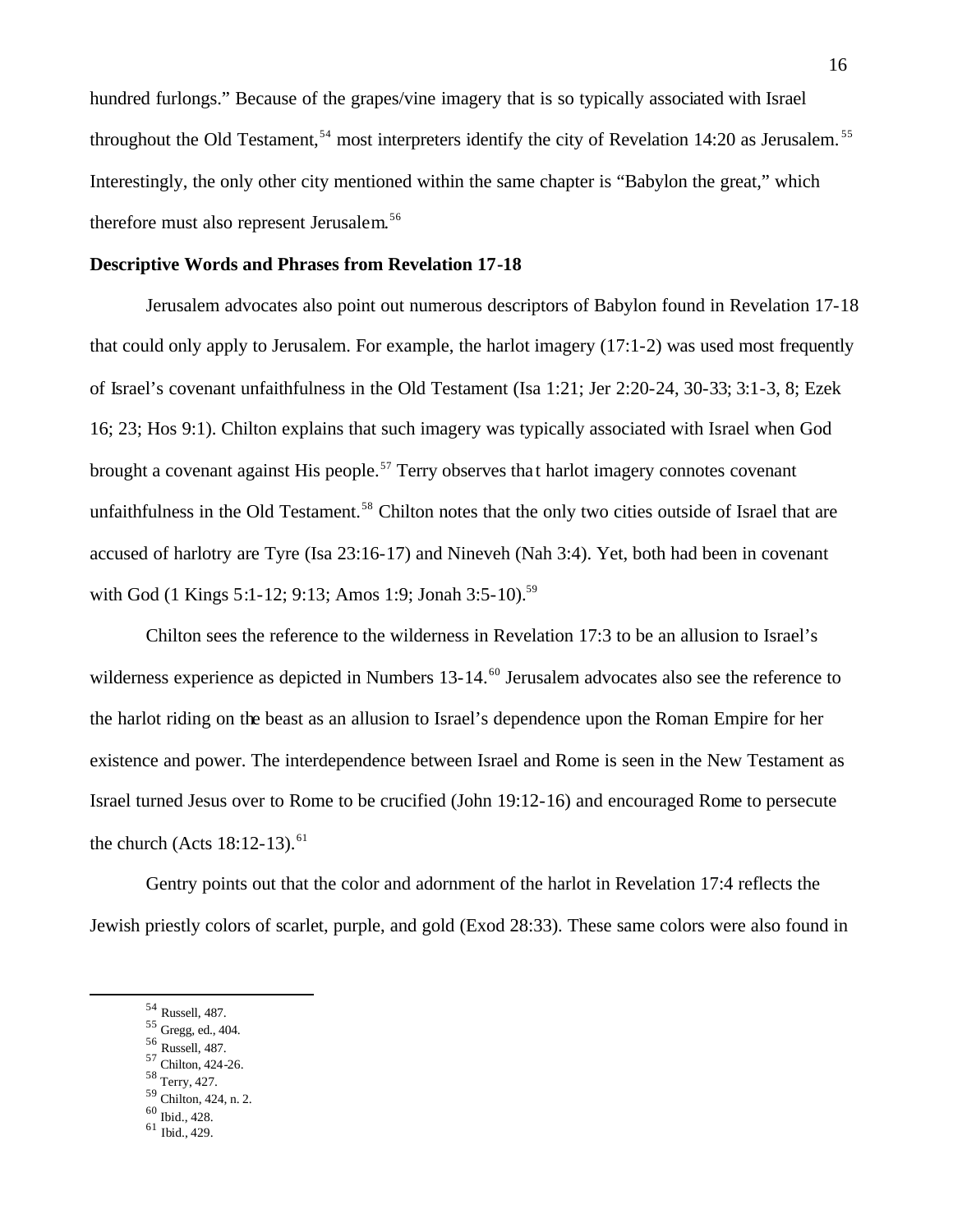the tapestry of the temple. <sup>62</sup> Beale notes that the combination of the words in the Greek that describe the harlot's garb is identical to the LXX description of the Jewish high priest's garments.<sup>63</sup> According to Beagley, the outward beauty of the cup and its inward impurity is reminiscent of Christ's denunciation of the Pharisees in Matthew 23:35.<sup>64</sup> In addition, the woman's title of harlot written across her forehead in Revelation 17:5 is a direct reference to Jeremiah 3:3 where God told apostate Judah that she had a harlot's forehead.<sup>65</sup>

Jerusalem advocates maintain that Jerusalem best fits the description of the woman's persecution of the saints, apostles and prophets (Rev 17:6; 18:20, 24). Unlike Rome, Jerusalem was responsible for killing Old Testament prophets (Matt 23:35; Luke 1:50-51; Acts 7:52) in addition to the New Testament saints and apostles.<sup>66</sup> Russell believes that Jerusalem also fits the description of the city on seven hills as depicted in Revelation 17:9. He enumerates seven prominent hills found in Jerusalem. He also notes Psalm 48:1, which depicts Jerusalem as "a city set upon a hill."<sup>67</sup> Russell also sees that it is possible to harmonize Jerusalem with seven kings mentioned in Revelation 17:10 by taking the seven kings either symbolically or as Herodian kings or procurators of Judea.<sup>68</sup> Russell also harmonizes the Jerusalem view with the ten kings of Revelation 17:12 by interpreting them as auxiliary chiefs and princes who were allies of Rome and received their commands from Rome during the Jewish War.<sup>69</sup>

Most Jerusalem view advocates interpret the destruction of the harlot by the beast in Revelation 17:16-17 as Rome's siege of Jerusalem in A.D. 70. Beagley sees the stripping and burning of the harlot depicted in these verses alluding back to similar Old Testament prophecies of Israel's destruction found in Ezekiel 16:35-41 and Hosea 2:3, 9-10.<sup>70</sup> Jerusalem advocates have different ways of

- <sup>63</sup> Beale, 886.
- $\,$  64 Beagley, 94.
- <sup>65</sup> Gentry, 75.  $\,$  ford, 300.
- 
- <sup>67</sup> Russell, 492. <sup>68</sup> Ibid., 499-502.
- <sup>69</sup> Ibid., 502-4.
- <sup>70</sup> Beagley, 95.

 $62$  Gentry, 76.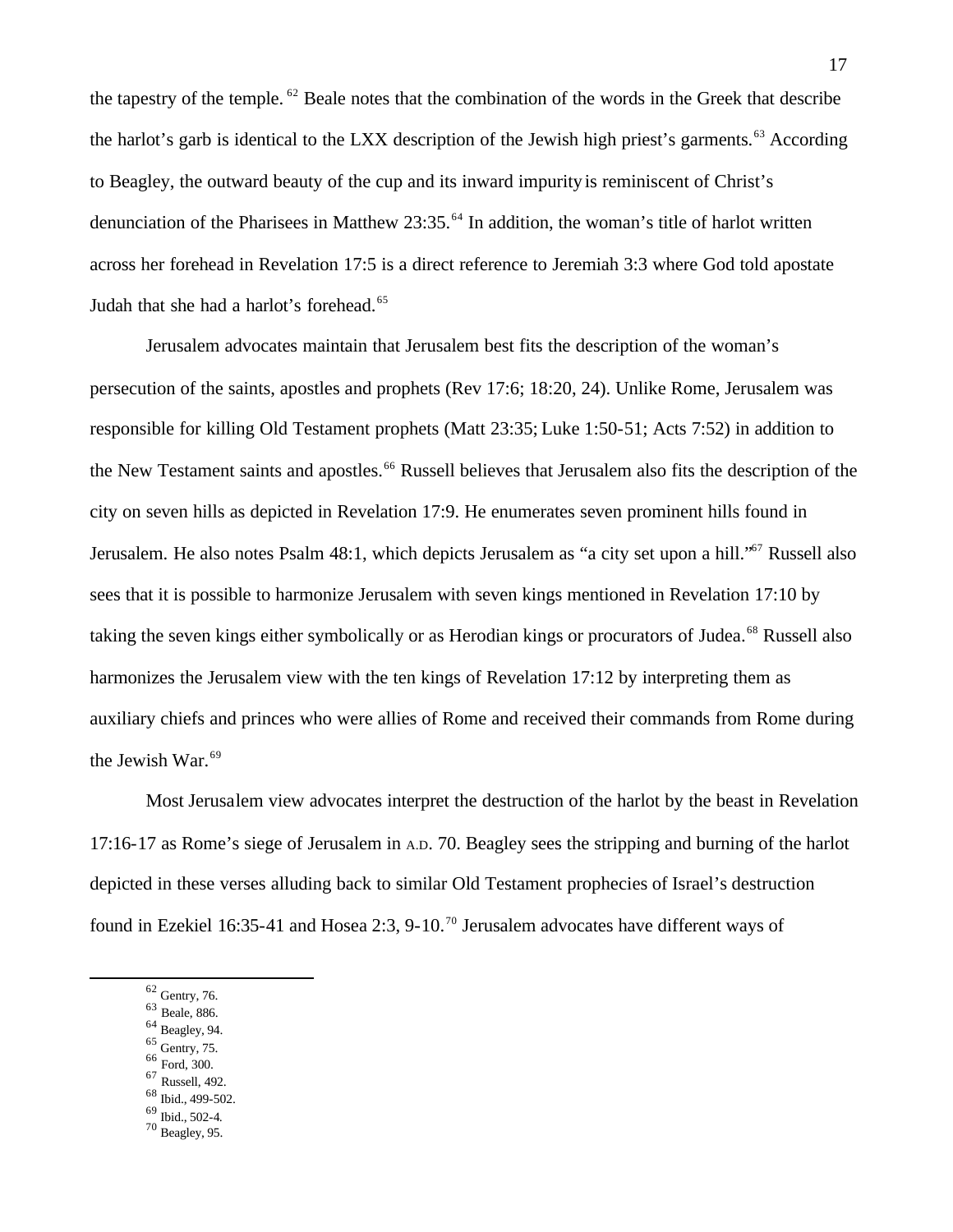explaining how their view can be harmonized with the description of the city reigning over the kings of the earth as described in Revelation 17:18. Russell notes that the term "earth" (gh) in the phrase "kings of the earth" can have a localized meaning elsewhere in Scripture (Acts  $4:26-27$ ).<sup>71</sup> Chilton argues that Jerusalem did in fact reign over the kings of the earth when she obeyed God and consequently experienced the blessings of her covenant (Deut  $28:1-14$ ).<sup>72</sup> Ford contends that the language of Revelation 17:18 is similar to hyperbolic language of Jerusalem's exaltation found in the Old Testament as well as other early Jewish sources.<sup>73</sup>

Jerusalem advocates often interpret the description of Babylon having become the dwelling place of demons (18:2) as the fulfillment of Christ's prophecy found in Matthew 12:38-45 that Israel would be overrun by demons as an act of judgment because of the nation's rejection of Him.<sup>74</sup> They also view the call for God's people to come out of Babylon (Rev 18:4) as a reference to Christ's admonition to His disciples in the Olivet Discourse to flee from condemned Jerusalem at the first sign of its imminent doom (Luke 21:20-23).<sup>75</sup> Provan notes that the reference to pay her back double according to her deeds (18:6) is a phrase used only of Israel (Jer 16:18; 17:18; Isa 40:2; 61:7; Hosea  $10:10$ .<sup>76</sup> In addition, regarding the description of her punishment as being given a cup to drink from. God used this same imagery when describing Israel's punishment in the Old Testament (Jer 25:15-18; Isa 51:17, 22-23; Ezek 23:32-34).

Jerusalem advocates have explained the commercial items enumerated in Revelation 18:11-15 in various ways. Ford believes that most of these items were used in the temple.<sup>77</sup> Beagley understands them in the context of Judean imports.<sup>78</sup> Provan sees this section of Scripture as recalling the familiar

- 72 Chilton, 442-43.
- <sup>73</sup> Ford, 285. <sup>74</sup> Gregg, ed., 424.

- <sup>75</sup> Ibid., 428.
- <sup>76</sup> Provan: 94.
- <sup>77</sup> Ford, 304-5.
- <sup>78</sup> Beagley, 109.

<sup>71</sup> Russell, 493-95.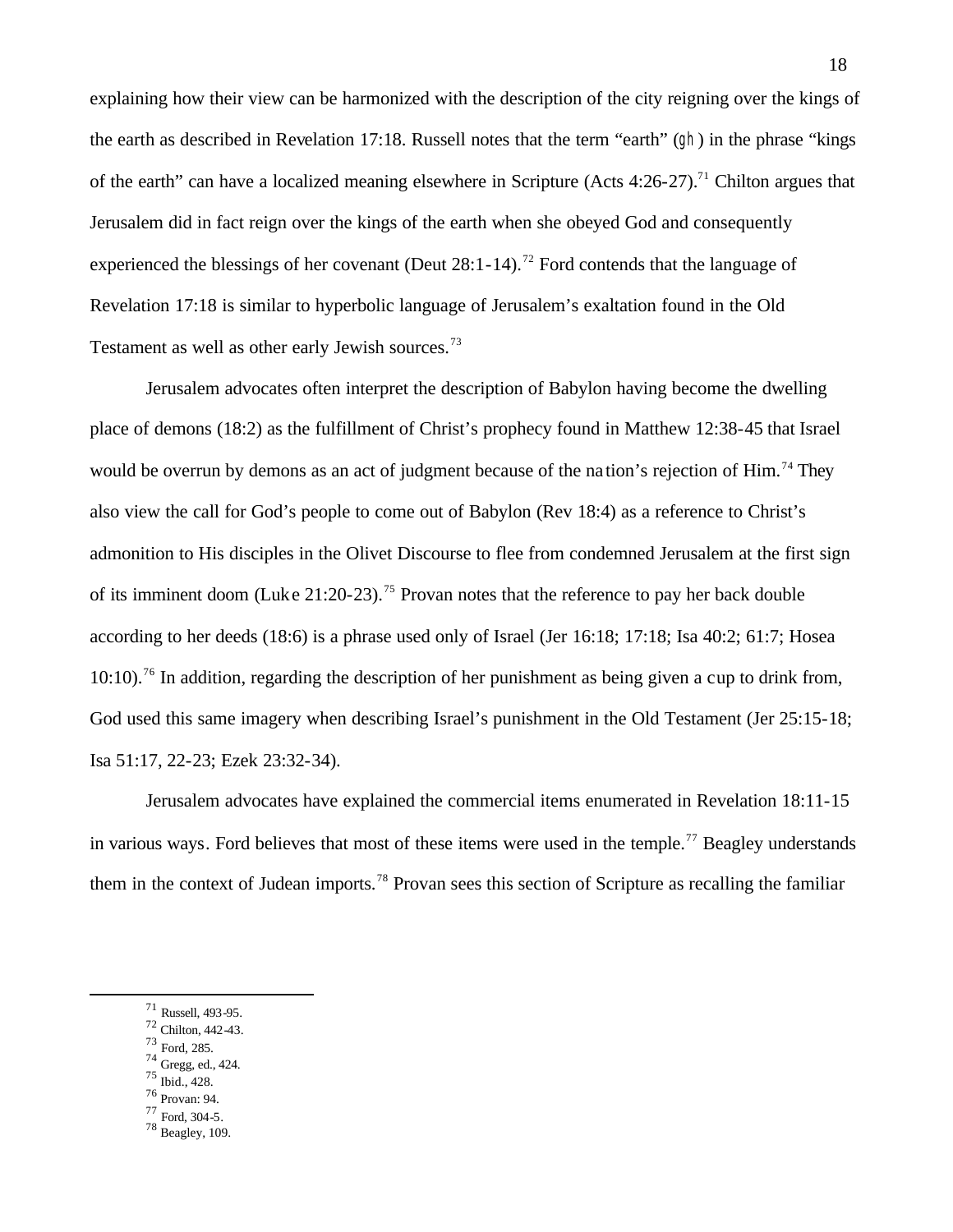Old Testament lament song pattern echoing God's past judgment on pagan peoples rather than a description of economic details.<sup>79</sup>

Most commentators see the analogy between Babylon's destruction and a millstone sinking to the bottom of the sea as an allusion to Babylon's destruction that is similarly described in Jeremiah 51:63. However, Beagley notes that Revelation 18:21 adds the phrase "like a great millstone" and replaces the term "the Euphrates" with "the sea." According to Beagley, this change is due to the author's desire to draw a parallel with Christ's words in Matthew 18:6 rather than Jeremiah 51:63.<sup>80</sup> In Matthew 18:6, Christ warned that it would be better for a person to have a millstone tied around his neck and cast into the sea than to offend a little one. Finally, Jerusalem advocates parallel the predictions of the cessation of the sound of music and the millstone and the shining of the light (Rev 18:22-23) with similar Old Testament prophecies relating to Israel's destruction (Jer 7:34; 16:9-13;  $25:10$ ).

#### **Weaknesses**

# **General Problems**

Before responding to some of the specific arguments advanced by Jerusalem advocates, I will first specify some general weaknesses with the position. To begin with, to refer Jerusalem to Babylon is unprecedented.<sup>81</sup> While Scripture typically relates Jerusalem to the people of God, it relates Babylon to the world.<sup>82</sup> Although Sodom and Egypt have precedent for being used as a metaphor for Jerusalem, Babylon is never used in this way.<sup>83</sup> Also, there is no example in Jewish literature of the use of the name Babylon for Jerusalem.<sup>84</sup>

<sup>79</sup> Provan: 81-100.

<sup>80</sup> Beagley, 99.

<sup>81</sup> Robert L. Thomas, *Revelation 8 to 22: An Exegetical Commentary* (Chicago: Moody Press, 1992), 307.

<sup>82</sup> Ibid., 206.

<sup>83</sup> Beale, 25.

 $84$  Ibid.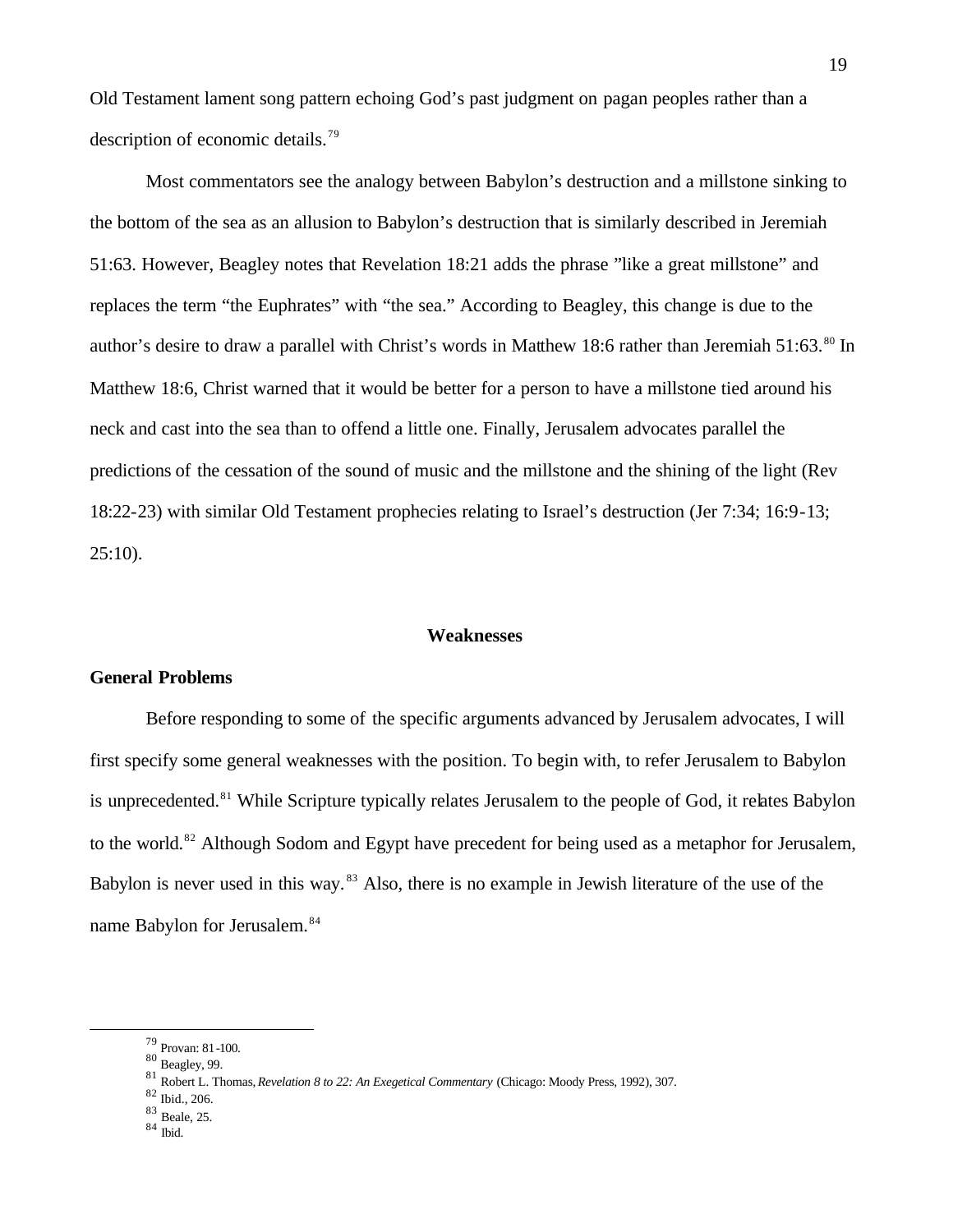Moreover, if the Babylon = Jerusalem hypothesis is correct then Jerusalem will never be rebuilt again. Revelation 18:21-23 describes the permanent destruction of Babylon. Revelation 18:21 says, "…Thus with violence the great city Babylon shall be thrown down, and shall not be found anymore." Thus, according to the Babylon = Jerusalem view, Jerusalem was destroyed in A.D. 70 and will never be rebuilt again. Yet, how can this be a description of Jerusalem when scripture repeatedly speaks of its return to prominence during the millennial reign (Isa 2:3; Zech 14:16; Rev 20:9). Scripture is quite plain that God still has a plan for ethnic Israel and yet the Jerusalem view seems to teach the opposite.<sup>85</sup>

Furthermore, the description of the harlot in Revelation 17-18 seems to communicate her heavy involvement with idolatry.<sup>86</sup> This seems to be communicated by terms such as "spiritual adultery," "unclean things," and "abominations." This is an odd description of first century Jerusalem in light of the fact that the city of that era was strictly monotheistic and never compromised with the idolatry of their pagan neighbors.<sup>87</sup> First century Jews recognized idolatry had caused the Babylonian captivity. This recognition had the effect of curing the nation of that particular sin.

In addition, while idealist, historicist, and futurist interpretations of Revelation can be sustained regardless of whether one assigns a Neronic or Domitianic date to John's Apocalypse, the type of preterist interpretation advocated by Gentry, Chilton, and Russell does not enjoy the same luxury. Because Revelation 17-18 obviously cannot be a prophecy about the destruction of Jerusalem in A.D. 70 if these prophecies were written 25 years later, the Jerusalem view has a tendency to rise or fall depending on whether one assigns an early or late date to the book. This generalization, of course, exempts the work of Provan who argues for a late date while seeing Revelation 17-18 as an *ex eventu* prophecy that is merely reminiscent of the A.D. 70 event.

It is interesting to observe Jerusalem advocates either expressly or tacitly admitting their dependence upon an early date. According to preterist R.C. Sproul, "If the book was written after A.D.

<sup>85</sup> Pate, 169-70.

 $\overline{a}$ 

<sup>86</sup> Beale, 885.

<sup>87</sup> Ibid., 887.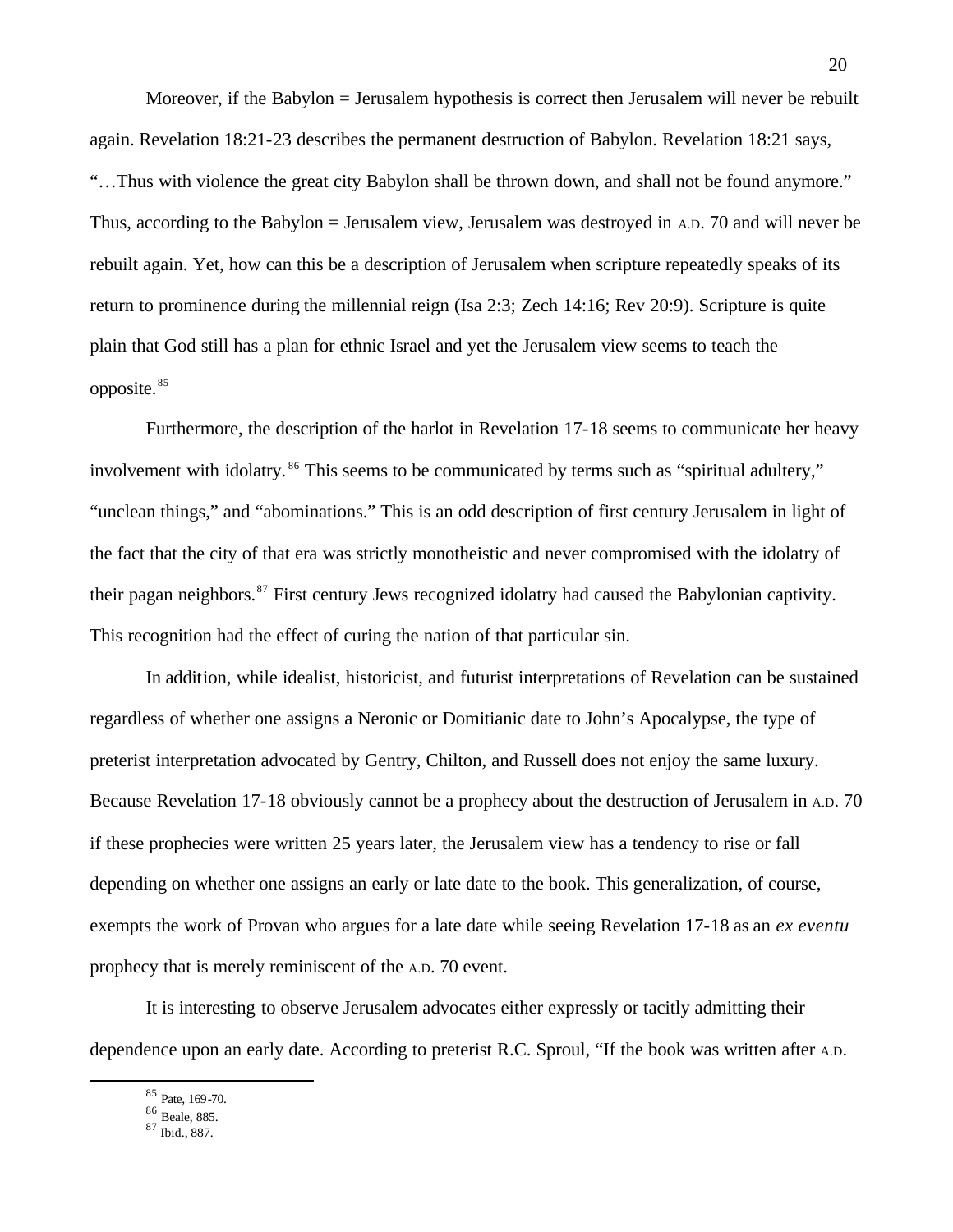70, then its contents do not manifestly refer to the events surrounding the fall of Jerusalem–unless the book is a wholesale fraud, having been composed after the predicted events had already occurred."<sup>88</sup> Similarly, upon reviewing the Revelation commentary called *Days of Vengeance* of fellow preterist David Chilton, Gentry noted, "If it could be demonstrated that Revelation were written 25 years after the Fall of Jerusalem, Chilton's entire labor goes up in smoke."<sup>89</sup>

Needless to say, Jerusalem advocates must go out of their way to demonstrate Revelation's early date. This explains why Gentry devoted his doctoral dissertation to the subject of Revelation's early date. The content of this dissertation was later published in his book *Before Jerusalem Fell*.<sup>90</sup> The Jerusalem view's dependence on Revelation's early date is also demonstrated by a recent Dallas Theological Seminary master's thesis arguing for identifying Babylon of Revelation 17-18 as Jerusalem. In this thesis, the author devotes an entire chapter toward defending Revelation's early date. $91$ 

The problem with the Jerusalem view's dependence upon assigning an early date to Revelation is that most modern New Testament scholars will not date the book that early. Thus, Gentry is candid in his admission that his assignment of an early date for the book has caused him to swim against the tide of contemporary opinion.<sup>92</sup> I believe that most of the external and internal arguments for Revelation's early date have already been successfully rebutted.<sup>93</sup> In sum, the Jerusalem view's dependence upon an early date places it in a precarious situation. D. A Carson echoes such a sentiment when issuing the following critique of Chilton's commentary:

 …Chilton ties his interpretation of the entire book to a dogmatic insistence that it was written before A.D. 70, and that its predictions are focused on the destruction of Jerusalem. Although

22-54.

<sup>88</sup> R.C. Sproul, *The Last Days According to Jesus* (Grand Rapids: Baker Books, 1998), 140.

<sup>89</sup> Kenneth L. Gentry, "The Days of Vengeance: A Review Article," *The Council of Chalcedon* (June 1987): 11.

<sup>90</sup> Kenneth L. Gentry, *Before Jerusalem Fell* (Tyler, TX: Institute for Christian Economics, 1989).

<sup>&</sup>lt;sup>91</sup> D. Ragan Ewing, "The Identification of Babylon the Harlot in the Book of Revelation" (Th.M. thesis, Dallas Theological Seminary, 2002),

<sup>92</sup> Kenneth L. Gentry, *The Beast of Revelation* (Powder Springs, GA: American Vision, 2002), 109.

<sup>93</sup> J. Ritchie Smith, "The Date of the Apocalypse," *Bibliotheca Sacra* 45 (April-June 1888). For a more recent work specifically critiquing the early date arguments raised by Gentry, see Mark Hitchcock, "The Stake in the Heart: The A.D. 95 Date of Revelation," in *The End Times Controversy*, ed. Tim LaHaye and Thomas Ice (Eugene, OR: Harvest House, 2003), 123-50. It is my understanding that much of the material from this chapter will provide the basis for Hitchcock's upcoming doctoral dissertation arguing for a Domit ianic date for Revelation.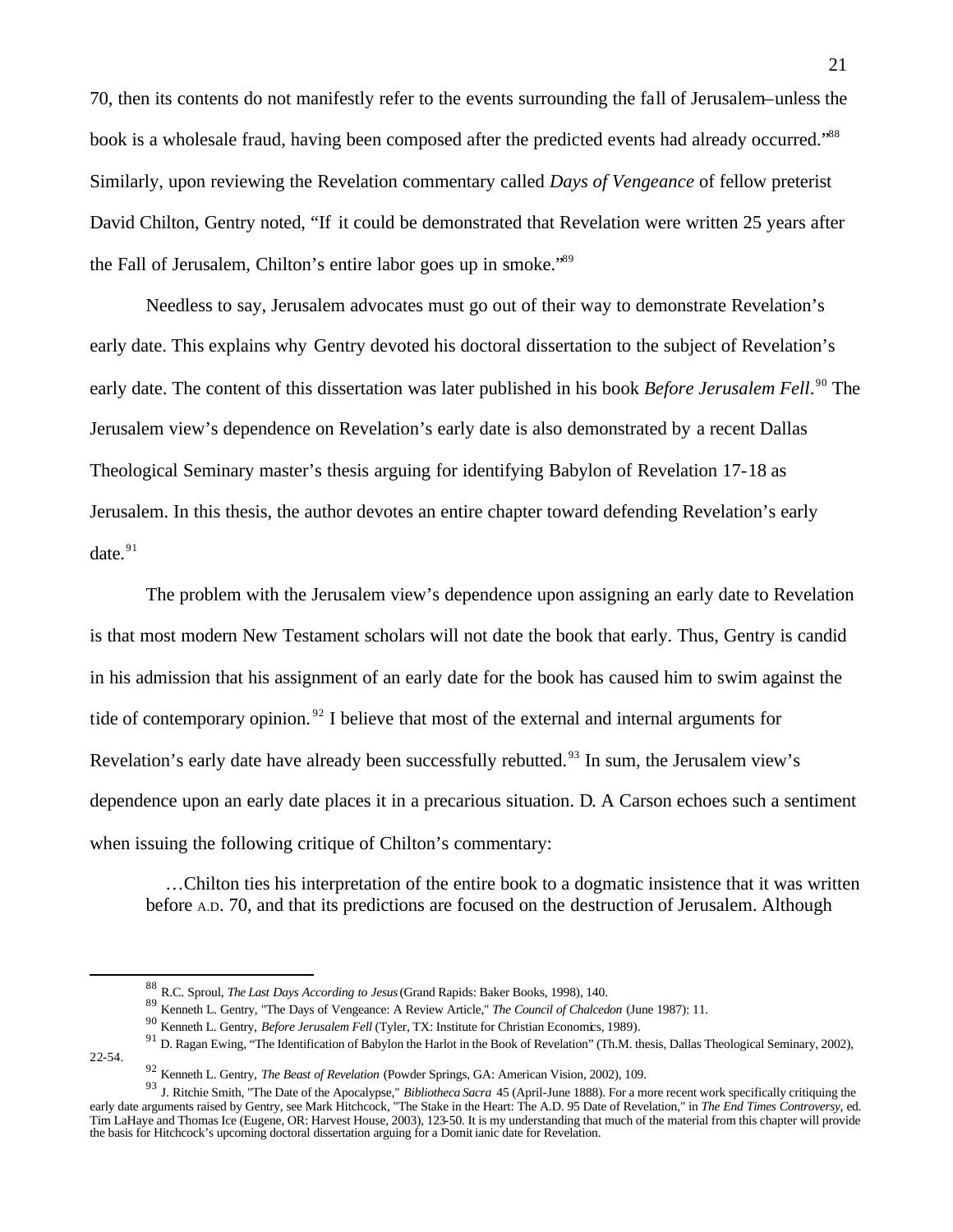there are some excellent theological links crafted in this book, the central setting and argument are so weak and open to criticism that I cannot recommend the work very warmly.<sup>94</sup>

The Jerusalem view is further weakened to the extent that it appears to come on the scene rather late in church history. Frost explains:

 The postmillennialism and partial preterism of Gentry and Seraiah is not of the fathers. It hardly bears resemblance. Gentry borrowing form late nineteenth century theologian Milton Terry interprets the Babylonian whore in Revelation 17:1-ff to be Jerusalem in the age of Paul. This is brand new. No father taught this that we are aware of. For nearly two thousand years this view never breathed, if and only if we are to maintain that all eschatology can be found in these writings.<sup>95</sup>

Finally, the Jerusalem view has problems handling the global language found in Revelation 17- 18 and Matthew 24. For example, the waters on which the woman sits (Rev 17:1) are later defined as peoples, multitudes, nations, and tongues (Rev 17:5). Except for the replacement of tribes with multitudes, these are the same categories are mentioned in Revelation 5:9 regarding those for whom Christ died.<sup>96</sup> Thus, viewing the categories of Revelation 17:15 as pertaining to the local situation of A.D. 70 logically leads to the conclusion that Christ only died for those within the same localized sphere rather than the whole world. This example illustrates the daunting task Jerusalem advocates face. Because of their prior understanding that Revelation pertains to the destruction of Jerusalem in A.D. 70, Jerusalem advocates are forced to allegorize Revelation's global language into local language. Jerusalem advocates face similar problems upon encountering global language elsewhere in Revelation 17-18 (Rev 17:18). As previously indicated, Jerusalem advocates view Revelation as merely a fuller exposition of the Olivet Discourse. Because they see the Olivet Discourse as a warning of Jerusalem's imminent destruction, Jerusalem advocates also face the problem of handling global and futuristic language in the Olivet Discourse (Matt 24:15, 21-22, 27, 29, 30-31).

# **Specific Arguments**

 $\overline{a}$ 

Now that some of the general weaknesses of the Jerusalem view have been presented, I will now respond to some of the previously mentioned arguments advanced by Jerusalem proponents. To

<sup>94</sup> D.A. Carson, *New Testament Commentary Survey*, 5th ed. (Grand Rapids: Baker, 2001), 129.

<sup>95</sup> Samuel M. Frost, *Misplaced Hope: The Origins of First and Second Century Eschatology* (Colorado Springs: Bimillennial Press, 2002), 154. <sup>96</sup> Thomas, *Revelation 8 to 22: An Exegetical Commentary*, 303.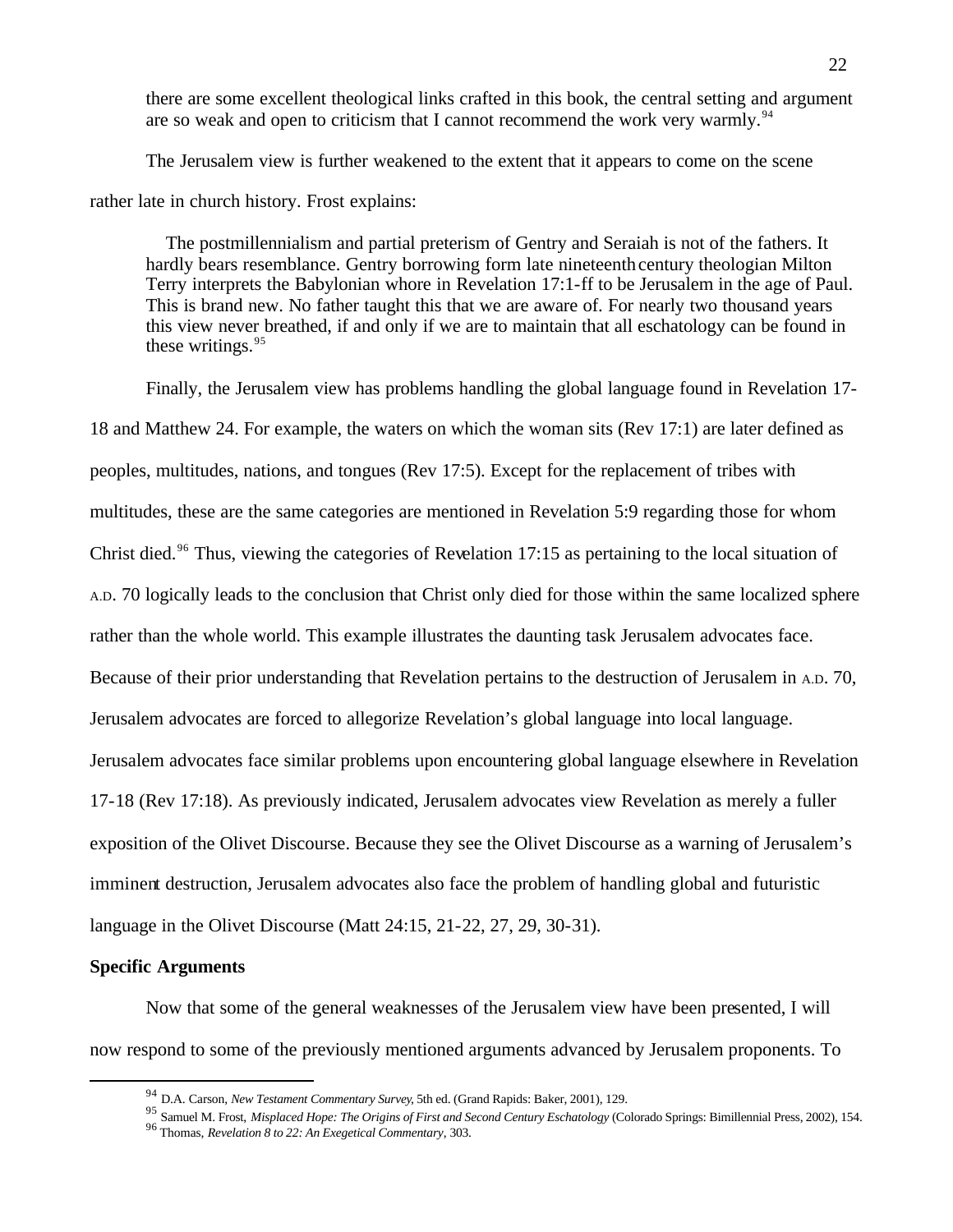begin with, stronger arguments can be made for either a literal understanding of Babylon or Roman identification of Babylon in 1 Peter 5:13 than for a Jerusalem identification of Babylon. The Roman view has in its favor tradition that places Peter in Rome during his later years as well as extra biblical writings indicating that Babylon was a common way of referring to Rome. The Jerusalem view is unable to marshal similar evidence. Thus, most scholars believe that Peter was referring to Rome rather than Jerusalem in 1 Peter 5:13. The strengths of a literal interpretation of 1 Peter 5:13 will be explored later on.

Second, Revelation's timing texts do not limit the scope of its fulfillment to the first century. It is possible to understand the timing texts qualitatively rather than chronologically. In other words, these texts could indicate the manner of Christ's return rather than when he will return. Thus, when the action comes, it will come suddenly with great rapidity.<sup>97</sup> Moreover, the action is to be regarded as impending as if it could be fulfilled at any moment.<sup>98</sup> The New Testament allows for such a usage. For example, while it is true that Scripture often uses "shortly" or "quickly" (taco") in a chronological sense to indicate when (1 Timothy 3:14), Scripture also uses the same word in a qualitative sense. For instance, Acts 22:18 uses taco" to indicate manner when it says, "Make haste, and get out of Jerusalem quickly, because they will not accept your testimony about me."

In addition, the Septuagint often uses tavco" qualitatively in prophetic passages.<sup>99</sup> It is obvious that the use of tavco" in the following passages cannot be chronological and therefore must be qualitative because contextually these prophetic passages would not find their fulfillment for hundreds and even thousands of years after they were written. For example, Isaiah 13:22 says, "…Her (Israel) fateful time will *soon* come…" This verse was written around 700 B.C. and predicted Israel's destruction under Babylon that did not occur until 539 B.C. Isaiah 51:5 says, My righteousness is *near*, My salvation has gone forth, And My arms will judge the peoples; The coastlands will wait upon Me, And on My arm they will trust." Many scholars believe that this passage will not be fulfilled until the

<sup>97</sup> Walvoord, 56.

<sup>98</sup> Ibid., 333.

<sup>99</sup> Thomas Ice, "Has Bible Prophecy Already Been Fulfilled? (Part 2)," *Conservative Theological Journal* 4 (December 2000): 306.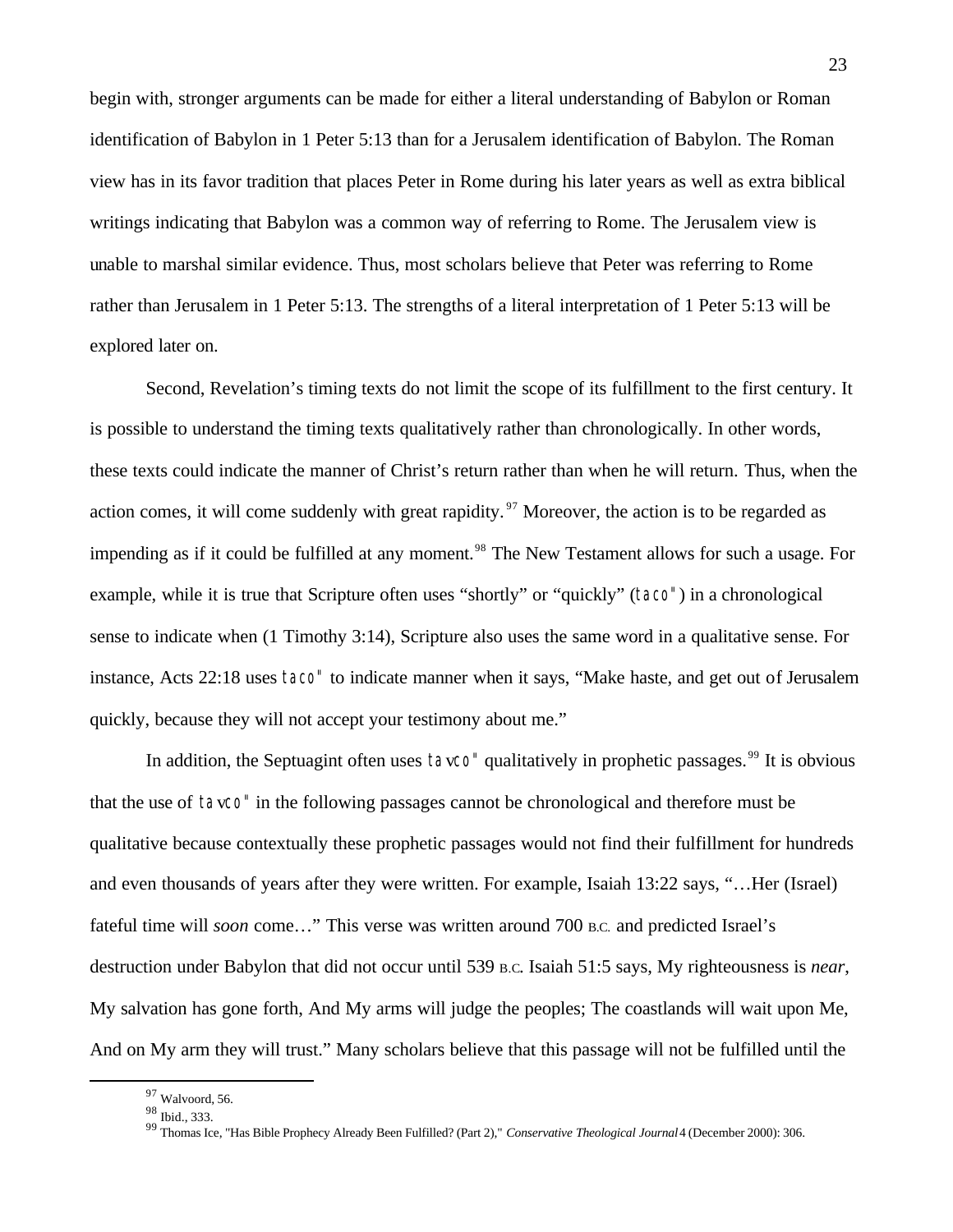millennium. Similar Septuagint uses of the timing phrases utilized in Revelation can be found in Isaiah 5:26; 13:6; 58:8; Joel 1:15; 2:1; 3:14.

Also, the argument regarding Jerusalem from above and Jerusalem from below would be persuasive as a secondary argument only if it is first exegetically established that Jerusalem is in view in Revelation 17-18. However, Jerusalem proponents are not able to leap this initial hurdle. Finally, the argument that "the great city" of Revelation 17-18 is identical to "the great city" of Jerusalem found earlier in Revelation 11:8 represents a hermeneutical error known as "illegitimate totality transfer." This error arises when the meaning of a word or phrase as derived from its use elsewhere is then automatically read into the same word or phrase in a foreign context.<sup>100</sup> Jerusalem advocates commit such an error when they define "the great city" in Revelation 17-18 from how the same phrase is used in totally different contexts elsewhere in Revelation. The same error occurs when the identification of "city" in Revelation 14:20 is then read back into the same word in an entirely different context in verse 8 of the same chapter. Such a hermeneutical approach neglects the possibility that Revelation could be highlighting two "great" cities. Both the city of Jerusalem and the city of Babylon could be separately designated "the great city."

Moreover, one of the earlier references to "the great city" that Jerusalem advocates believe is speaking of Jerusalem may not be a reference to Jerusalem at all. As previously indicated Jerusalem proponents believe that Revelation 16:19 is speaking of Jerusalem because its division into three parts is identical to the destruction of Jerusalem as portrayed in the Old Testament (Ezek 5). However, equating Babylon and Jerusalem on the basis of similarities between Revelation 16:19 and Ezekiel 5 may be unwarranted. John may simply be borrowing familiar imagery from Israel's past destruction and applying it in Revelation 17-18 for purposes of communicating the manner of Babylon's future destruction.

<sup>100</sup> James Barr, *The Semantics of Biblical Language* (London: Oxford University Press, 1961), 217-18.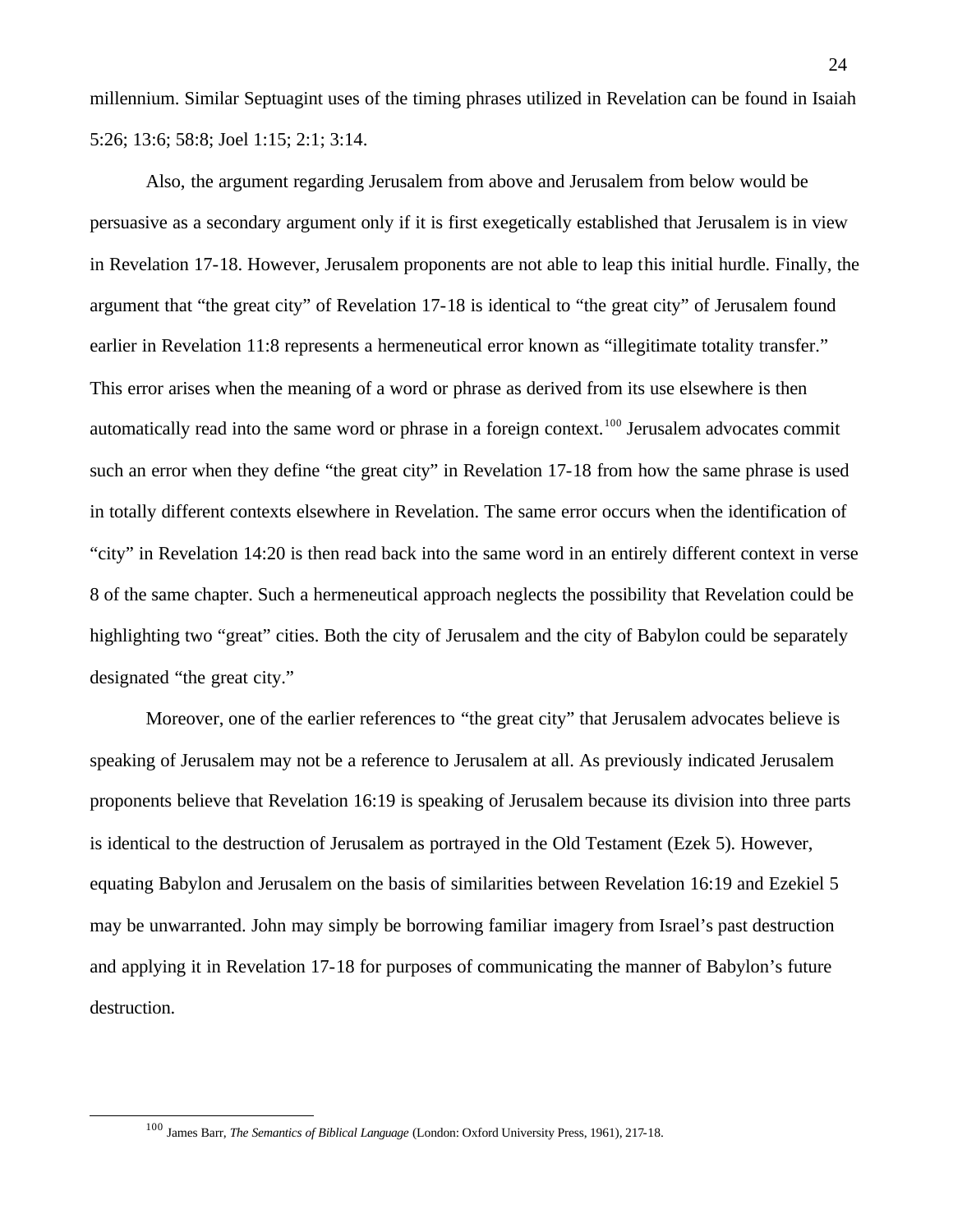#### **Descriptive Words and Phrases from Revelation 17-18**

It should first be observed that similarity of language between Revelation 17-18 and Old Testament Jerusalem does not necessarily indicate that John is identifying Babylon as Jerusalem. John may simply be borrowing familiar imagery from Israel's past destruction and applying to Babylon in Revelation 17-18 in order to clearly communicate the manner of Babylon's future destruction. In addition, a scrutiny of some of the parallels between Revelation 17-18 and Old Testament Jerusalem that are relied on by Jerusalem advocates demonstrates that they are not as convincing as perhaps they initially appear. For example, the harlot imagery (Rev 17:1, 5) need not automatically refer back to God's accusations of Israel as an unfaithful harlot. Thomas notes that the angel describing the woman uses the term pornh (harlotry) rather than moiceia (adultery). The latter word is more restrictive implying a previous marital relationship. Although pornh can include adultery, it is much broader. Thus, it is possible that the woman represents all false religions of all time rather than just the spiritual unfaithfulness of God's covenant people Israel.<sup>101</sup>

In addition, as previously indicated, Jerusalem proponents believe Revelation 17:3, which describes the woman riding the beast, refers to the alleged first century alliance between Jerusalem and Rome. However, Thomas questions whether such imagery is consistent with that historical situation when he observes, "Rome's prolonged siege and destruction of Jerusalem from the late 60's to 70 hardly gives the impression of any alliance between the Jews and the Romans."<sup>102</sup> Moreover, as previously indicated, Jerusalem proponents believe that only Israel can satisfy the details of Revelation 18:20, 24. These verses state that Babylon killed the apostles and prophets. Jerusalem advocates maintain that only Israel killed the Old Testament prophets. However, none of these texts specifies which prophets are in view. It is possible that the references to prophets in these verses could refer to New Testament prophets such as Agabus (Acts 11:28; 21:10). If this is the case, then the possibility

<sup>101</sup> Thomas, *Revelation 8 to 22: An Exegetical Commentary*, 283.

<sup>102</sup> Robert L. Thomas, *Evangelical Hermeneutics: The New Versus the Old* (Grand Rapids: Kregel, 2002), 458.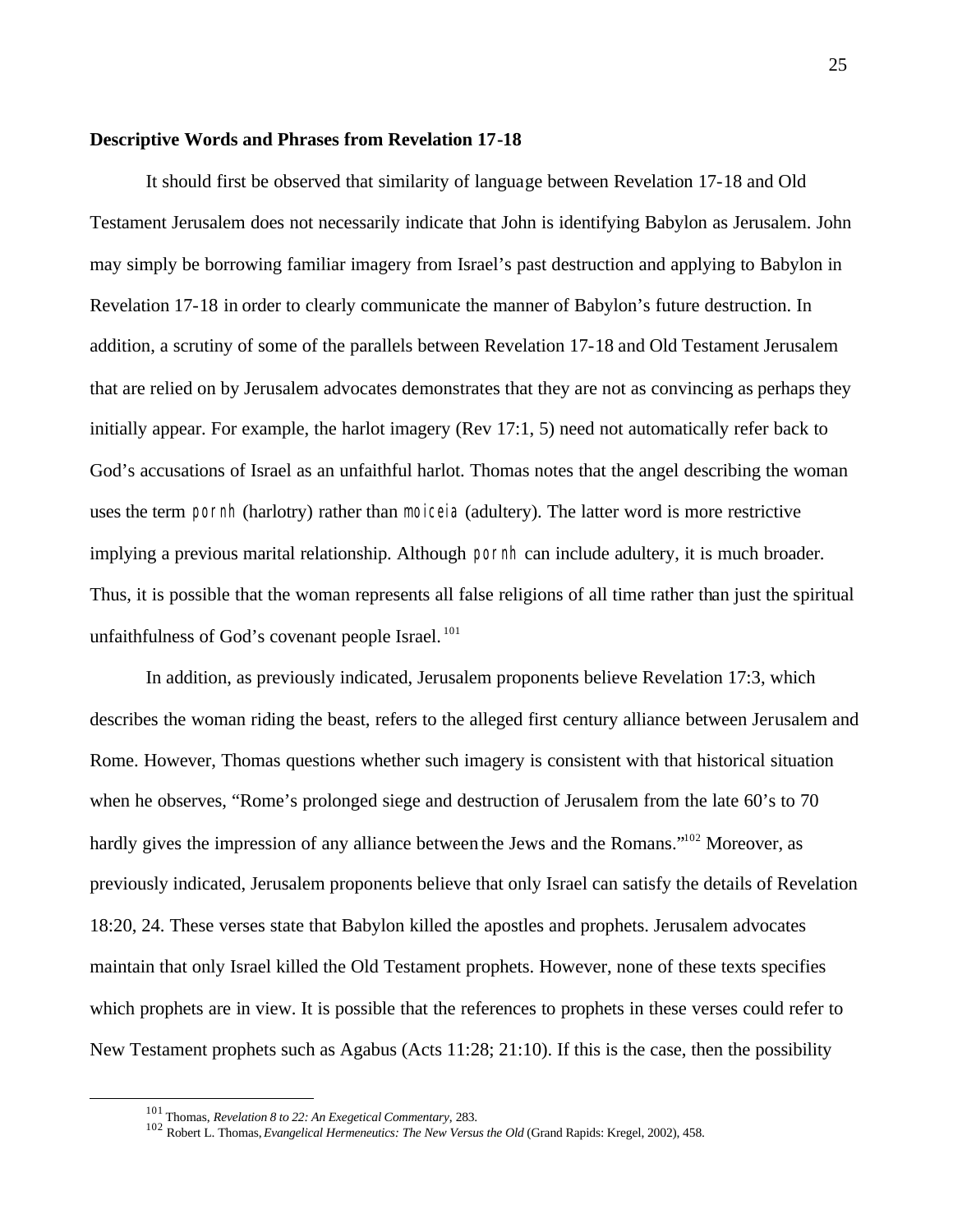opens for another political power besides Israel to be the persecutor that is depicted in Revelation 17:6; 18:20, 24.

Finally, Russell's understanding of gh in Revelation 17:18 as the local land of Canaan is unsatisfactory. Although the term "earth" (gh) can have a local meaning in the New Testament and the LXX by referring to the land of Israel (1 Sam 13:19; Zech 12:12; Matt 2:9), the word can also have a universal meaning by referring to all the earth (Gen 1:1). Thus, the meaning of the term depends upon the context in which it is used. The global emphasis of the immediate context (Rev 17:15) argues for gh' to be given a global rather than local understanding.

#### *Rome*

The most common approach among New Testament scholarship is to identify Babylon of Revelation 17-18 as Rome. This interpretive approach is essentially historicist. It sees Revelation's prophecies regarding Babylon as finding their fulfillment in the life and destruction of the Roman Empire. Thus, the prophecies of Revelation 17-18 span from the date of the book's composition until Rome's destruction in A.D. 476. Like the previously discussed Jerusalem option, this approach is predicated largely upon the assumption that John was speaking of an entity that posed an imminent threat to the churches of his immediate era. Aune is one of the most visible proponents of this position. <sup>103</sup> Other commentators that incorporate all or at least some of Aune's approach include Charles,<sup>104</sup> Swete,<sup>105</sup> Caird,<sup>106</sup> Mounce,<sup>107</sup> and Beasley-Murray.<sup>108</sup>

#### **Methodology**

The Babylon = Rome view is largely built upon the presupposition that the name Babylon was a common way that early Christians had of disguising their mention of Rome. The early Christians supposedly engaged in this practice in order to avoid detection from Rome and thus insulate

<sup>103</sup> David E. Aune, *Revelation 17-22*, ed. Bruce M. Metzger, Word Biblical Commentary (Nashville: Thomas Nelson, 1997), 906-1012.

<sup>104</sup> R. H. Charles, *The Revelation of St. John*, ed. S.R. Driver and A. Plummer and C.A. Briggs, International Critical Commentary, vol. 2 (Edinburgh: T & T Clark, 1920), 75. <sup>105</sup> Henry Barclay Swete, *The Apocalypse of St. John*, ed. 3d (London: Macmillan, 1911), 226.

<sup>106</sup> G.B. Caird, *The Revelation of Saint John*, ed. Henry Chadwick, Black's New Testament Commentaries (London: Black, 1966), 213.

<sup>107</sup> Robert H. Mounce, *The Book of Revelation*, ed. Gordon D. Fee, rev. ed., Commentary on the New Testament (Grand Rapids: Eerdmans,

<sup>1998), 308.</sup> <sup>108</sup> G.R. Beasley-Murray, *The Book of Revelation*, New Century Bible Commentary (London: Marshall, Morgan, and Scott, 1974), 225.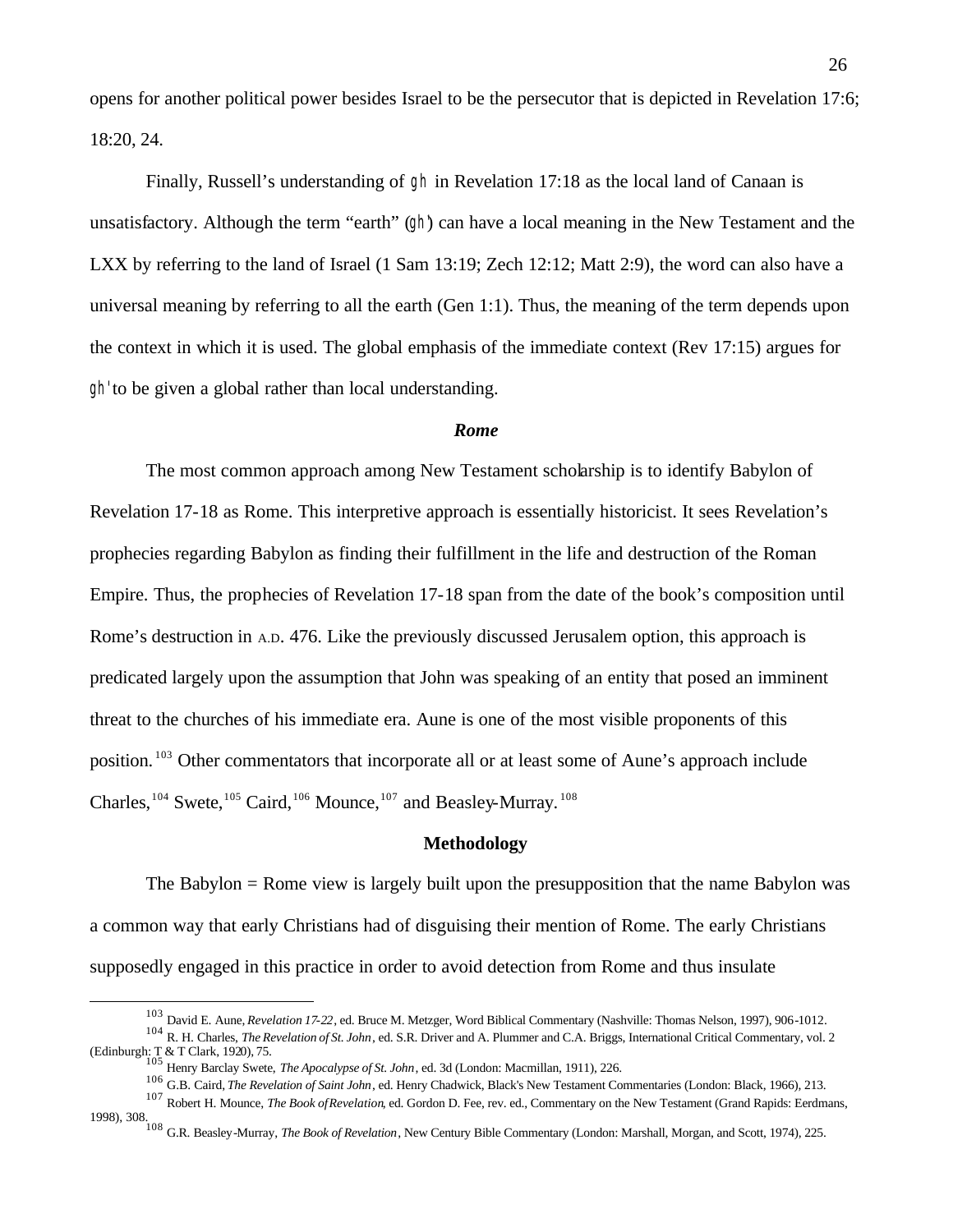themselves from Roman persecution. The reason that the early Christians selected the name Babylon to be used for Rome is that Babylon and Rome are comparable in a variety of ways. For example, both were centers for world empires. Moreover, both captured Jerusalem and destroyed the temple.<sup>109</sup> Thus, the Babylon = Rome hypothesis presupposes that John employed such imagery in light of the destruction of the temple that was first executed by Babylon and subsequently reenacted by Rome.<sup>110</sup>

In addition, there are five oracles against Babylon in the Old Testament (Isa 13:1-22; 14:22-23; 21:1-10; Jer 25:12-14; 50:1-51:64). Rome proponents assume that John in Revelation 17-18 has transferred the hostility that the prophets had toward historical Babylon to Rome.<sup>111</sup> Rome advocates contend that it should not be surprising to find Rome as a symbolic name for Babylon because there were other symbolic names for Rome in use within early Judaism including Edom and Kittim.<sup>112</sup>

## **General Arguments**

Advocates of the Rome view employ some general arguments in reaching the conclusion that the identity of Babylon in Revelation 17-18 is actually Rome. To begin with, Rome advocates rely upon the symbolic nature of the Book of Revelation. Rome proponents Pate and Hays explain:

 The extensive use of symbolism and figurative language by the apostle John to convey specific statements at least opens the door to the possibility that the term *Babylon* may be symbolic as well. In fact, since practically all other terms in Revelation 17-18 are symbols (harlot, beast, horns, etc.), understanding the term Babylon in a symbolic sense would reflect a more consistent interpretation of this passage than that of interpreting this term alone as literal reference. $113$ 

Rome proponents further point out that Babylon should be understood in more of a symbolic rather than literal way based upon the use of the word "mystery" (musthrion) in Revelation 17:5. Robertson believes that musthrion is part of the woman's full name "Mystery Babylon the Great." He also believes that the word "mystery" connotes the notion of mysticism or symbolism. Thus, he

<sup>109</sup> David E. Aune, *Revelation 6-16*, ed. Bruce M. Metzger, Word Biblical Commentary (Nashville: Thomas Nelson, 1997), 829.

<sup>110</sup> Beale, 19.

<sup>111</sup> Aune, *Revelation 6-16*, 830.

 $^{112}$  Ibid.

<sup>113</sup> C. Marvin Pate, *Iraq-Babylon of the End Times* (Grand Rapids: Baker, 2003), 103.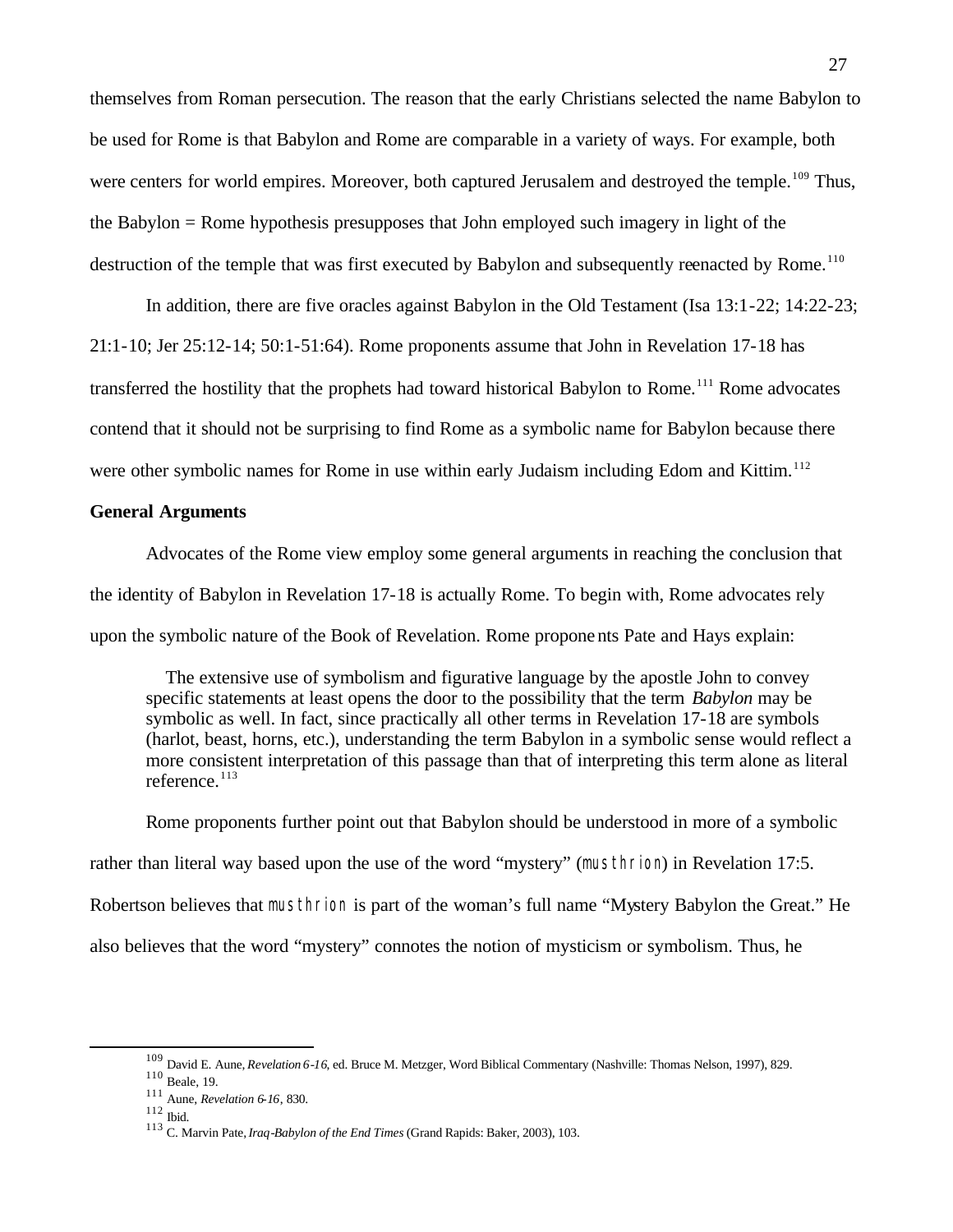concludes, "…the name Babylon is to be interpreted mystically or spiritually (cf. pneumatikw" 11:8) for Rome."<sup>114</sup>

Moreover, the assumption of Rome advocates that the early Christians commonly used the name Babylon for Rome is built around two pieces of evidence. These two pieces of evidence include Peter's mention of Babylon as his place of writing in 1 Peter 5:13 and references in extra biblical literature equating Rome with Babylon. Regarding 1 Peter 5:13, Rome advocates cite several reasons to support the conclusion that Peter was speaking of Rome rather than literal Babylon in 1 Peter 5:13.<sup>115</sup> First, tradition places Peter in Rome at the end of his life.<sup>116</sup> Second, according to 1 Peter 5:13, one of Peter's companions was Mark. Mark was with Paul during his first Roman imprisonment (Col 4:10; Phlm 22-23) and may have accompanied Timothy to Rome for the second incarceration (2 Tim 4:11). Therefore, it is more rational to assume that Peter and Mark got together in Rome rather than in Babylon.

Third, Peter and Mark are never associated with the literal city of Babylon. No where in Scripture or in extra biblical Christian material does one find a reference to Peter or Mark visiting Babylon.<sup>117</sup> Fourth, a consultation with a map demonstrates that the letter must have been sent from the West or Rome because of the order in which the names or provinces appear. Fifth, Scripture depicts Peter's ministry moving northward from Canaan to Syrian Antioch (Gal 2:11) and then Westward to Corinth (1 Cor 1:12) in the direction of Rome. Sixth, there was no reason for Peter to visit Babylon. Because of the Babylonian Captivity, a large number of Jews continued to reside in the East. However, in the last years of Caligula's life (Caligula died in A.D. 41), there was a persecution of the Jews in Babylon. Consequently, many of these Jews migrated to Selucia. Five years later a plague diminished

<sup>114</sup> Archibald Thomas Robertson, *Word Pictures in the New Testament*, 6 vols. (Nashville: Broadman Press, 1933), 6:430.

<sup>115</sup> Most of these reasons were taken from Robert G. Gromacki, *New Testament Survey* (Grand Rapids: Baker, 1974), 351.

<sup>&</sup>lt;sup>116</sup> Thiessen lists the following ancient sources placing Peter in Rome toward the end of his life: Ignatius, Papias, First Clement, Hegesippus, Clement of Alexandria, Origen, Dionysius of Carthage, Tertullian and Jerome. See Henry Clarence Thiessen, *Introduction to the New Testament* (Grand Rapids: Eerdmans, 1955), 285.

<sup>117</sup> Pate, *Iraq-Babylon of the End Times*, 108.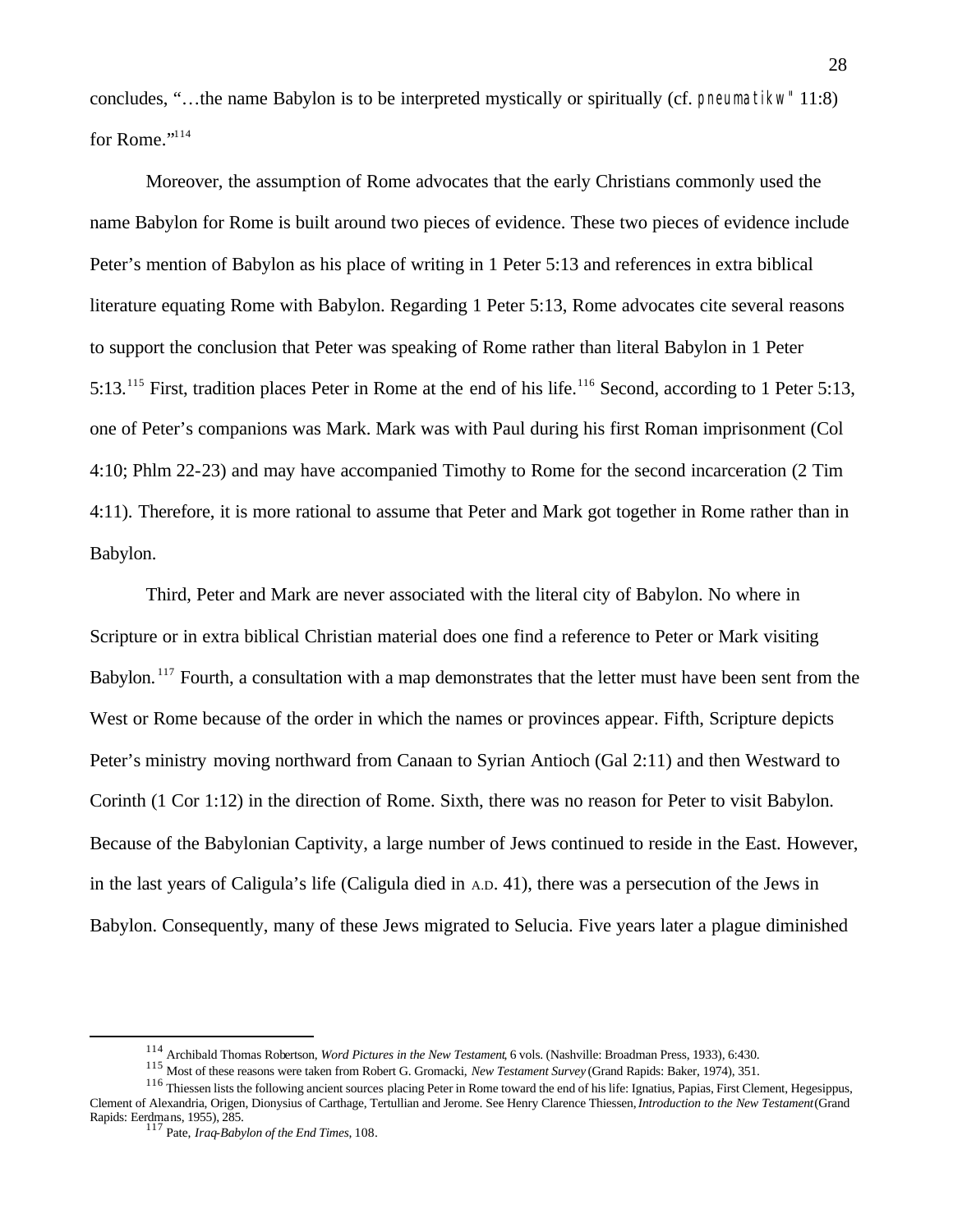their number further.<sup>118</sup> Thus, historians of the day referred to Babylon as uninhabited, declining, and  $deserted.<sup>119</sup>$ 

Seventh, because Peter uses figurative language elsewhere (1 Peter 1:2, 13; 2:4), it is likely that he is also employing figurative language in 1 Peter 5:13. Perhaps Peter refers to Babylon figuratively in this verse in order to build upon the exile motif that he has been using throughout the epistle. Eighth, because other cities are used in a figurative sense elsewhere in Scripture (Gal 4:25; Rev 11:8), Peter is probably referring to the city of Babylon figuratively here as well. Ninth, the majority of New Testament scholars believe that Peter is referring to Rome in verse 13. Thus, Peter was obviously speaking figuratively of Rome through his use of the term Babylon in 1 Peter 5:13.

Regarding the references in extra biblical literature equating Babylon and Rome, both the *Sibylline Oracles* (V. 143, 159-60, 434) and the *Apocalypse of Baruch* (10:1-3; 11:1; 67:7) use Babylon as a code name for Rome. Because Rome advocates believe that these Christian writings were composed during the same general time period as John's composition of the Apocalypse, it is likely that John was also drawing from the common Christian understanding that Babylon was a code word for Rome when writing Revelation 17-18. Pate and Hays buttress their position by noting the many parallels between Revelation 17-18 and the *Sibylline Oracles*. In both writings, Rome is called Babylon, Rome is portrayed as an immoral woman, and this immoral woman sits by the banks of the Tiber River.<sup>120</sup>

The Rome view is also built upon the assumption that the seven hills of Revelation 17:9 identify the topography of the ancient city of Rome. Because literature of the ancient world contains dozens of references to the seven hills of Rome,  $121$  the ancient city of Rome was universally known as the city of the seven hills.<sup>122</sup> Thus, such a topographical reference would immediately suggest Rome in

<sup>118</sup> Thiessen, 285.

<sup>119</sup> Russell, 347.

<sup>120</sup> Pate, *Iraq-Babylon of the End Times*, 109.

<sup>&</sup>lt;sup>121</sup> The names of the seven hills are Capitol, Aventine, Caelin, Esquiline, Quirnal, Viminal, and Palestine.

<sup>122</sup> Pate, *Iraq-Babylon of the End Times*, 103.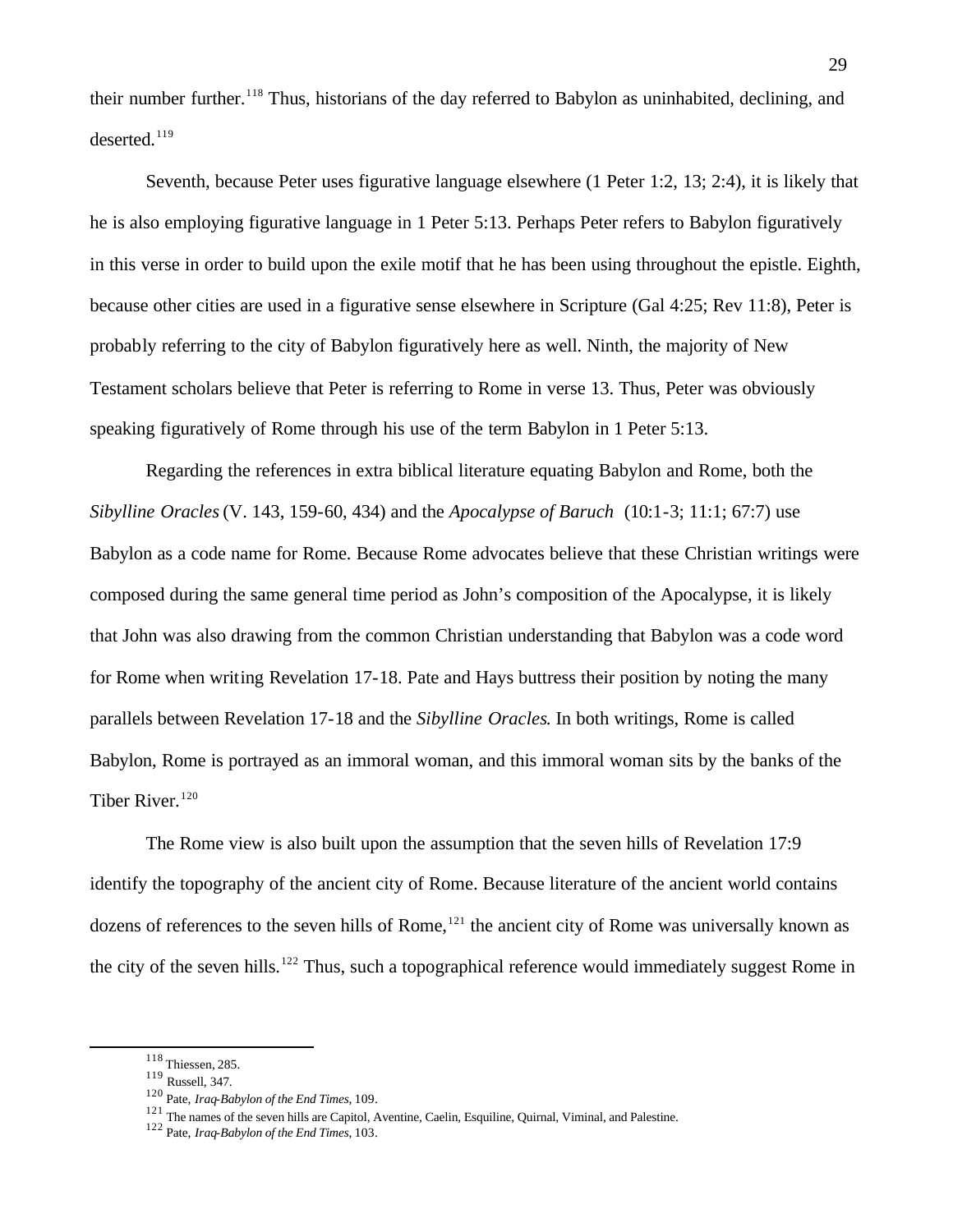the minds of John's original audience.<sup>123</sup> This suggestion is especially true given the fact that the seven hills were the nucleus of the city on the left bank of the Tiber River and given the fact that an unusual festival called the septimontium received its name because of this topographical feature.<sup>124</sup>

In addition, the notion that John's audience would have understood the imagery of Revelation 17 as referring to the topography of Rome seems strengthened by the discovery of the *Dea Roma* Coin minted in A.D. 71 in Asia Minor. One side of the coin contains the portrait of the emperor. The reverse side of the coin depicts Roma, a Roman pagan goddess, sitting on seven hills seated by the waters of the Tiber River.<sup>125</sup> There are obvious similarities between the *Dea Roma* Coin and the imagery of Revelation 17. In both cases, the goddess and the harlot are seated on seven hills and are seated either on or by the waters (Rev 17:1). In addition, the name of the goddess was thought by many Romans to be Amor, which is Roma spelled backwards. Amor was the goddess of love and sexuality. Thus, both the woman on the coin and the woman in Revelation 17 represent harlotry (Rev 17:5). Furthermore, the coin equates Roma with the power of the Roman Empire, which was active in persecuting Christians of John's day. The placement of Vespasian on one side of the coin and Roma on the other makes this connection. Interestingly, Augustus initiated the custom of dedicating temples to both Caesar and Roma. The goddess is also pictured as holding a sword, which may depict Rome's imperial power. This imagery parallels with the woman in Revelation 17 who is said to be drunk with the blood of the saints (Rev 17:6).<sup>126</sup>

Rome proponents also build their case upon Revelation 17:18. This verse says, "And the woman whom you saw is that great city which reigns over the kings of the earth." Rome advocates maintain that such a description would have been immediately identifiable as Rome to John's original audience because it was the city ruling the known world at the time John wrote. Keener expresses such a sentiment when commenting on Revelation 17:18. According to Keener:

<sup>123</sup> Mounce, 313-14.

<sup>124</sup> Thomas, *Revelation 8 to 22: An Exegetical Commentary*, 295.

<sup>125</sup> Aune, *Revelation 17-22*, 919-28.

<sup>126</sup> Pate, *Iraq-Babylon of the End Times*, 104-107.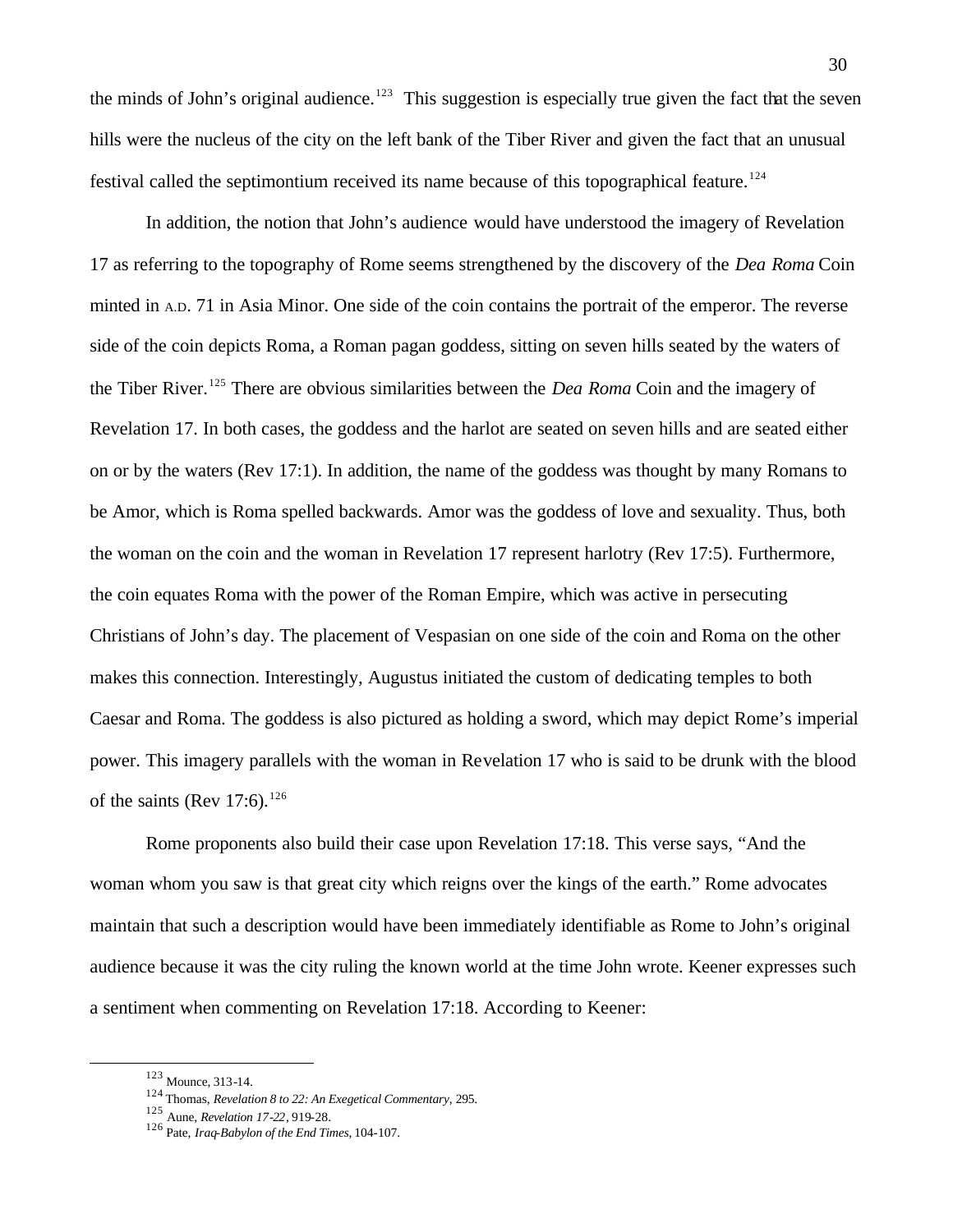In John's day, no one in the Roman Empire could have doubted that the city that "reigns over the kings of the earth' meant Rome, any more than anyone would have doubted that the seven hills  $(17:9)$  alluded to Rome.<sup>127</sup>

#### **Descriptive Words and Phrases from Revelation 17-18**

Rome advocates also point out numerous descriptions of Babylon found in Revelation 17-18 that apply to Rome. For example, Aune observes that in the Old Testament, prostitution imagery (Rev 17:1-2, 5) is not just applicable to Israel but also to pagan cites such as Tyre (Isa 23:16-17) and Nineveh (Nah 3:4). In addition, the water imagery (Rev 17:1) is reminiscent of the goddess on the *Dea Roma* Coin who was seated by the rivers of the Tiber River.<sup>128</sup> Charles sees the array and adornment of the harlot in Revelation 17:4 as a reference to the luxury and splendor of imperial Rome.<sup>129</sup> Mounce sees the harlot's name inscribed upon her forehead (Rev 17:5) as a reference to the Greco-Roman culture of John's day in which prostitutes are said to have worn headbands with their names on them.<sup>130</sup>

Aune sees the reference to the woman's drunkenness with the blood of the saints (Rev 17:6; 18:24) as descriptive of the numerous Christian martyrdoms perpetrated at the hands of the Roman Empire.<sup>131</sup> In addition, he points out that the references to the beast's demise and return in verse 8 and 11 could refer to the popular Nero Redivivus Myth circulating throughout the empire of John's day. <sup>132</sup> Some commentators observe that the ten kings mentioned in verse 12 refer to ten literal Romano-Gothic kingdoms existing in A.D. 532.<sup>133</sup> Rome proponents view the beast's destruction of the harlot (Rev 17:16-17; 18:8, 18) as either Nero burning Rome<sup>134</sup> or the spoiling and burning of Rome by Gothic powers in the fifth and sixth centuries. $135$ 

Aune sees the wealth of Babylon that is described four times in chapter 18 (vv. 3, 9, 16-17, 19) as alluding to the massive wealth accumulated by the Roman government through its oppressive

<sup>127</sup> Craig S. Keener, *The Ivp Bible Background Commentary: New Testament* (Grove, IL: Inter Varsity Press, 1993), 807.

<sup>128</sup> Aune, *Revelation 17-22*, 929.

 $129$  Charles, 64.

<sup>130</sup> Mounce, 310-11.

<sup>131</sup> Aune, *Revelation 17-22*, 960, 1011.

<sup>132</sup> Ibid., 960.

<sup>133</sup> Gregg, ed., 414.

<sup>134</sup> Aune, *Revelation 17-22*, 1006.

<sup>135</sup> Gregg, ed., 414.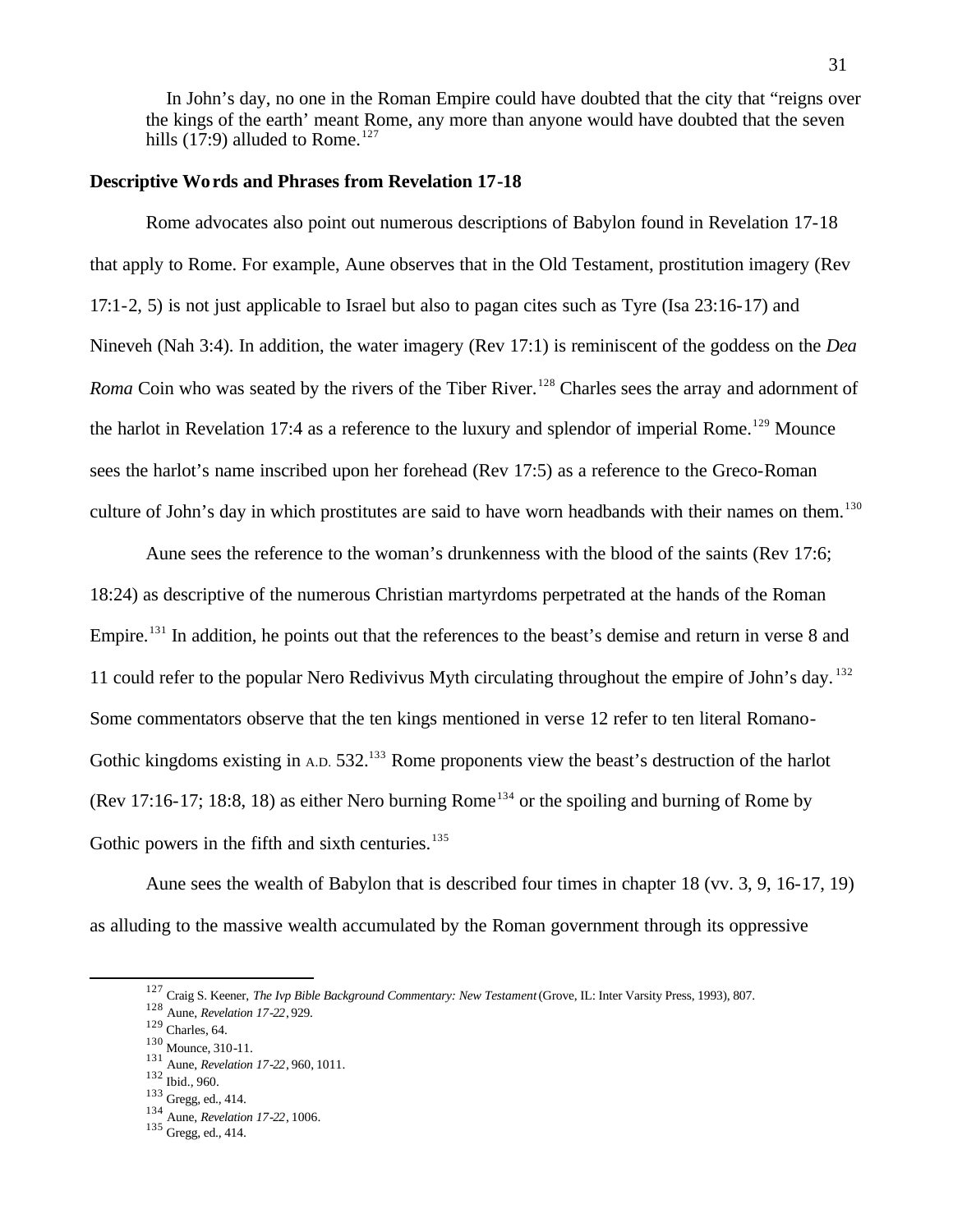taxation system. <sup>136</sup> Aune also observes that many of the commercial items enumerated in Revelation 18: 12-13 are repeated practically verbatim by first century Roman historians describing Rome's commercial trade.<sup>137</sup> Gregg notes that many Rome proponents understand the reference to Babylon trafficking in the souls of men to be consistent with Rome's victimization of people through its regular slavery and prostitution practices and its victimization of people through the amphitheater.<sup>138</sup>

#### **Weaknesses**

# **General Problems**

Before responding to some of the specific arguments advanced by Rome advocates, I will first specify some general weaknesses with this position. To begin with, most interpreters who identify the harlot as Rome also identify the beast as Rome. Gregg remarks, "That the beast from the sea is closely identified with Rome will scarcely be disputed by members of most interpretive schools."<sup>139</sup> This identification is no doubt due to the dependence of the image of the beast of Revelation upon Daniel 7. The beast of Revelation and the fourth beast of Daniel 7 are both noted for their blasphemies and protruding ten horns. Thus, to the extent that many commentators identify the fourth beast of Daniel 7 with Rome, the beast of Revelation must be identified with Rome as well. Therefore, the identification of the harlot as Rome is problematic because one ends up with two images for Rome; the beast and the harlot. Beasley-Murray embraces the notion that both entities represent Rome when he says, "The two figures of monster and woman are really alternative representations of a single entity."<sup>140</sup>

If these two characters represent the same entity, why are they depicted as two separate entities in verse 11 and 18 of chapter 17? Why is the beast punished in chapter 19 after the harlot has already been destroyed in chapter 18? If these two characters represent the same entity, how are they able to interact with one another? Revelation 17:3 depicts the woman as riding on the beast. How can Rome ride upon Rome? Revelation 17:16-17 depicts the beast destroying the woman. How can Rome destroy

<sup>136</sup> Aune, *Revelation 17-22*, 989.

<sup>137</sup> Ibid., 981-82.

<sup>138</sup> Gregg, ed., 433, 435.

<sup>139</sup> Ibid., 276.

<sup>140</sup> Beasley-Murray, 249.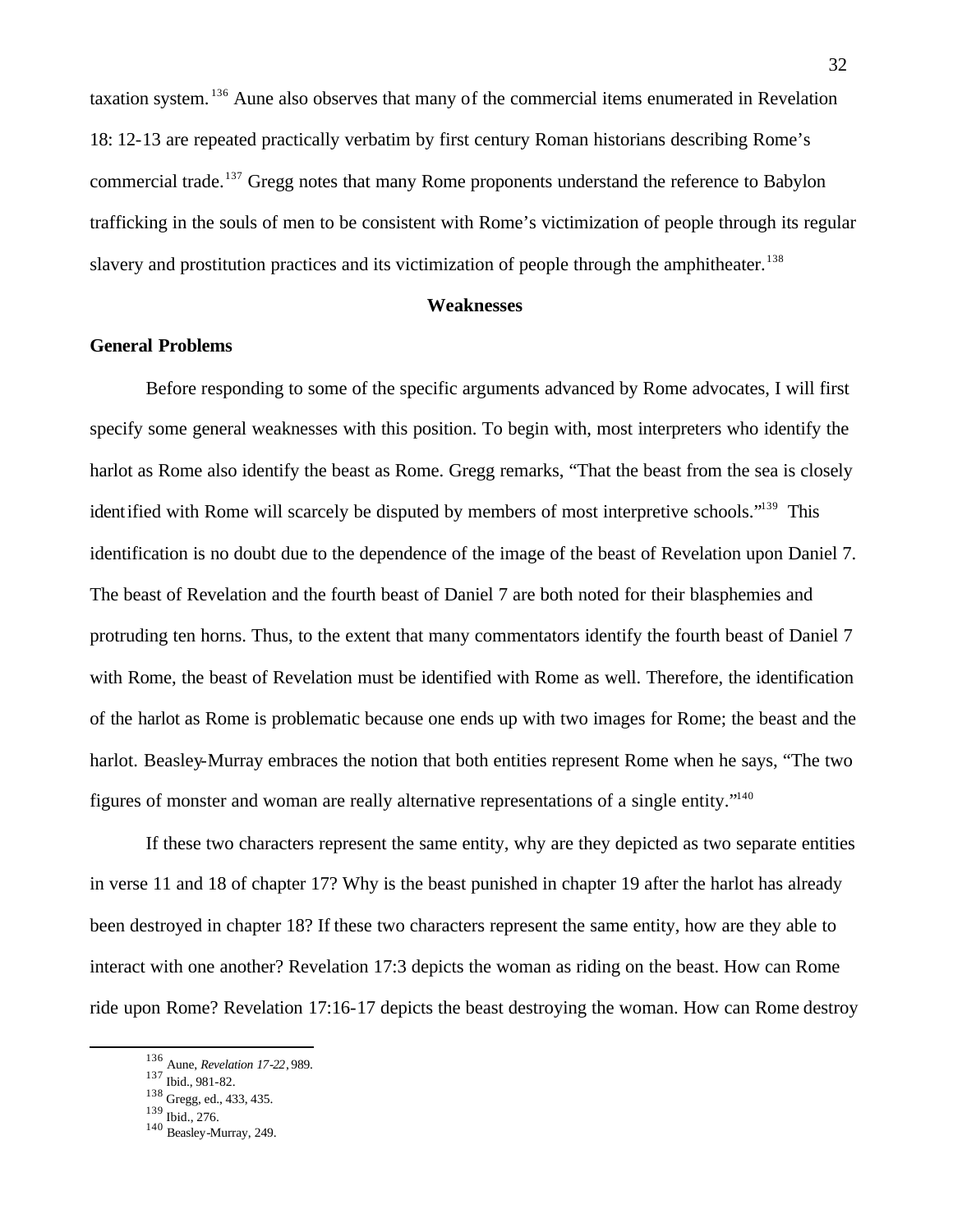Rome?<sup>141</sup> Perhaps it is possible to propose that the imagery could be satisfied through Nero's burning of Rome in A.D. 64. However, the destruction of Rome portrayed in Revelation 17:16-17 cannot be a picture of Nero burning Rome because Nero did not destroy Rome in its entirety. Rather, he only wanted to destroy a part of Rome in order to make room for a building project.<sup>142</sup> In sum, the imagery makes more sense if Rome destroys a rival power. This fact should prevent interpreters from identifying the woman as Rome.

In addition, the geographic situation depicted in Revelation 18 has made some commentators reluctant to identify Babylon as Rome. Some commentaries observe that Rome was not a major seaport or trading city. <sup>143</sup> Rome was never a great city of commerce described in Revelation 18.<sup>144</sup> Revelation 18:17 actually fits Babylon better than Rome because Rome had no seaport.<sup>145</sup> The description of the deserts and many waters also fits Babylon better than Rome.<sup>146</sup>

Furthermore, like the Jerusalem view, the Rome view also has difficulty handling the global language of Revelation found in Revelation Rev 17:15. While Rome exercised jurisdiction over the known world of John's day, it never exercised the type of global control that is spoken of in Revelation 17:15. No single historical city, especially Rome, can meet all of the criteria that John mentions in Revelation  $17-18.<sup>147</sup>$ 

### **Specific Arguments**

Now that some of the general weaknesses of the Rome view have been presented, I will respond to some of the previously mentioned arguments advanced by Rome proponents. To begin with, it is odd for Pate and Hays to contend that their approach of identifying Babylon as Rome takes into consideration Revelation's symbolic character while they simultaneously interpret other aspects of Revelation 17-18 with extreme literalness. For example, Rome advocates interpret the seven hills (Rev

 $\overline{a}$ 

<sup>143</sup> Ibid., 108.

<sup>145</sup> Ibid., 339.

<sup>141</sup> Beagley, 92-93.

 $^{142}$  Ibid.

<sup>144</sup> Thomas, *Revelation 8 to 22: An Exegetical Commentary*, 307.

<sup>146</sup> Ibid., 289.

<sup>147</sup> George Eldon Ladd, *A Commentary on the Revelation of John* (Grand Rapids: Eerdmans, 1972; reprint, 1979), 228.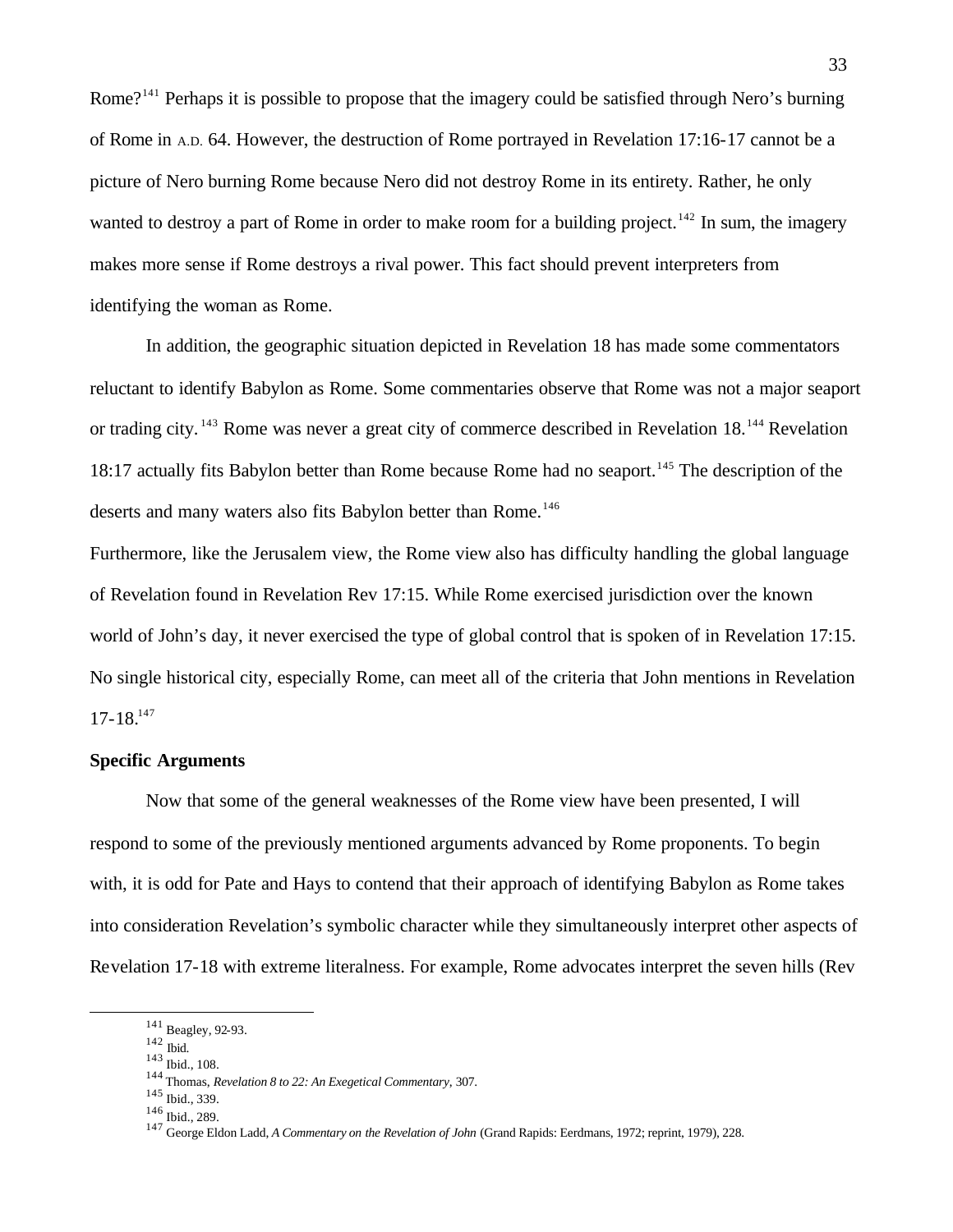17:9) literally. Their number, location, and topographical characteristics are not approached symbolically by Rome advocates. It is interesting to note that although the Babylon view is typically labeled as "overly literalistic," most Babylon proponents do not take the seven hills literally. Thus, at least on this point, it seems that the Babylon interpretation rather than the Rome interpretation better takes into account Revelation's symbolic character. Moreover, Rome proponents also interpret the word "city" (Rev 17:18) literally. Despite the fact that some Rome advocates believe that their approach best takes into account Revelation's symbolic character, it appears these same interpreters have no problem vacillating toward literalism when necessary in order to furnish further support for their view.

Moreover, it is debatable whether musthrion in Revelation 17:5 has the nuance that A.T. Robertson attaches to it. Several issues seem to be at stake.<sup>148</sup> The first question is whether musthrion should be interpreted as being in apposition with onoma? If not, John would be saying that the name on the woman's forehead is "Mystery Babylon the Great." If so, John would be saying that the name "Babylon the Great" written upon the woman's forehead is a mystery. Although most Rome proponents prefer viewing musthrion as not being in apposition to OROMA, the evidence seems to favor the second option. Walvoord observes:

 The word mystery is a descriptive reference to the title, not part of the title itself as implied by the capitalization in the Authorized Version. This can be seen by comparing the name given to the woman in 16:19 and  $18:2.^{149}$ 

Thus, the repetition of the woman's title as "Babylon the Great" (14:8; 16:19; 18:2) rather than "Mystery Babylon the Great" favors the appositional relationship.<sup>150</sup>

Second, does musthrion refer to mysticism or simply new revelation? Although most Rome proponents take the word in the first sense, the New Testament evidence seems to support the latter sense. According to Vine

<sup>148</sup> Charles H. Dyer, "The Identity of Babylon in Revelation 17-18 (Part 2)," *Bibliotheca Sacra* 144 (October-December 1987): 434-36. <sup>149</sup> Walvoord, 246.

<sup>150</sup> Thomas, *Revelation 8 to 22: An Exegetical Commentary*, 289.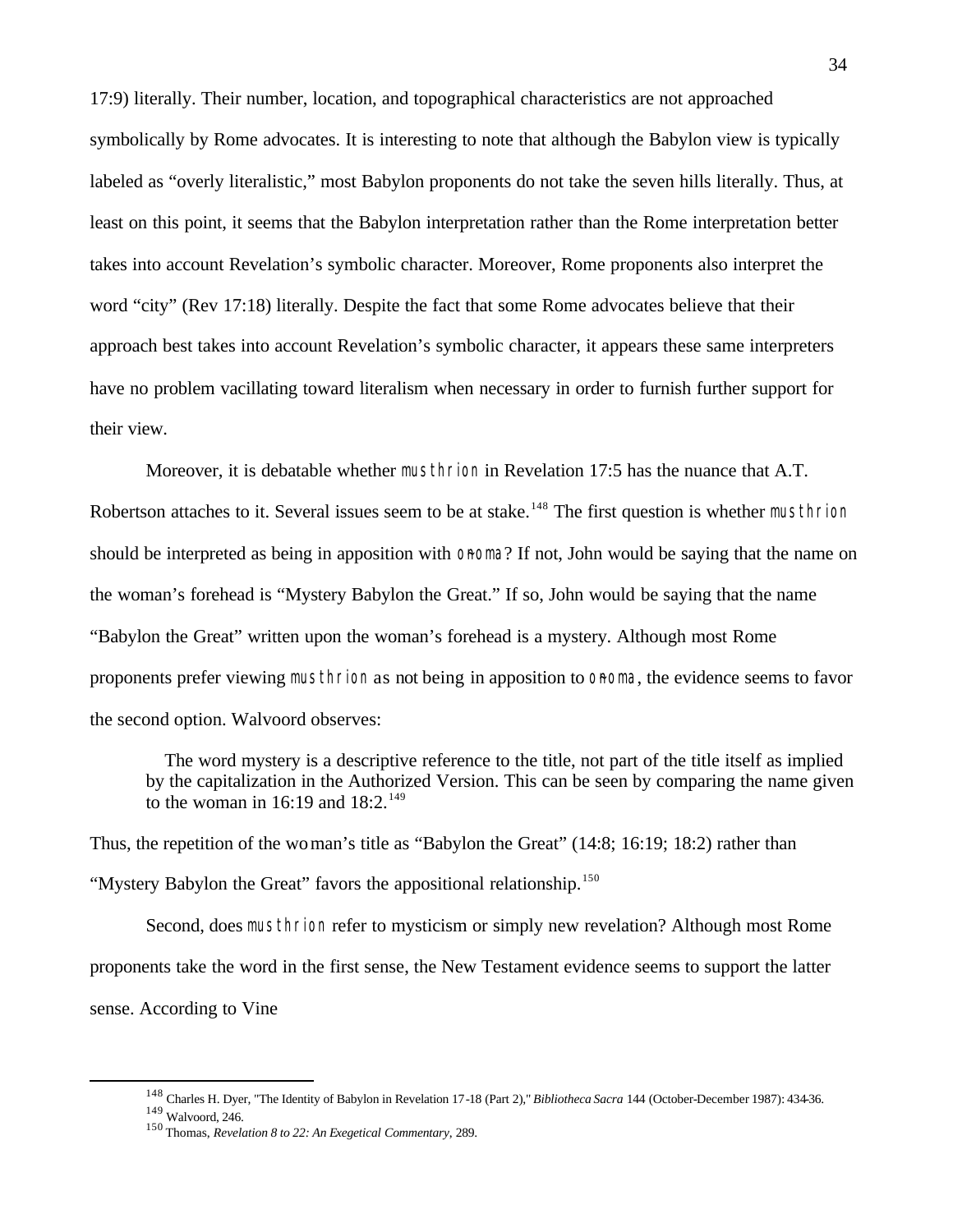In the N.T, it [musthrion] denotes, not the mysterious (as with the Eng. word), but that which, being outside the range of unassisted natural apprehension, can be made known only by Divine revelation, and is made known in a manner and at a time appointed by God, and to those who are illumined by His Spirit.<sup>151</sup>

Hoehner's word study of musthrion demonstrates this understanding as well.<sup>152</sup>

Third, can musthrion of Reve lation 17:5 be equated with "spiritually" (pneumatikw") of Revelation 11:8 to support the notion that Babylon of Revelation 17:5 deserves the same type of spiritual interpretation that is given to Jerusalem in Revelation 11:8? Thomas believes that such a comparison is inappropriate. Musthrion is a noun and not an adverb like pneumatikw". In addition, musthrion comes from a different root than pneumatikw". <sup>153</sup> In sum, John in Revelation 17:5 does not seem to be saying that the woman's name is to be understood mystically or symbolically. Rather, he seems to be simply saying that the revelation of Babylon's dominant role in the end times is a previously unknown truth now revealed.

Furthermore, it is also debatable that the Christians of John's day commonly used Rome as a code for Babylon. The evidence favoring such a code is built upon certain assumptions that may or may not be true. For example, it is possible that Peter is referring to literal Babylon in 1 Peter 5:13 rather than Rome. A straightforward reading of the text would lead readers to this conclusion.<sup>154</sup> According to Alford, "…we are not to find an allegorical meaning in a proper name thus simply used in the midst of simple and matter-of-fact sayings."<sup>155</sup> According to Gromacki:

 There is no reason to suspect that Peter asserted a symbolic name into a non-symbolic context. The normal reading of the passage would cause the reader to think of the literal reading on the Euphrates.<sup>156</sup>

Moule argues that that the epistle contains nothing that requires the use of such a code.<sup>157</sup>

In addition, if one interprets the geographic areas in the greeting section of the letter literally  $(1:1)$ , then consistency seems to dictate that the geographic area mentioned in the conclusion of the

<sup>151</sup> W. E. Vine, *Vine's Complete Expository Dictionary of the Old and New Testament Words* (Nashville: Thomas Nelson, 1985), 424.

<sup>152</sup> Harold W. Hoehner, *Ephesians: An Exegetical Commentary* (Grand Rapids: Baker, 2002), 428-34.

<sup>153</sup> Thomas, *Revelation 8 to 22: An Exegetical Commentary*, 288-89.

<sup>154</sup> Henry Alford, *The Greek Testament*, 3d ed., 4 vols. (Cambridge: Deighton, Bell and Co., 1866), 4:128.

<sup>155</sup> Ibid., 129.

<sup>156</sup> Gromacki, 351.

<sup>157</sup> Charles Moule, "The Nature and Purpose of 1 Peter," *New Testament Studies* 3 (1956-7): 9.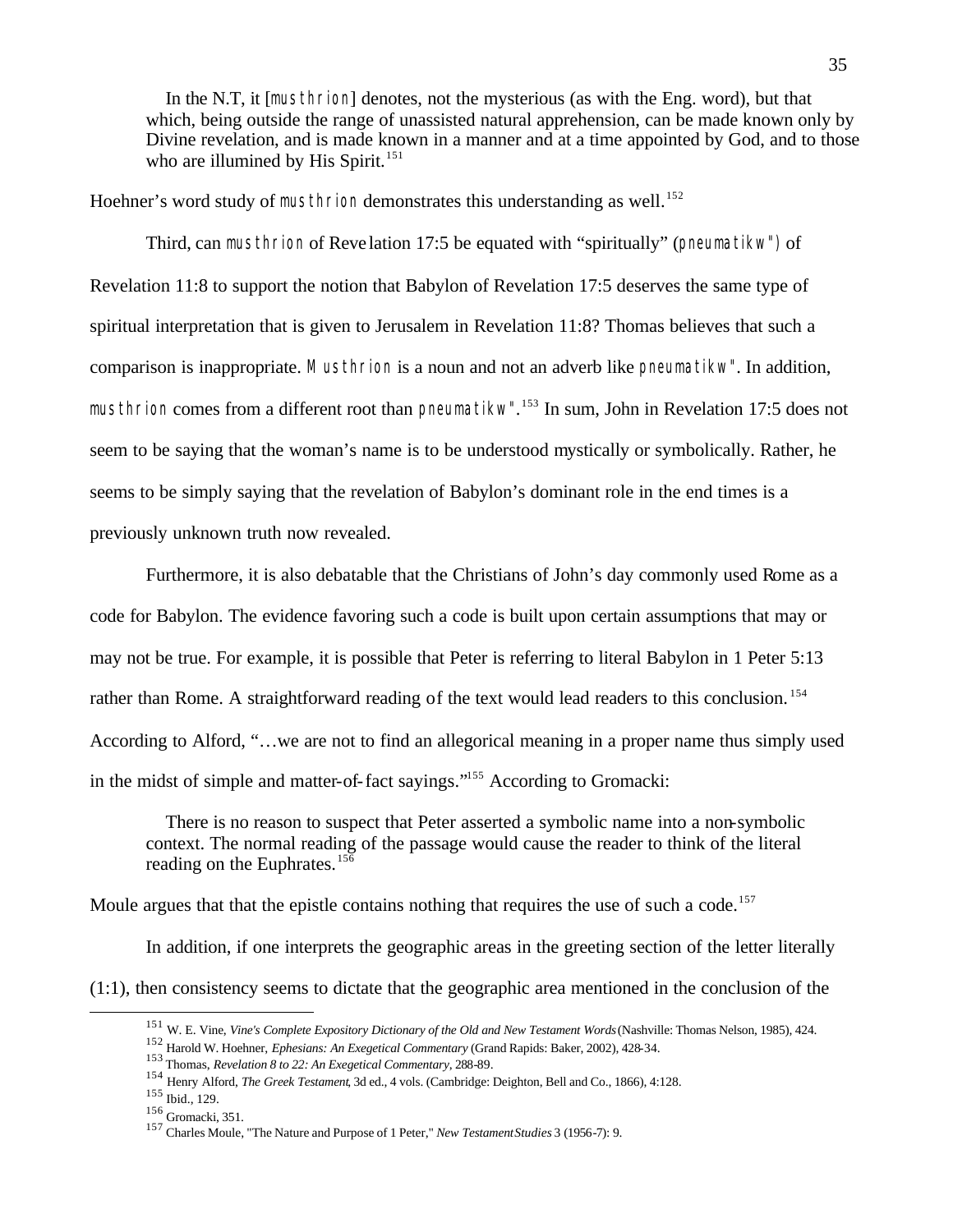epistle (5:13) deserves the same literal interpretation. A literal interpretation of Babylon becomes even more compelling to the extent that it is recognized that 1 Peter was written to a predominantly Jewish audience. His use of the word "diaspora" in 1:1 always refers to Jews in all of its New Testament (John 7:35; James 1:1) and LXX (Deut 28:25; 30:4; Isa 49:6; Ps 174:2; 2 Macc 1:27) uses. If Babylon refers to Babylon in all of its Old Testament uses, why would 1 Peter 5:13 be the exception considering Peter's Jewish audience?

Although Peter does use figurative language in other sections of his letter, this fact does not automatically lead to the conclusion that Peter is employing figurative language in 5:13. Each use of figurative language must be proven from its immediate context rather than how the author employs figurative meaning in a remote context. In addition, it is difficult to argue that 1 Peter 5:13 is describing a figurative city just as cities are used in a non-literal fashion in Galatians 4:24-25 and Revelation 11:8. In Galatians 4:24-25, the text itself uses the word "allegorically" to explain that the city of Jerusalem is being figuratively used of Hagar, Mount Sinai, and the Old Covenant. Similarly, Revelation 11:8 uses the word "spiritually" to demonstrate that Jerusalem is being used figuratively of Sodom and Egypt. However, no similar designations are specified regarding the city of Babylon in 1 Peter 5:13. Although the majority of scholars believe that Peter was referring to Rome in 1 Peter 5:13 rather than literal Babylon, it is interesting to note that many prominent interpreters throughout church history have held to the literal Babylon interpretation. These prominent interpreters include Erasmus, Calvin, Hort, Gregory, Alford, Mayor, Moorehead, and Thiessen. <sup>158</sup>

While it is true that there is no evidence outside of the epistle of Peter's visit to Babylon, there is no evidence to contradict it either.<sup>159</sup> There may be evidence testifying to Peter's visit to Babylon that we are not yet aware of.<sup>160</sup> Moreover, Babylon would have been a logical place for Peter to visit. Because of the Babylonian Captivity, a large number of Jews continued to reside in that area. Not only did the Magi come from that region (Matt 2:2), but pilgrims from Mesopotamia also came to hear

<sup>158</sup> Thiessen, 285.

<sup>159</sup> Ibid.

<sup>160</sup> Alford, 131.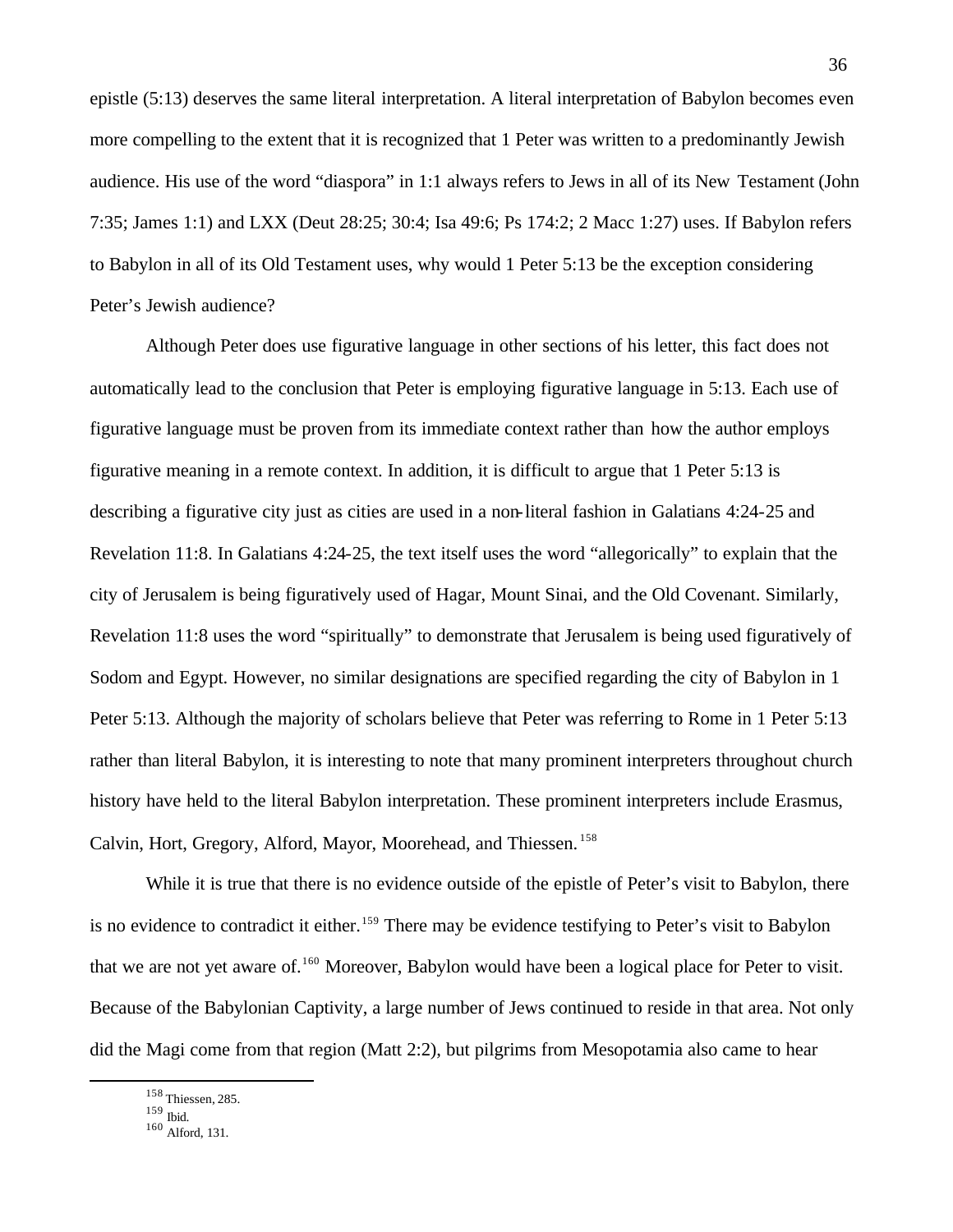Peter's sermon on the day of Pentecost (Acts 2:9).<sup>161</sup> The persecution of the Jews in Babylon and subsequent plague does not preclude their increase in number and return to Babylon during the twenty years that intervened in between these events and the writing of Peter's epistle.<sup>162</sup> In fact, Fruchtenbaum argues that at the time Peter's epistle was written, Babylonia had the largest concentration of Jews living outside the land. Moreover, Babylon was also the center of Judaism outside the land. The Babylonian Talmud would later be deve loped from this area. Because Peter was the apostle to the circumcised (Gal 2:8), it would have been a logical place for him to travel. Understanding Babylon as the place of writing of Peter's epistle might also explain the heavy Jewishness of the letter.<sup>163</sup>

As previously mentioned, the notion that Babylon was a code word that early Christians used to disguise their reference to Rome is not only built upon Peter's use of Babylon in 1 Peter 5:13 but also upon the *Sibylline Oracles* (V. 143, 159-60, 434) and the *Apocalypse of Baruch* (10:1-3; 11:1; 67:7), which both use Babylon as a code name for Rome. However, the hypothesis that such a practice was common in John's day is only workable to the extent that these writings were composed during the time period when John wrote. This assumption is not necessarily true.

Klijn dates the *Apocalypse of Baruch* in the second century.<sup>164</sup> Although Collins appears to lean towards a first century dating of Book 5 of the *Sibylline Oracles*, he remains open to the suggestion that the *Sibylline Oracles* as a whole can be dated in the early years of the second century. <sup>165</sup> Kreitzer accepts the reign of Hadrian (A.D. 117-138) as a date for the composition of *Sibylline Oracles* 5.<sup>166</sup> Thomas dates both the *Apocalypse of Baruch* and the *Sibylline Oracles* in the second century noting that they were composed quite a while after John wrote Revelation. <sup>167</sup> Interestingly, Thomas also

<sup>161</sup> Gromacki, 352.

<sup>162</sup> Thiessen, 285.

<sup>163</sup> Arnold G. Fruchtenbaum, *Israelology: The Missing Link in Systematic Theology*, rev. ed. (Tustin: Ariel Ministries, 1994), 1003.

<sup>164</sup> A. Klijn, "2 (Syriac Apocalypse of) Baruch," in *The Old Testament Psuedepigrapha*, ed. James H. Charlesworth (Garden City, NY: Doubleday, 1983), 1:616-17. <sup>165</sup> J. J. Collins, "The Sibylline Oracles, Book 5," in *The Old Testament Psuedepigrapha*, ed. James H. Charlesworth (Garden City, NY:

Doubleday, 1983), 1:390. 166 Larry Kreitzer, "Hadrian and the Nero Redivivus Myth," *Zeitschrift Fur Die Nuetestamentliche Wissenschaft* 79 (1988): 97.

<sup>167</sup> Thomas, *Revelation 8 to 22: An Exegetical Commentary*, 206.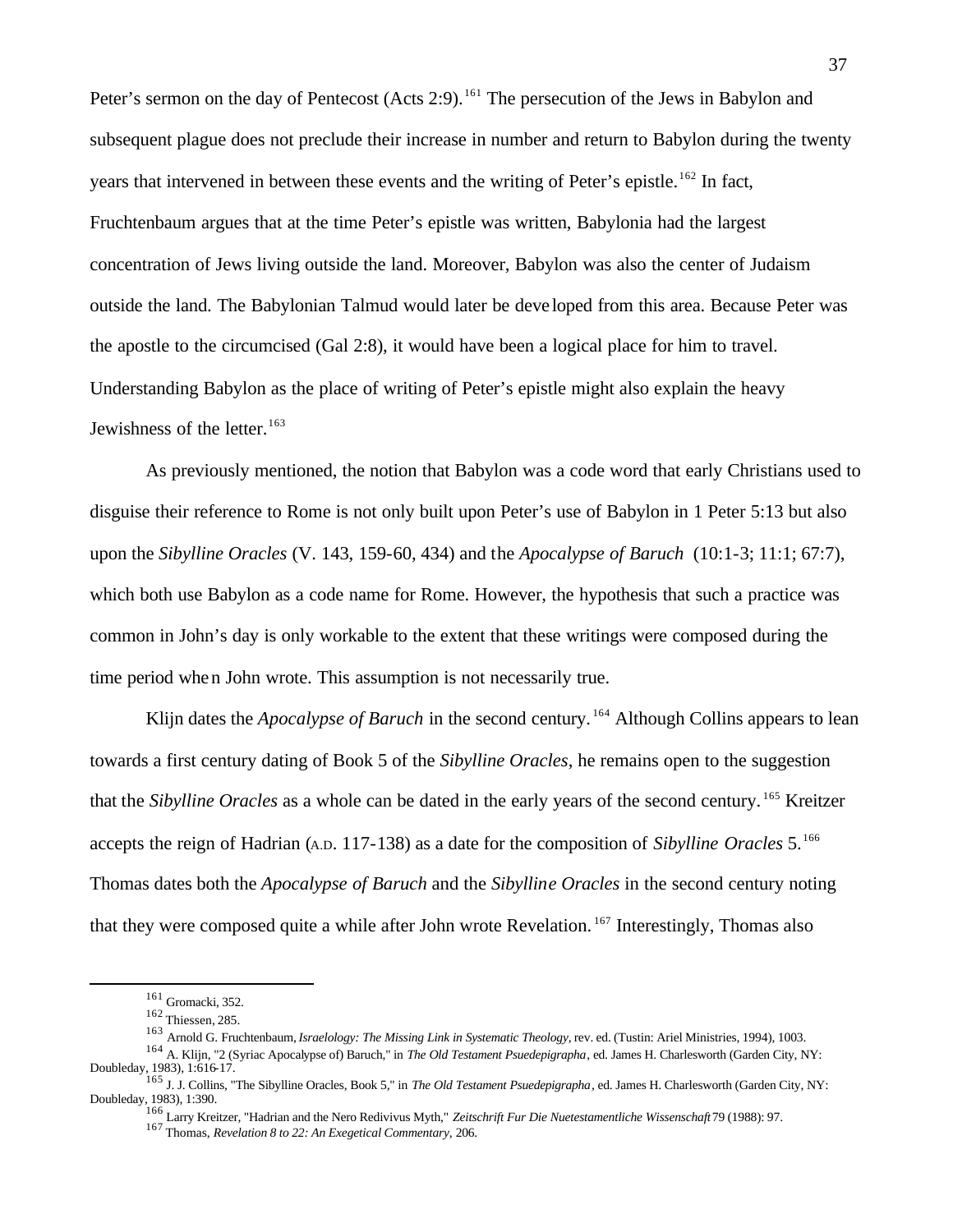indicates that Tertullian late in the second century is the first church father to use Babylon as a name for Rome.<sup>168</sup>

Because all of these writings may have been composed after John's era, their use of Babylon as a code for Rome only proves that such a practice came into existence after John wrote Revelation. Therefore, because this practice may have come into prominence after his era, it is difficult to dogmatically say that John was employing this practice when he mentioned Babylon in Revelation 17- 18. In sum, given the notions that Peter could have been referring to literal Babylon in 1 Peter 5:13 and that the extra biblical Christian writings using Babylon as a code word for Rome may have been composed long after John wrote the Apocalypse, it is difficult to dogmatically assert that John was employing the well entrenched practice of his day that Babylon refers to Rome when he wrote Revelation 17-18.

As previously indicated, the Rome position is also built upon the notion that John's description of Babylon in Revelation 17-18 would have been immediately recognizable to John's original audience as Rome. Rome advocates appeal to the seven hills (Rev 17:9) as descriptive of Rome's topography. They also appeal to the "great city which reigns over the kings of the earth" (Rev 17:18) as a descriptive phrase for Rome that any first century person would recognize. They also appeal to similarities between the *Dea Roma* Coin and Revelation 17-18 to support the assertion that John's description of Babylon would be understood as Rome by John's original audience. However, the assumption that John's apocalypse was written exclusively for the purpose of being understood by the people of his day is open to question. <sup>169</sup> Walvoord explains:

 One of the common assumptions of those who reject the futurist position is that the Apocalypse is the creation of John's thinking and was understandable by him in his generation…The difficulty with this point of view is twofold: (1) Prophecy, as given in the Scripture, was not necessarily understandable by the writer or his generation, as illustrated in the case of Daniel (Dan 12:4, 9). It is questionable whether the great prophets of the Old Testament always understood what they were writing (cf. 1 Peter 1:10-11). (2) It is of the nature of prophecy that often it cannot be understood until the time of the generation which achieves fulfillment. The assumption, therefore, that the book of Revelation was

<sup>168</sup> Ibid., 289.

 $169$  Dyer: 438.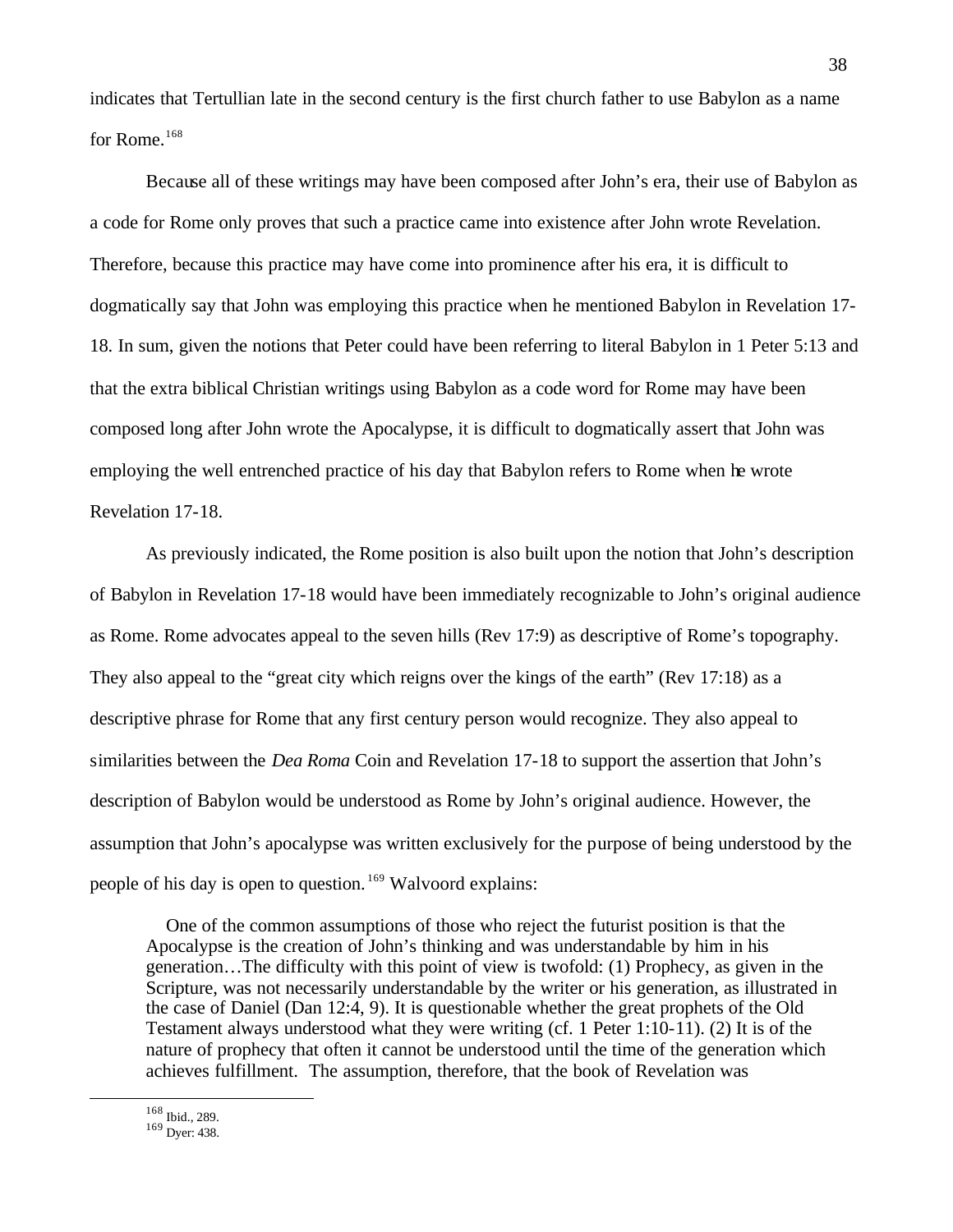understandable in the first generation or that it was intended to be understood by that generation is without real basis. $170$ 

Even if Revelation was intended to be understood by John's original audience, it is doubtful whether the seven hills of Revelation 17:9 are descriptive of the topography of Rome. Several reasons call this interpretation into question. First, this interpretation is suspect because those who employ it frequently employ a dual hermeneutic resulting in hermeneutical vacillation. For example, Aune takes the seven hills (17:9) literally, <sup>171</sup> the seven kings (17:10) symbolically, <sup>172</sup> and the ten kings (17:12) literally.<sup>173</sup> Such an inconsistent approach leaves the impression that Aune arbitrarily vacillates back and forth between hermeneutical approaches based upon what fits his preconceived system. Second, it seems odd that the seven hills should be equated with the well-known topography of Rome because verse 9 indicates that the identification of the hills calls for special wisdom. Why should such a wellknown geographical locale to John's first century audience require special theological and symbolic insight for proper identification?  $174$ 

Third, it is unclear that John's audience would have automatically understood the reference in 17:9 to the seven hills of Rome. Although Rome was known as the city on the seven hills, it is interesting to note that eight and possibly nine hills could be counted for Rome.<sup>175</sup> Moreover, because every other occurrence to  $\sigma$ <sup>-</sup> in Revelation refers to a mountain rather than a "hill,"<sup>176</sup> Ewing advises caution before automatically viewing 17:9 as a reference to the seven "hills" of Rome.<sup>177</sup> Furthermore, the evidence to which we have access only places the "seven hills" language in the Western Mediterranean area. There is no record to indicate whether this usage was familiar in the East. Thus, it may be unwarranted to automatically presume that Rome as the city of the seven hills reference would

 $\overline{a}$ 

<sup>175</sup> Beale, 870.

<sup>170</sup> Walvoord, 22-23.

<sup>171</sup> Aune, *Revelation 17-22*, 944.

<sup>172</sup> Ibid., 948.

<sup>173</sup> Ibid., 951.

<sup>174</sup> Thomas, *Revelation 8 to 22: An Exegetical Commentary*, 295-96.

<sup>176</sup> Ibid., 868.

<sup>177</sup> Ewing, 63.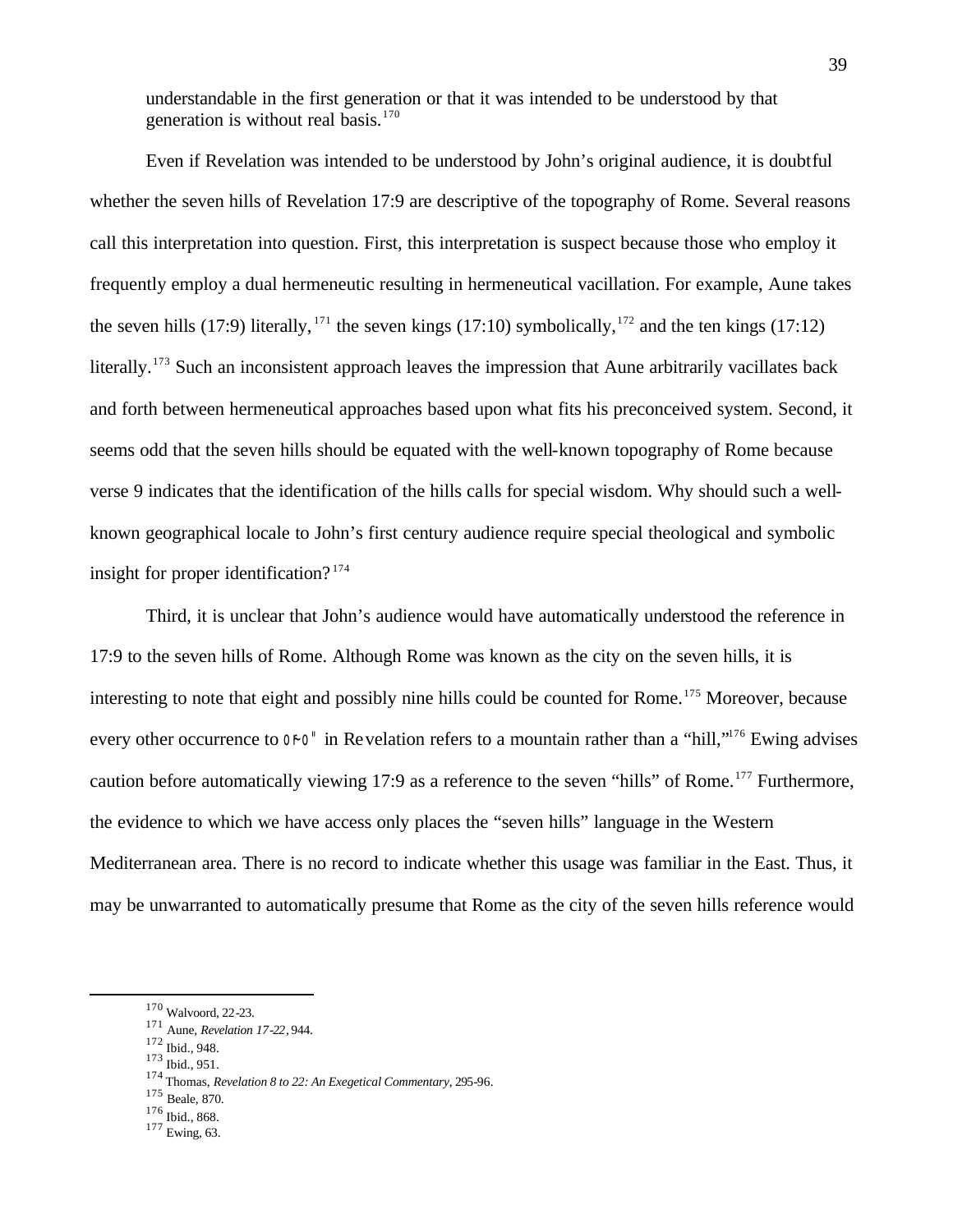be the shared understanding in Asia Minor.<sup>178</sup> In addition, Russell enumerates the seven hills of Jerusalem and then observes that Jerusalem has as good a claim as Rome to sit upon seven mountains.<sup>179</sup>

Fourth, if the reference to the city on the seven hills was universally well-known in John's day as a reference to Rome, how would the use of this reference insulate John or his readers from Roman persecution? Those found with a copy of the document within their possession would be immediately suspected of advocating the overthrow of the capital of the Roman Empire. Thus, there is no security to be gained by using the phrase "seven hills."<sup>180</sup>

Fifth, the reference to the seven mountains (17:9) which are seven heads actually belong to the beast (17:3, 7; 13:1) and not the woman named Babylon. Thus, these seven heads or mountains really have nothing to do with the entity Babylon at all. It is possible to argue that the woman is still associated with the seven hills because she is sitting on them. However, it is better to see this as referring to the woman's control rather than her location. The other references to the woman sitting also refer to her control. Revelation 17:1 portrays the woman sitting on many waters. Verse 15 explains that the waters represent peoples, multitudes, nations, and tongues. Thus, Revelation 17:1, 15 show the harlot's control over the entire world. Furthermore, Revelation 17:3 depicts the woman as sitting on the beast, which again indicates control rather than location. Thus, if the harlot's sitting indicates control rather than location twice in chapter 17, then consistency would seem to dictate that the harlot sitting on the seven hills in 17:9 would also indicate control rather than location.<sup>181</sup>

Sixth, the reference to the seven hills is better understood as referring to seven kingdoms. In order to correctly understand the symbolism of the seven mountains, it is necessary to look beyond the immediate culture of John's day and instead to look to John's Jewish heritage. Thus, Revelation must

 $178$  Beagley, 103.

- <sup>179</sup> Russell, 492.
- 180 Beagley, 103.

<sup>181</sup> Dyer: 437-38.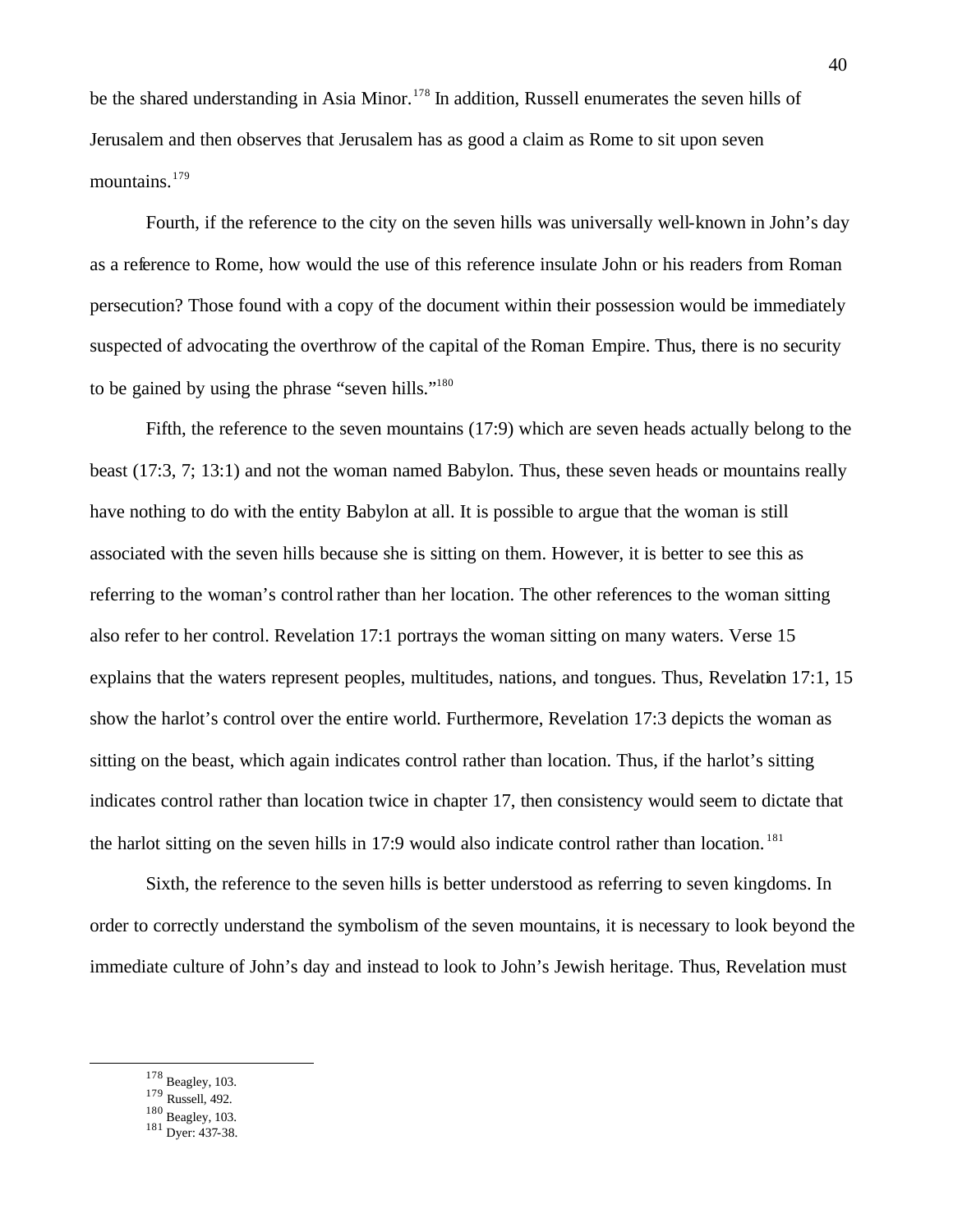be interpreted in light of the Old Testament.<sup>182</sup> Such an approach makes sense because 278 of Revelation's 404 verses allude to the Old Testament.<sup>183</sup> Jenkins explains:

 The book of Revelation is the most thoroughly Jewish in its language and imagery of any New Testament book. The book speaks not the language of Paul, but of the Old Testament prophets Isaiah, Ezekiel, and Daniel. <sup>184</sup>

The Old Testament frequently uses the term "mountain" to refer to a kingdom or empire (Ps 30:7; 68:15-16; Isa 2:2; 41:15; Jer 51:25; Dan 2:35, 45; Hab 3:6, 10; Zech 4:7).<sup>185</sup>

This type of imagery seems to be employed in Revelation 17:9 because verse 10 explains that the seven mountains are a metaphor for seven kings. This symbolic understanding of the seven mountains seems buttressed by the fact that the harlot sits on or beside seven mountains (17:9) just as she sits on or beside the many waters (17:1). Since the waters are symbolic of peoples, multitudes, nations, and tongues (17:15), consistency seems to dictate that the seven mountains are symbolic as well.<sup>186</sup> This non-literal interpretation of the seven hills is also strengthened by the fact that the other references to  $\sigma$ <sup>-</sup> in Revelation are sometimes to be understood non-literally as well (Rev 8:8).

Although Revelation 17:10 uses the word "kings," kingdoms or national entities opposing God's people throughout world history is probably the intended meaning. Expositors face numerous difficulties when they interpret the content of Revelation 17:10 as seven kings of Roman history. For example, in order to apply the seven kings to Roman history, most interpreters leave out Galba, Otho, and Vitellius who reigned briefly between Nero and Vespasian. <sup>187</sup> Bell comments upon the folly of such an omission when he notes:

 But an ancient writer could no more have omitted them from his list of emperors than a modern American historian could omit William Henry Harrison, the ninth president, who caught pneumonia at his inauguration in 1841 and died a month later.<sup>188</sup>

<sup>182</sup> Ibid.: 438.

<sup>183</sup> Thomas, *Revelation 1 to 7: An Exegetical Commentary*, 40.

<sup>184</sup> Ferrel Jenkins, *The Old Testament in the Book of Revelation* (Grand Rapids: Baker, 1976), 22.

<sup>185</sup> Ladd, 227-28.

<sup>186</sup> Thomas, *Evangelical Hermeneutics: The New Versus the Old* , 458.

<sup>187</sup> Ladd, 228-29.

<sup>188</sup> Albert A. Bell, "The Date of John's Apocalypse. The Evidence of Some Roman Historians Reconsidered," *New Testament Studies* 25 (October 1978): 99.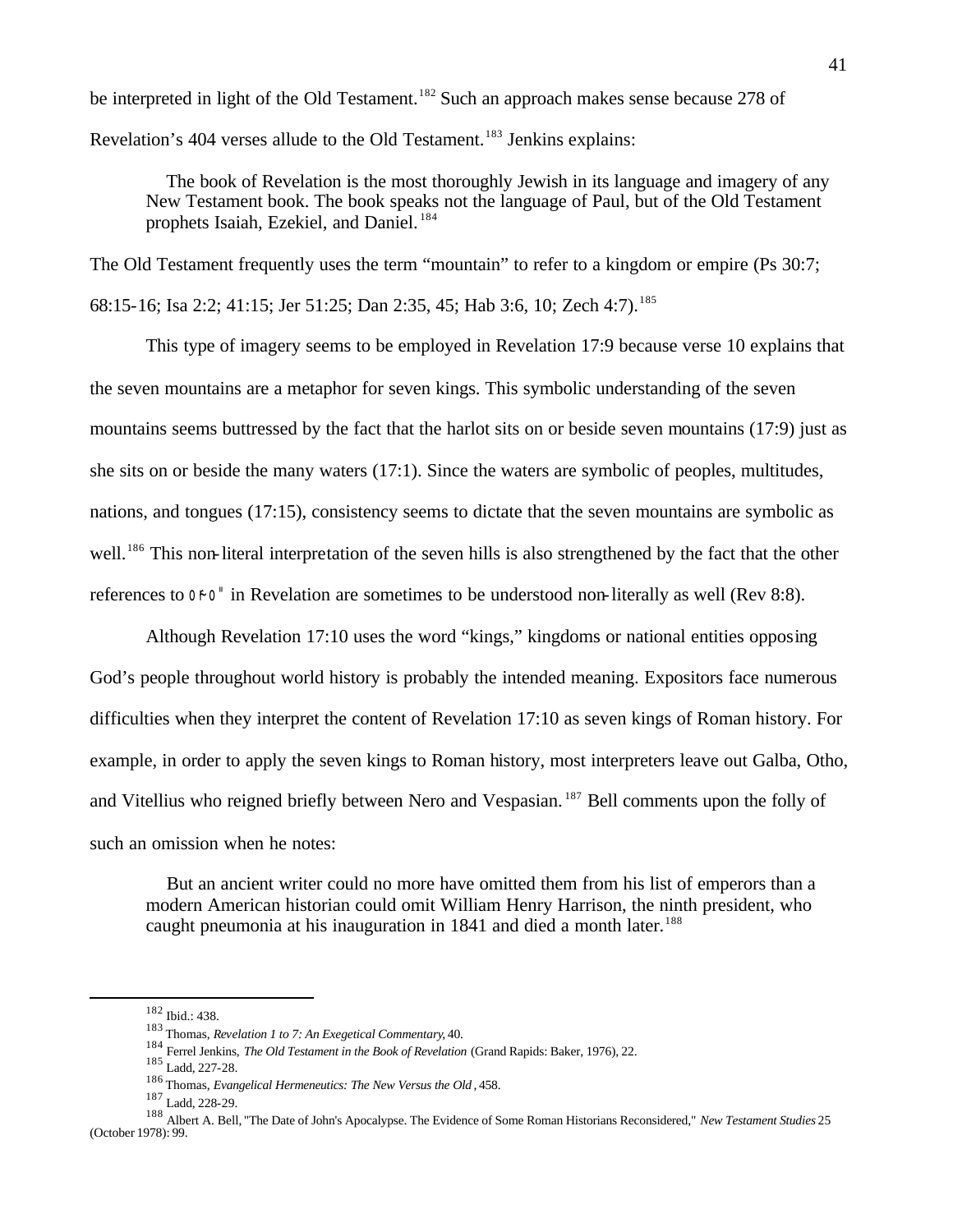Moreover, it is unclear with which emperor the count should begin. For example, should the count begin with Julius Caesar who appears first in the list in most of the ancient sources or with Augustus, who was the emperor in power when the empire officially began? Perhaps the count should begin with Caligula, who was the first persecuting emperor? Should we count all of the emperors or only those deified by an act of the Senate? Consequently, Aune enumerates nine different schemes for counting the kings.<sup>189</sup> Beale designates five such schemes.<sup>190</sup> Some interpreters have attempted to resolve these problems by taking the number seven allegorically.<sup>191</sup> However, this approach ends up defeating the Rome interpretation, which is built upon a literal understanding of the seven hills. In addition, the allegorical approach fails to take into account the literal use of the number seven elsewhere in Revelation (Rev 2-3). The allegorical approach also seems inconsistent with the amount of intricacy and method of description presented by John. <sup>192</sup> In sum, these types of interpretive dilemmas begin to proliferate when the seven kings of Revelation 17:10 are understood as seven individual kings of Roman history.<sup>193</sup>

On the other hand, these interpretive problems are avoided when the seven kings of Revelation 17:10 are understood as kingdoms opposing God' people throughout world history. In the book of Daniel, the terms kings and kingdoms are used interchangeably. In Daniel 2:37-38, Daniel wrote that the head of gold is a king. In Daniel 2:39, Daniel wrote that the breast and arms of silver were another kingdom.<sup>194</sup> Similarly, in Daniel 7:17, Daniel describes the four beasts as kings. In Daniel 7:23, he describes the fourth beast as a kingdom.<sup>195</sup> Thus, Daniel obviously uses kings and kingdoms interchangeably. Because Revelation draws heavily from Daniel, it is likely that John in Revelation 17:10 is employing this same practice. Walvoord identifies the seven kingdoms as those that have persecuted and will persecute Israel throughout her existence. The five fallen kingdoms include Egypt,

<sup>189</sup> Aune, *Revelation 17-22*, 947.

<sup>190</sup> Beale, 874.

<sup>191</sup> Isbon T. Beckwith, *The Apocalypse of John* (New York: Macmillan, 1919), 708.

<sup>192</sup> A. T. Robinson, *Redating the New Testament* (Philadelphia: Westminster, 1976), 245-49.

<sup>193</sup> Caird, *The Revelation of Saint John*, 217-18.

<sup>194</sup> Dyer: 440.

<sup>195</sup> Thomas, "A Classical Dispensationalist View of Revelation," 203.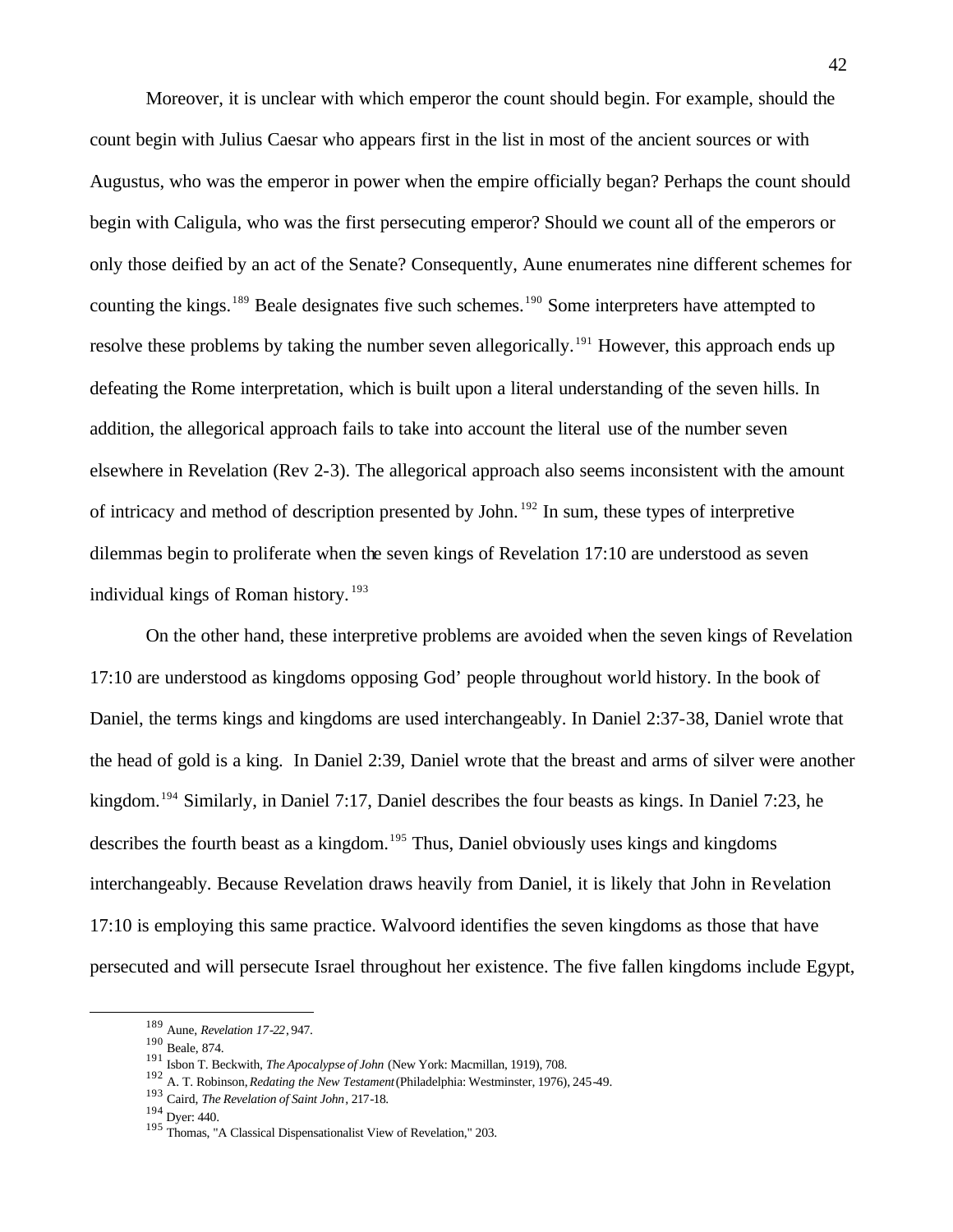Assyria, Babylon, Persia, and Greece. Rome was the kingdom reigning when John wrote. The seventh kingdom will be the revived Roman Empire headed by the antichrist.<sup>196</sup> In sum, Kiddle is correct when he observes that Revelation 17:9-10 refers to the scope and nature of the beast's power rather than to the physical layout of the City of Rome.<sup>197</sup>

#### **Descriptive Words and Phrases from Revelation 17-18**

A scrutiny of some of the parallels between Revelation 17-18 and Rome that are relied on by Rome advocates demonstrates that they are not as convincing as perhaps they initially appear. For example, as mentioned earlier, the water imagery of 17:1 seems inapplicable to Rome since Rome had no seaport and more applicable to Babylon which was located on the bank of the Euphrates. Moreover, the notion that the forehead writing (Rev 17:5) is an allusion to prostitutes of the Greco-Roman culture wearing headbands inscribed with their names is questionable. Some scholars are questioning the historicity of this practice altogether.<sup>198</sup>

Furthermore, the Christian martyrdoms supposedly alluded to in Revelation 17:6 and 18:24 do not uniquely identify Rome due to the fact that Israel (Matt 23:35; Acts 7:52) and historical Babylon (Jer 51:35, 36, 49) were also causes of such martyrdoms. In addition, it is doubtful that John was referring to the Nero Redivivus Myth in Revelation 17:8, 11 simply because it is doubtful that John himself believed in such a myth. This myth was unknown to the early church fathers. More importantly, Irenaeus, who was the disciple of Polycarp who in turn was the disciple of John, had no knowledge of the Nero Redivivus Myth. <sup>199</sup> Finally, some have contended that the historical dissolution of the Roman Empire does not match the description of Rome's destruction given in Revelation 17:16- 17.<sup>200</sup>

<sup>196</sup> Walvoord, 251-54.

<sup>197</sup> M. Kiddle, *The Revelation of St. John* (New York: Harper, 1940), 349.

<sup>198</sup> Beagley, 102. Beale, 858.

<sup>199</sup> Thomas, *Revelation 8 to 22: An Exegetical Commentary*, 158.

<sup>200</sup> Robert W. Wall, *Revelation*, New International Biblical Commentary (Peabody, MA: Hendrickson Publishers, 1991), 211.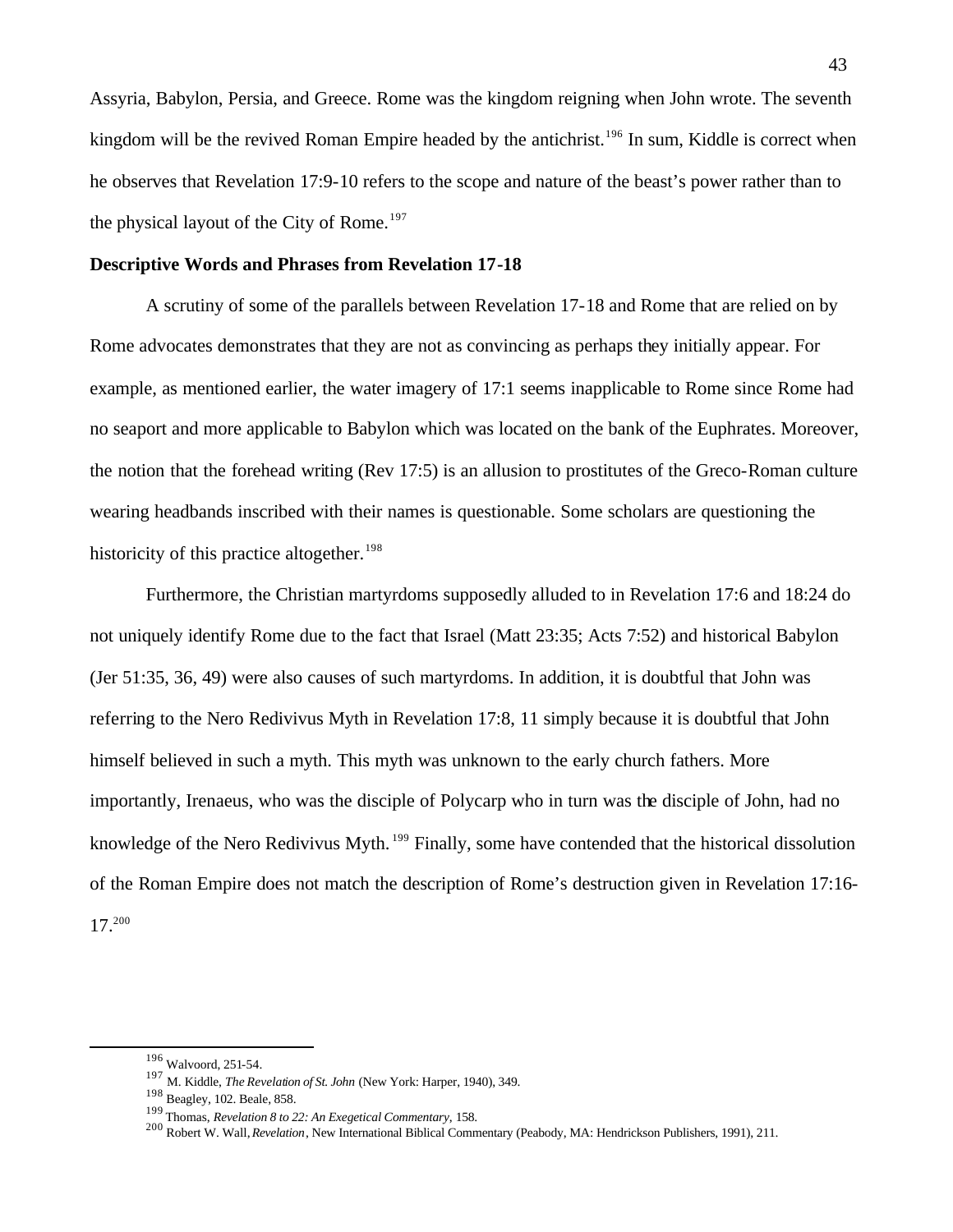# **Methodology**

Yet another approach to identifying Babylon of Revelation 17-18 is to view Babylon as an end times religious system that will dominate the world during the coming tribulation period. This position is the one adopted by most classical and revised dispensational scholars, including Walvoord.<sup>201</sup> While this coming religious system may include prominent religious institutions such as the Roman Catholic Church, its scope will go far beyond particular religious institutions and instead encompasses the ecumenical movement thus forming an all inclusive world religion. This religious system is called Babylon because it opposes God's purposes and people as did ancient Babylon in Old Testament times. Ryrie best summarizes the position when he notes:

 The harlot is also the mother of harlots. In other words, many groups will join together under the one harlot, in a kind of federated church. With the identification in Revelation 17:9 and with the interrelation of Babylon and practices of the Roman Catholic Church, it is difficult to escape the conclusion that the Roman church is the harlot. But this is not the whole picture, for the apostate church is not merely the Roman Church. It will include other groups in a family relationship with their mother. The tie that will bind them will be their harlotry.  $202$ 

Walvoord sees this false church as forming after the rapture:

 In the absence of the redeeming presence of any true believers, the Catholic, Protestant, and Orthodox churches will combine into a powerful religious and political institution. The superchurch will be able to command the obedience and devotion of hundreds and millions throughout the world and will have power to put to death those who resist its demands for adherence. The new world church will be in alliance with the political powers of the Middle East. This combined effort will prepare the way for a new government with absolute power over the entire world. This unholy alliance is portrayed symbolically in Revelation 17, which describes a wicked harlot riding a scarlet-colored beast. For centuries, expositors have recognized the harlot as a symbol of religion and the scarlet beast as representing the political power of the Mediterranean Confederacy in the end time. While their alliance will bring a temporary stability to the world, it will also create a blasphemous religious system which will lead the world to new depths of immorality and departure from true faith in God.<sup>203</sup>

Proponents of this position also seem to advocate a well-defined eschatological scenario. On

the one hand, the Babylon of Revelation 17 is the religious system that the antichrist destroys mid way

though the tribulation period. On the other hand, the Babylon of Revelation 18 is distinct from the

<sup>201</sup> Walvoord, 243-67.

<sup>202</sup> Charles Caldwell Ryrie, *Revelation* (Chicago: Moody Press, 1968), 101-2.

<sup>203</sup> John F. Walvoord, *Armageddon: Oil and the Middle East Crisis* (Grand Rapids: Zondervan, 1974), 108-9.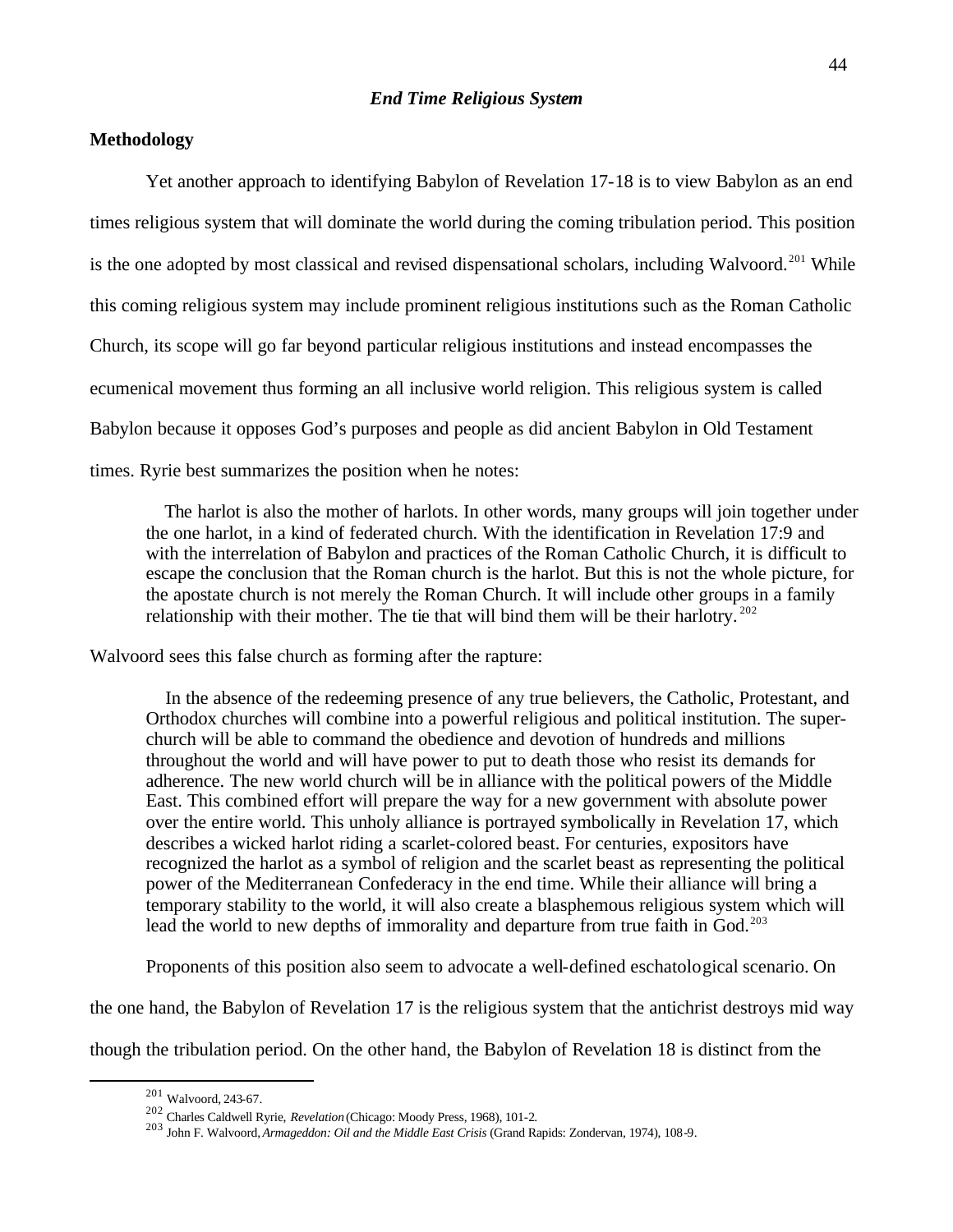Babylon of chapter 17 because it is commercial and political in scope and will be destroyed toward the end to the tribulation. Walvoord explains:

 Babylon, ecclesiastically symbolized by the woman in Revelation 17, proposes a common worship and a common religion through uniting in a world church. This is destroyed by the beast in Revelation 17:16 who thus fulfills the will of God (Rev 17:17). Babylon, politically symbolized by the great city of Revelation 18, attempts to achieve its domination of the world by a world common market and a world government. These are destroyed by Christ at His second coming.<sup>204</sup>

## **Weaknesses**

Despite the widespread acceptance of this view at the popular level, it has deficiencies. First, the harlot imagery of Revelation 17:1-5,<sup>205</sup> which is so frequently employed throughout Scripture to depict man's infidelity to God, convinces Walvoord that the city in 17:18 is not a literal city but rather a religious system.<sup>206</sup> However, this assumption seems unfounded. The Old Testament uses harlot imagery to depict the Gentile cities of Tyre (Isa 23:16-17) and Nineveh (Nah 3:4) while never hinting that these cities are not meant to be understood literally. Similarly, the harlot imagery in Revelation 17 should not deter interpreters from understanding the city in Revelation 17:18 literally as well.

Second, the same phrase "great city" that is used in Revelation 17:18 to depict Babylon is also repeatedly used in chapter 18 (vv. 10, 16, 18, 19, 21). Moreover, the same sort of harlot imagery that describes the city in chapter 17 is also employed in chapter 18 (vv. 3, 9). Yet, despite these similarities, Walvoord interprets the city in Revelation 17 non-literally<sup>207</sup> while simultaneously interpreting the city in Revelation 18 literally.<sup>208</sup> Such inconsistent exegesis can only be explained in terms of a presuppositional bias that sees Revelation 17 as religious and Revelation 18 as political. Perhaps the source of this presupposition is the Scofield Reference Bible, which contains an explanatory note advocating the religious Babylon and political Babylon distinction. <sup>209</sup>

 $\overline{a}$ 

<sup>208</sup> Ibid., 263.

<sup>204</sup> Walvoord, *The Revelation of Jesus Christ*, 267.

<sup>205</sup> Ibid., 243-48.

<sup>206</sup> Ibid., 257.

<sup>207</sup> Ibid.

<sup>209</sup> C. I. Scofield, ed., *The New Scofield Reference Bible* (New York: Oxford University Press, 1909), 1369-70.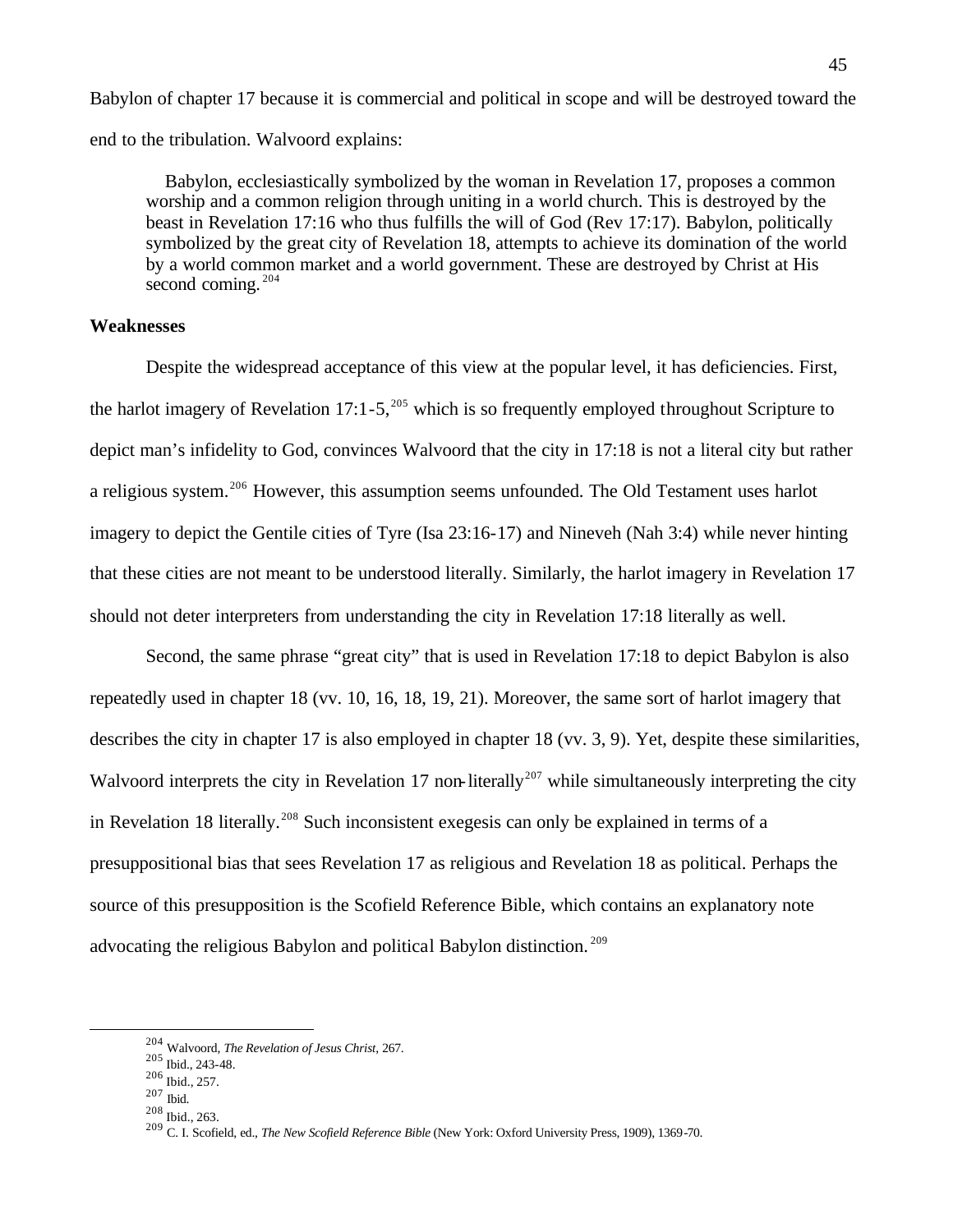Third, a strong exegetical case can be made to support the proposition that Revelation 17 and 18 should be viewed as a unit speaking of one Babylon rather than two separate units speaking of two Babylons. The notion of viewing Revelation 17 and 18 as a unit is buttressed by noting the similarities between the chapters.<sup>210</sup> Both chapters refer to Babylon as having the same name (17:5; 18:2), being a city (17:18; 18:10), wearing the same clothing (17:4; 18:6), holding a cup (17:4; 18:6), fornicating with kings (17:2; 18:3), being drunk with wine of immorality (17:2; 18:3), persecuting believers (17:6; 18:24), experiencing destruction by fire (17:16; 18:8), and experiencing destruction by God (17:17; 18:5, 8).

Furthermore, most of the arguments used to prove two Babylons have been answered.<sup>211</sup> For example, the phrase "after these things" (meta tauta) in Revelation 18:1 can simply indicate the time sequence in which the visions were revealed to John (chronological use) rather than something that must take place later chronologically (eschatological use) because the phrase is accompanied by a verb of perception "I saw." Whenever a verb of perception accompanies "after these things" in Revelation, the phrase is used chronologically (4:1b; 7:1; 7:9; 15:5; 19:1) rather than eschatologically (1:19; 4:1b; 9:12; 20:3). In addition, it is claimed that Babylon in chapter 17 is destroyed in a different manner and by a different source than the Babylon in chapter 18. However, this contention is without merit because the Babylons in both chapters are both destroyed by fire (17:16; 18:19) and by God (17:17; 18:8).

Moreover, it is claimed that the response to the destruction of the two Babylons is different because chapter 17 records the kings hating the harlot (17:16) and chapter 18 records the kings weeping over the harlot (18:9). However, this discrepancy can be explained. The kings in 17:16 are those who unite with the beast to defeat the harlot while the kings in 18:8 are those engaged in commerce with Babylon mourning over the loss of their source of revenue. Finally, it is claimed that the Babylon in chapter 17 is referred to as a woman while the Babylon in chapter 18 is referred to as a

<sup>210</sup> Charles H. Dyer, "The Identity of Babylon in Revelation 17-18 (Part 1)," *Bibliotheca Sacra* 144 (July -September 1987): 311-13.

 $^{211}$  Ibid.: 305-11.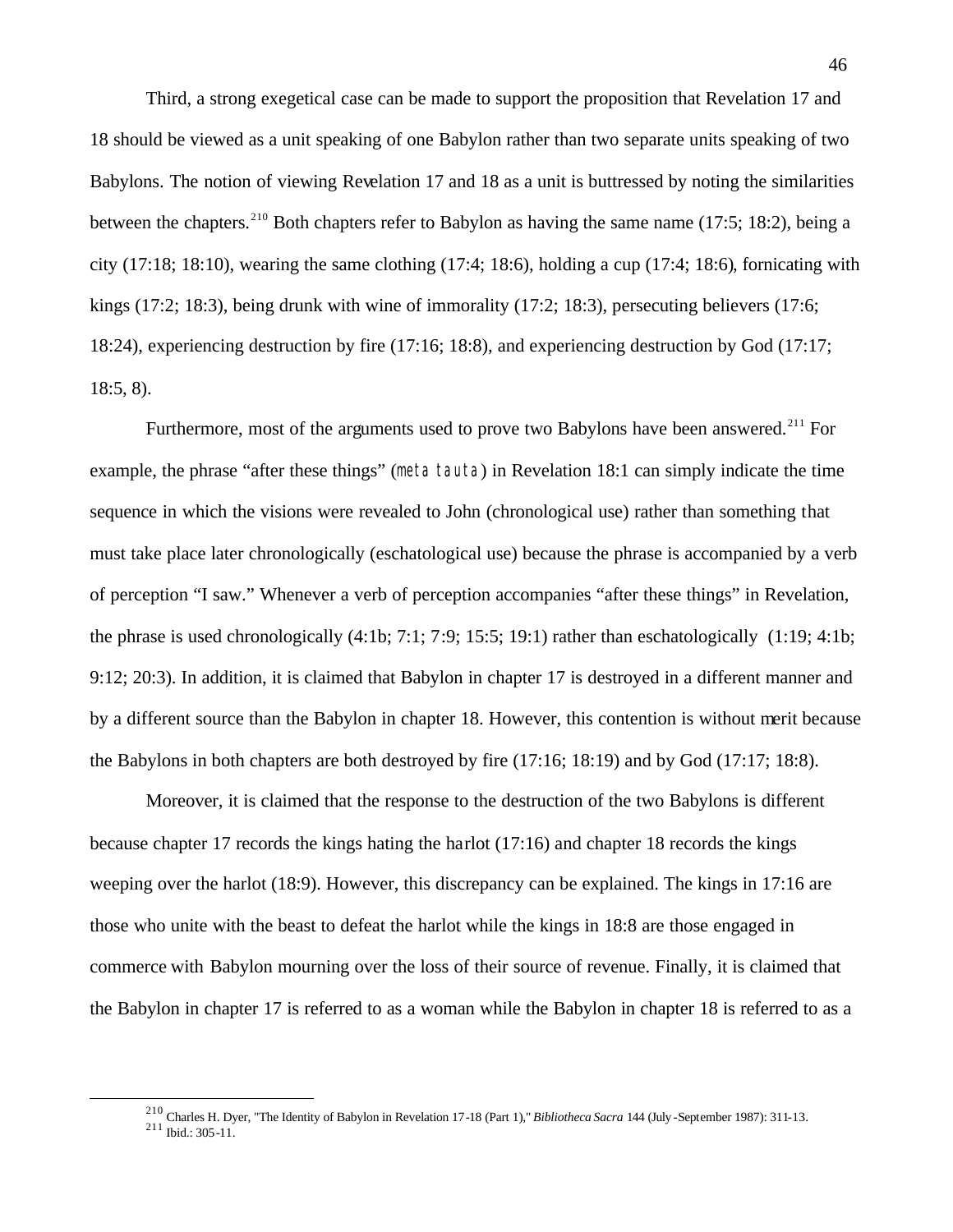city. However, this argument collapses upon realizing that 17:18 explains that the woman represents a city.

## *Babylon*

A final option involves interpreting Babylon of Revelation 17-18 as the futuristic literal city of Babylon on the Euphrates. Seiss<sup>212</sup> represents an interpreter from a previous generation that held this view. Modern scholars who hold the view include Dyer and Thomas. Proponents of this position believe that because the Old Testament and New Testament prophecies regarding Babylon remain largely unfulfilled, the world's center of power must once again return to the ancient city of Babylon in order for biblical prophecies to be fulfilled.

### **Methodology**

## **General Arguments**

 $\overline{a}$ 

Many of the previously described approaches (e.g., world, Jerusalem, Rome) seem to approach Revelation 17-18 with the pre-understanding that Revelation cannot be understood literally. The basis for this pre-understanding is that Revelation is part of a special type of literary genre that flourished in the intertestamental period as well as the time of Revelation's composition known as apocalyptic literature. *The Book of Enoch, Apocalypse of Baruch, Book of Jubilees, Assumption of Moses, Psalms of Solomon, Testament of the Twelve Patriarchs, and Sibylline Oracles* as well as Revelation are all considered to be part of this literary era. When interpreting such literature, symbolism is the rule and literalism is the exception.<sup>213</sup> Because Babylon proponents approach Revelation 17-18 in more of a literal manner, they seem to distance themselves from the less than literal hermeneutical approaches introduced when the genre of Revelation is categorized as apocalyptic literature.

Thomas, for example, rejects the classification of Revelation as apocalyptic literature and instead opts for viewing the book as prophetic rather than apocalyptic. While acknowledging the

<sup>212</sup> J. A. Seiss, *The Apocalypse: Lectures on the Book of Revelation* (New York: Charles C. Cook, 1909; reprint, Grand Rapids, Zondervan, 1964), 397. <sup>213</sup> Gregg, ed., 11.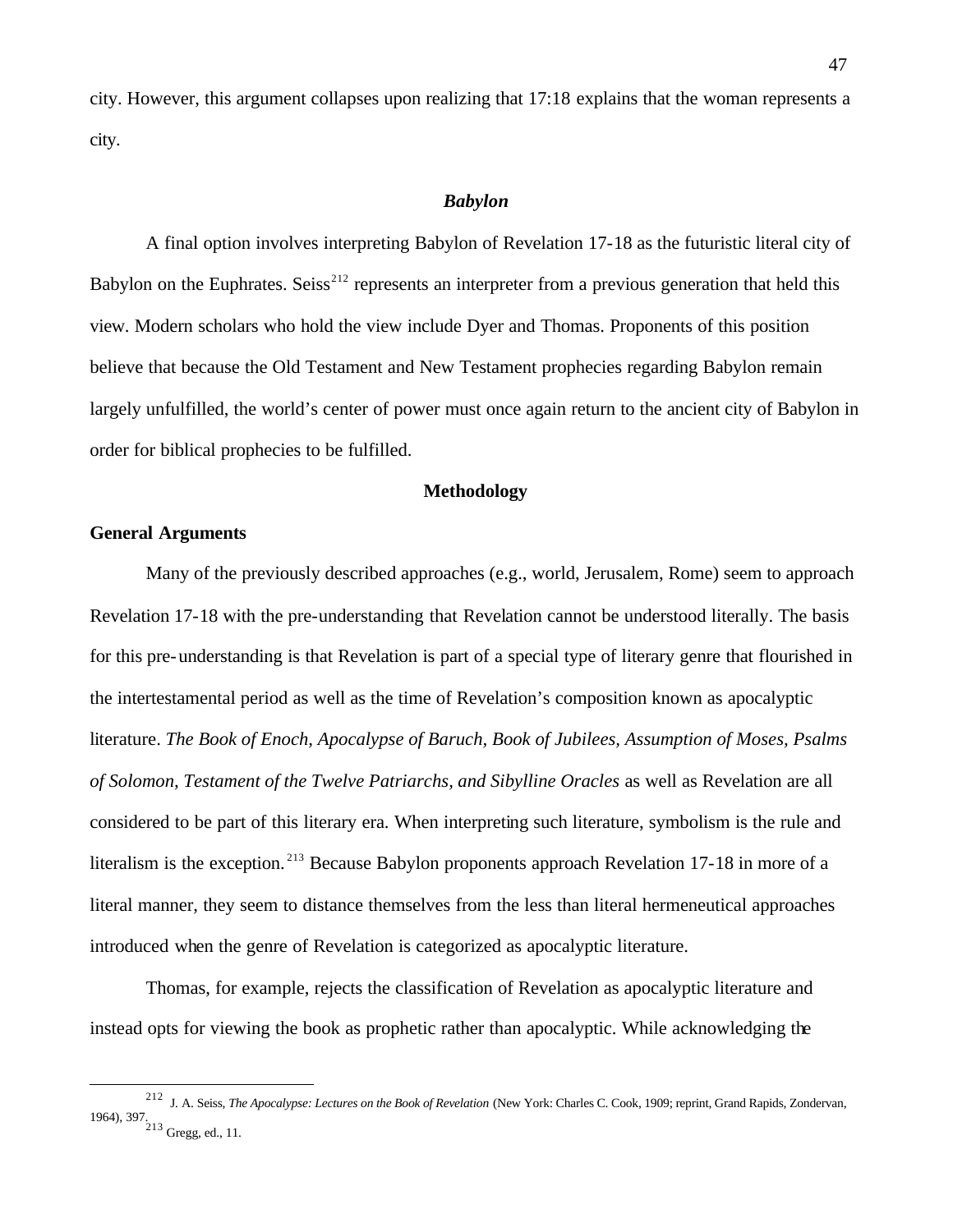numerous similarities between Revelation and apocalyptic literature, Thomas highlights the differences and concludes that the differences outweigh the similarities. $2^{14}$ 

For example, although apocalyptic literature was typically pseudonymous, Revelation bears the name of its author (Rev 1:1, 4, 9; 22:8). Moreover, Revelation fails to share the pessimism of the apocalyptists who despaired of all human history. Rather, Revelation reflects the optimism of God working redemptively through the lamb presently as well as in the future. Furthermore, apocalyptic literature contains no epistolary material. By contrast, seven ecclesiastical epistles are found in Revelation 2–3. In addition, non-canonical apocalyptic literature lacked moral imperatives. By contrast, Revelation utilizes moral imperatives. Humanity's need for repentance is not only found in Christ's exhortations to the seven churches (Rev 2: 5, 16, 21, 22; 3:3, 19), but the exhortation to repent is found throughout the book as a whole (Rev 9:20-21; 16:9, 11). Moreover, the coming of messiah in apocalyptic literature is something that takes place exclusively in the future. By contrast Revelation portrays Christ as having already come and laid the groundwork for His future coming through His redemptive death.

Finally, Revelation makes numerous self claims to be prophecy (Rev 1:3; 22:7, 10, 18, 19). In fact, John uses the term profeth" or its cognates eighteen times in Revelation's twenty-two chapters.<sup>215</sup> Thus, John seems to stress that the dominant character of the book is prophetic rather than apocalyptic. Interestingly, Old Testament prophets comforted Israel in the midst of her adverse circumstances by providing the nation with prophecies of millennial blessing to be fulfilled in the distant future (Isa 40–66; Ezek 36–48; Amos 9:11–15). Revelation fits this identical pattern by providing the oppressed seven churches (Rev 2–3) with a prophecy to be fulfilled in the distant future regarding the believer's and God's ultimate triumph (Rev 4–22). Although ajpokalupsi" appears in the opening verse of the book, it simply means unveiling and probably does not have the meaning that modern scholars attach to the term "apocalyptic."

<sup>214</sup> Thomas, *Revelation 1 to 7: An Exegetical Commentary*, 23-28.

<sup>215</sup> Thomas, "A Classical Dispensationalist View of Revelation," 224.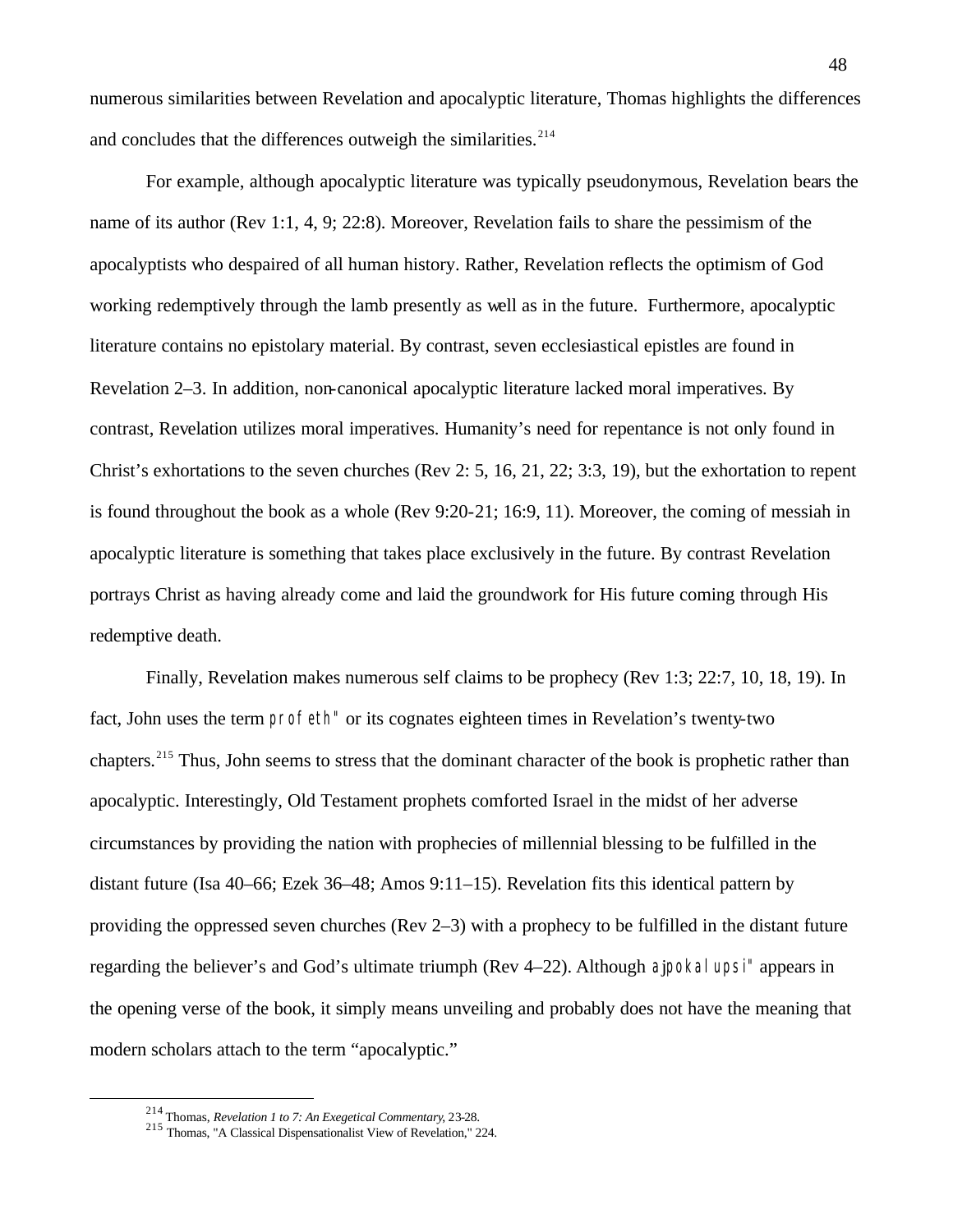These differences between Revelation and apocalyptic literature are summarized in the following chart taken and slightly adapted from Thomas.<sup>216</sup>

| <b>Table 1</b>                  |                                      |
|---------------------------------|--------------------------------------|
| <b>Apocalyptic Genre</b>        | <b>Revelation</b>                    |
| Pseudonymous                    | Not pseudonymous                     |
| Pessimistic about the present   | Not pessimistic about the present    |
| No epistolary framework         | Epistolary frame work                |
| No admonitions for moral        | Repeated admonitions for moral       |
| compliance                      | compliance                           |
| Messiah's coming exclusively    | Basis for Messiah's future coming is |
| future                          | past                                 |
| Does not call itself a prophecy | Calls itself a prophecy              |

Another ingredient of the Babylon approach is the recognition that the harlot of Revelation 17 represents a city. This identification becomes obvious upon observing Revelation 17:18, which says, "And the woman whom you saw is that great city which reigns over the kings of the earth." Thus, Dyer correctly observes, "Whatever else is said about the harlot, she is first a city, not an ecclesiastical system."<sup>217</sup> Although the recurring harlotry imagery (Rev 17:1, 2, 4, 15, 16: 18:3, 7) has led many interpreters to the conclusion that Babylon is a false religious system on account of the fact that infidelity is frequently used in Scripture to depict man's rebellion against God (Isa 1:21; Jer 2:20; Ezekiel 16; 23), harlotry is also used in Scripture to personify individual Gentile cites in rebellion against God. The Old Testament uses such imagery to portray the spiritual rebellion of Tyre (Isa 23:16-17) and Nineveh (Nah 3:4). A similar understanding of harlotry seems to be in operation in Revelation 17-18 because of the fact the harlot is also a city  $(17:18)$ .<sup>218</sup> Aune buttresses this interpretation when he observes that there are a few places in the Old testament where the commercial trade of a city is described with the metaphor of prostitution because economic relationships typically led to the exchange of religious practices. $2^{19}$ 

<sup>216</sup> Thomas, *Evangelical Hermeneutics: The New Versus the Old* , 338. I took the liberty of slightly modifying the order of items in the chart in order to better harmonize them with the preceding discussion.

 $217$  Dyer, "The Identity of Babylon in Revelation 17-18 (Part 2)," 436.

<sup>218</sup> Ibid.: 434.

<sup>219</sup> Aune, *Revelation 17-22*, 930.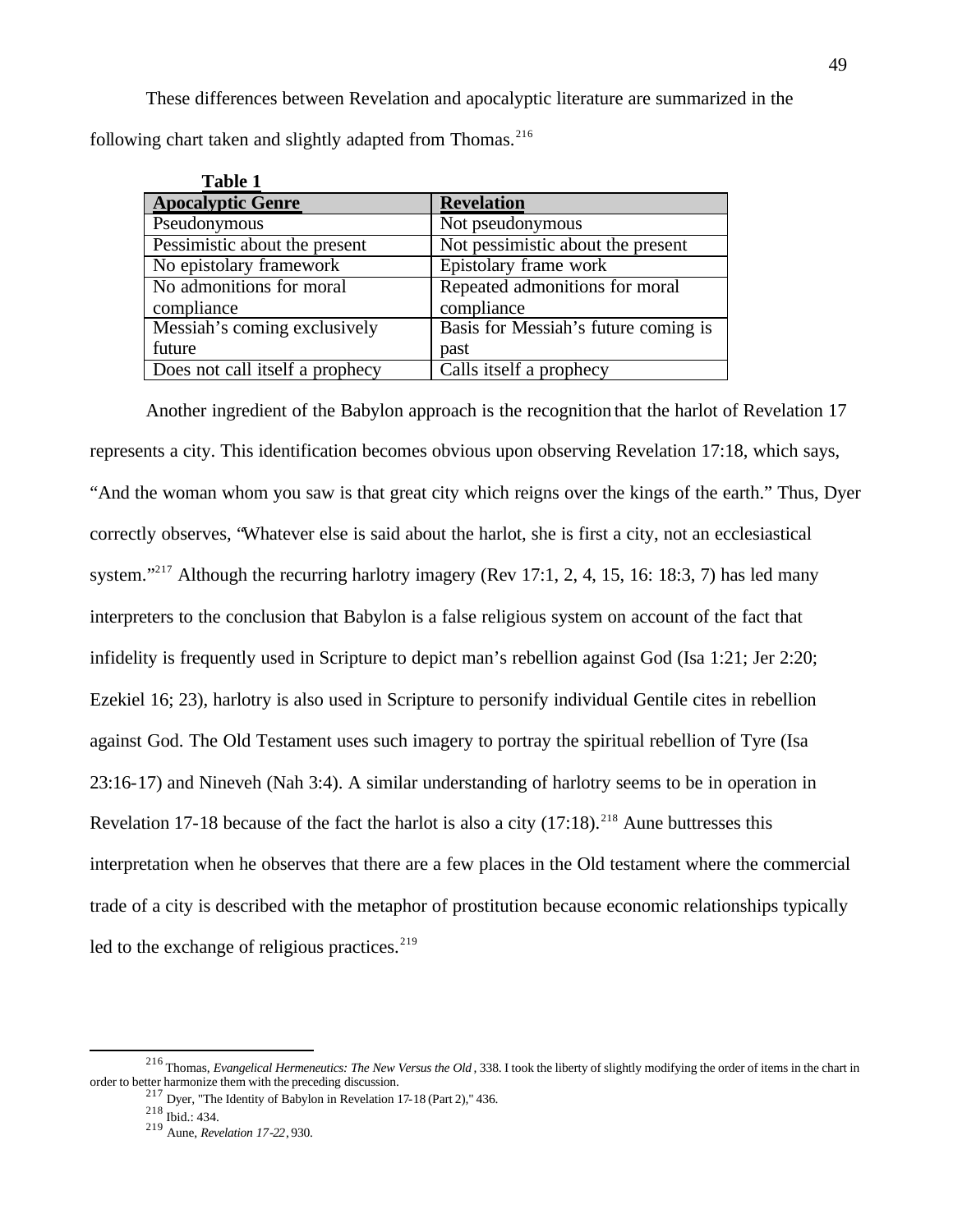Babylon proponents also note that in addition to the fact that the woman is a city (17:18), she is also named Babylon (17:5). As already discussed in the Rome section of this paper, it is best to view the syntactical role of musthrion  $(17:5)$  as one of apposition to onoma rather than part of the harlot's name. It was also mentioned in the Rome section that it is best to understand musthrion as connoting the notion of revealing new truth rather than communicating the idea of mysticism, spiritualism, or symbolism. In sum, Revelation 17 teaches that the harlot is a city who is named Babylon.

Thus, Babylon advocates observe that when other cities or geographic areas are mentioned in Revelation, they are always understood in a literal sense. Although not all names in Revelation are meant to be understood literally (Rev 2:14, 20), it does seem to be a general rule that the names of cities and geographical regions are literal. For example, most interpreters typically understand the following places and cities in Revelation literally: Patmos (1:9), Ephesus (2:1), Smyrna (2:1), Pergamum (2:8), Thyatira (2:12), Sardis (3:1), Philadelphia (3:7), Laodecia (3:14), Jerusalem (11:8), the Euphrates (Rev 9:14; 16:12) and Armageddon (16:16). Why should the city of Babylon depicted in Revelation 17-18 not be given the same literal interpretation? Moreover, when John wants to communicate that he is using a city in a non-literal sense, he makes this explicit as in 11:8 where he says "the great city which is spiritually called Sodom and Egypt." Because no similar formula is found in Revelation 17-18 to alert the reader that John is speaking of the city of Babylon figuratively, there is no reason that Babylon should be interpreted non-literally.<sup>220</sup>

A mention of the Euphrates at two places in the Apocalypse (9:14; 16:12) further confirms that assigning Babylon the literal significance of the city on the Euphrates is the most natural way of understanding Revelation 17-18<sup>221</sup> The literal Babylon view also seems bolstered by Revelation's use of the Old Testament. Jenkins explains:

 The book of Revelation is the most thoroughly Jewish in its language and imagery of any New Testament book. The book speaks not the language of Paul, but of the Old Testament prophets Isaiah, Ezekiel, and Daniel.<sup>222</sup>

<sup>220</sup> Thomas, *Revelation 8 to 22: An Exegetical Commentary*, 206-207.

 $221$  Ibid.

 $222$  Jenkins, 22.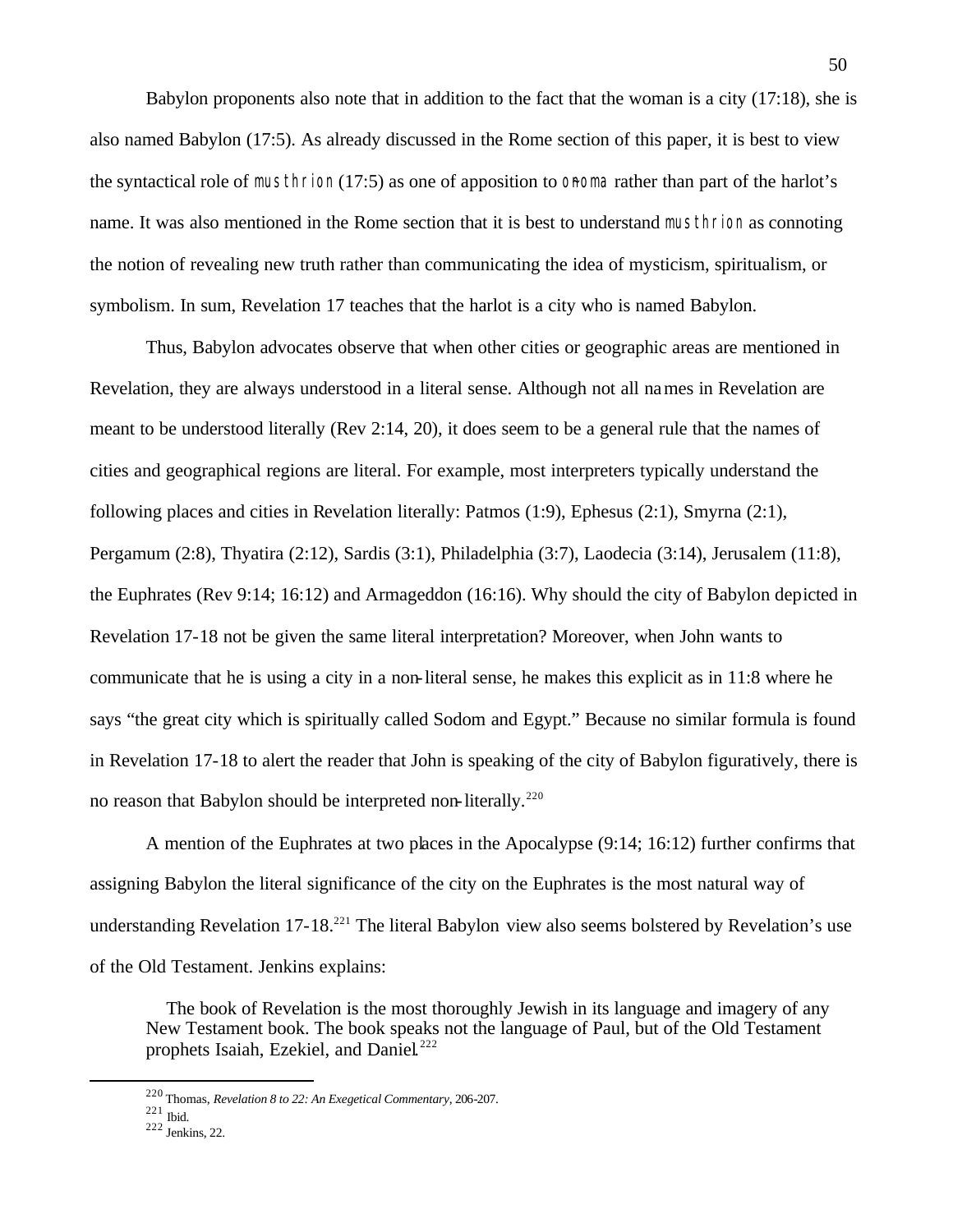Because these prophets only used Babylon in the literal sense, it is logical to assume that John who is drawing so heavily from these prophets would also use Babylon in the same literal manner.

Understanding Revelation 17-18 as literal Babylon also seems most consistent with how these chapters describe the city's geography. For example, the imagery of the many waters corresponds well with Babylon's location on the Euphrates with its canals, dikes, irrigation ditches, and marshes surrounding the city.<sup>223</sup> Furthermore, according to Thomas and Seiss, Babylon on the Euphrates has a location that fits the description of the city of Revelation 17-18 politically and geographically as well as in the areas of accessibility, commercial facilities, and centrality of world trade.<sup>224</sup> Moreover, Revelation 18:17-18, which describes those who make their living from the sea standing a far off and wailing at the sight of Babylon's destruction, fits well with the geography of Babylon on the Euphrates. In ancient times, the Euphrates was navigable for ships for some 500 miles from its mouth.  $225$ 

Another component of the literal Babylon view is the notion that the prophecies regarding Babylon's destruction as recorded Isaiah 13-14 and Jeremiah 50-51 have never been satisfied as demanded by the specific details of these passages and therefore await a future fulfillment. Therefore, the supposition that the destruction of literal Babylon on the Euphrates awaits a future fulfillment gives interpreters more confidence in assigning a literal meaning to Babylon's destruction in Revelation 17- 18 since the both the Old Testament and New Testament passages regarding Babylon's destruction seem to be speaking of the same event. Dyer contends that the prophecies regarding Babylon's destruction as recorded in Jeremiah 50-51 were not fulfilled in Babylon's defeat in 539 B.C. because Babylon was never destroyed in the manner depicted by Jeremiah. Dyer points to the many differences

<sup>223</sup> Thomas, *Revelation 8 to 22: An Exegetical Commentary*, 283.

 $224$  Ibid., 307.

 $225$  Ibid., 316-17.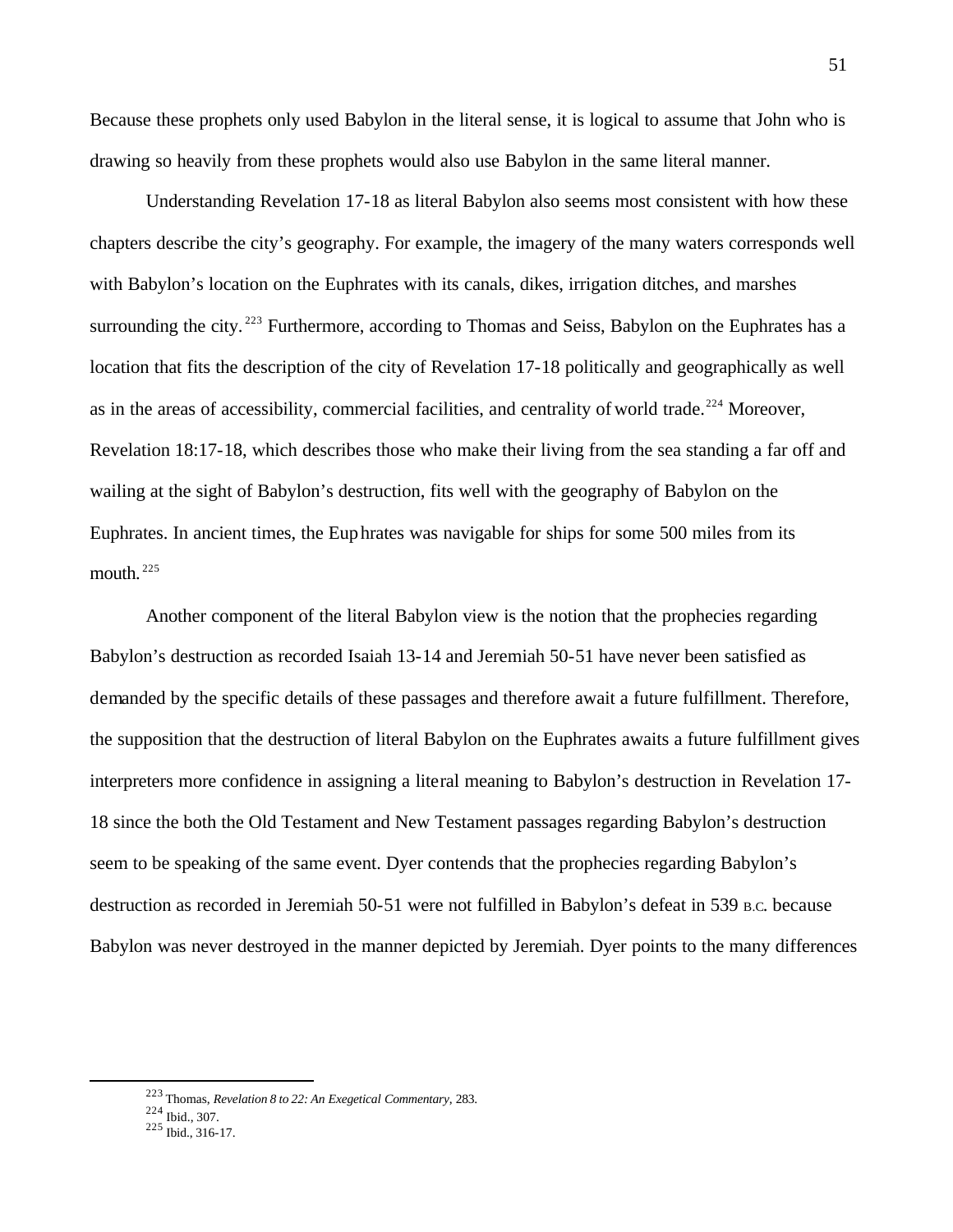between Babylon's historic defeat and how Jeremiah 50-51 describes Babylon's ultimate destruction. <sup>226</sup>

For example, Jeremiah predicts that an enemy from the north would destroy Babylon and yet the Persians came from the east. In addition, Jeremiah 51:8 predicts that Babylon would be destroyed suddenly and yet the actual destruction of the city was a gradual process taking several centuries. Furthermore, Jeremiah predicts that Babylon would be completely destroyed (Jer 50:3, 13, 26, 39-40; 51:29, 43, 62) and yet Babylon remained productive and populated after her initial fall. In fact, the city was spared and made one of the ruling centers of the Persian Empire with Daniel serving in an administrative position (Dan 5:30; 6:1-3).

Moreover, Jeremiah 51:26 predicts that Babylon's destruction would result in even her building materials never being used again and yet the materials from which ancient Babylon may have been built have been used extensively in the building of many surrounding cities. Also, Jeremiah predicts that believers would flee Babylon upon her destruction (Jer 50:8; 51:6, 45) and yet there is no record of the Jews fleeing Babylon when she fell to the Persians. In fact, Scripture specifically states that Daniel remained in the city after its fall (Dan 5:28, 30-31; 6:1-3). Finally, Jeremiah predicts the reuniting and national repentance of Israel following Babylon's fall (Jer 50:2, 4-5, 20; 51:50) and yet such a reuniting never took place after Babylon fell. In fact, the postexilic record evidences God's continual rebuking of His people.

Others have noticed a similar pattern in Isaiah 13-14, which also is a prophecy of Babylon's destruction. Chapter 13 equates Babylon's destruction to the day of the Lord (13:6-9), cosmic disturbances (13:10-13), the judgment of the world (13:11-12), the destruction of Sodom and Gomorrah (13:19), and complete and final desolation (13:20-22). Chapter 14 indicates that the world's universal rest and peace (14:5-8) and Israel's restoration (14:1-4) will transpire immediately after Babylon's destruction.<sup>227</sup> Again, a comparison of these chapters with the historic defeat of Babylon in

 $226$  Dyer, "The Identity of Babylon in Revelation 17-18 (Part 2)," 443-49.

<sup>227</sup> Mark Hitchcock, *The Second Coming of Babylon* (Sisters, OR: Multnomah Publishers, 2003), 79-91.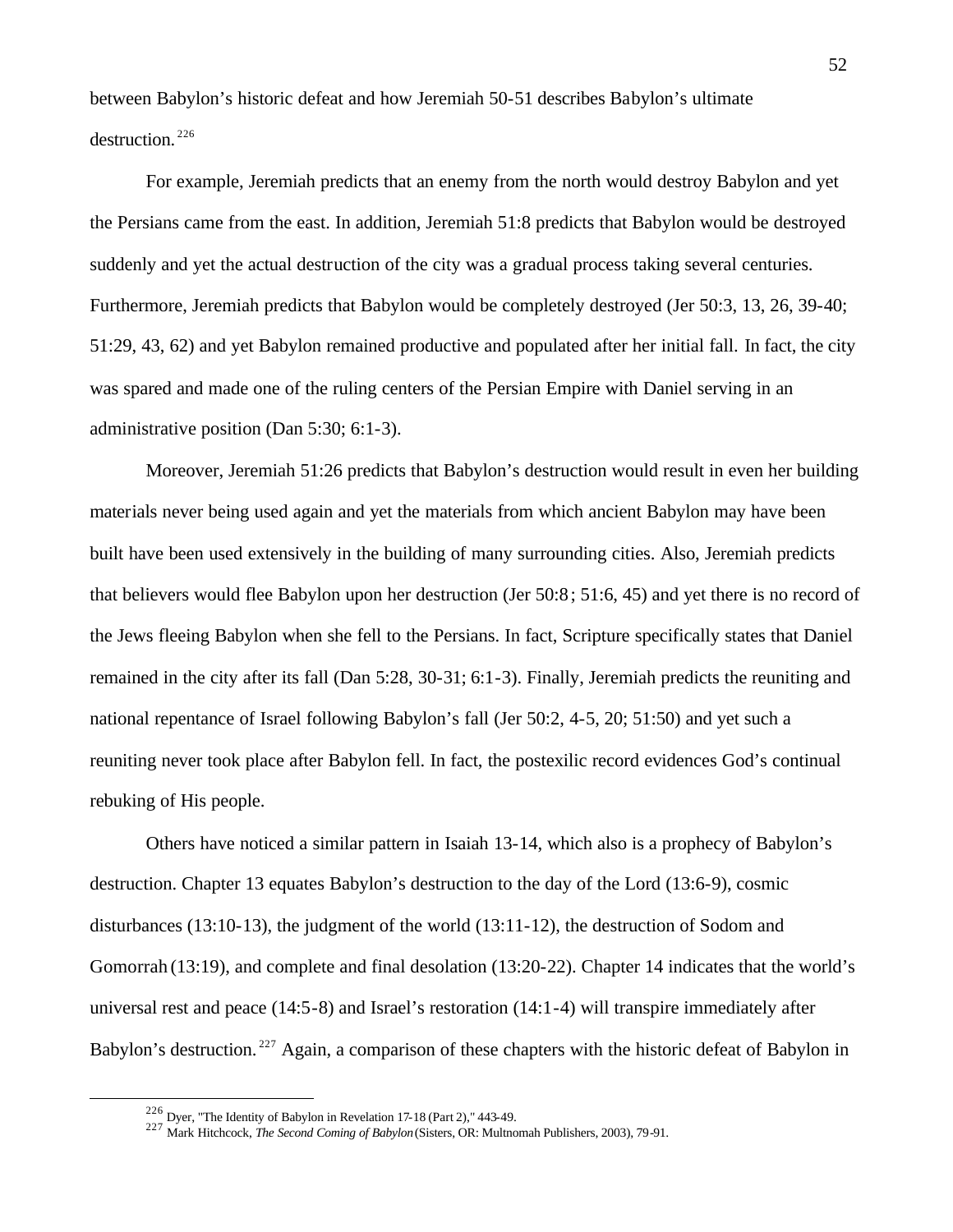539 B.C. makes is difficult to argue that they have already been fulfilled. Thus, many commentators have noted a distinction between the fall of historic Babylon in 539 B.c. and the ultimate destruction of Babylon depicted in Isaiah 13-14, Jeremiah 50-51, and Revelation 17-18. Walvoord best summarizes the matter when he notes:

 As far as the historic fulfillment is concerned, it is obvious from both Scripture and history that these verses have not been literally fulfilled. The city of Babylon continued to flourish after the Medes conquered it, and though its glory dwindled, especially after the control of the Medes and the Persians ended in 323 B.C., the city continued in some form or substance until A.D. 1000 and did not experience a sudden termination such as is anticipated in this prophecy.<sup>228</sup>

Another Old Testament passage that seems to have some bearing on interpreting Revelation 17-

18 as a future rebuilt Babylon is Zechariah 5:5-11. In these verses, Zechariah sees a woman named

wickedness carried away in a basket in the last days to the land of Babylon where a temple will be built

for her. Although the Babylonian Empire had already fallen, this passage seems to indicate that

wickedness will again reside in that region of the world.<sup>229</sup> Moreover, the similarities depicted in the

following chart seem to indicate that both Zechariah 5:5-11 and Revelation 17-18 are speaking of the

same event.<sup>230</sup>

 $\overline{a}$ 

| Table 2                                       |                                              |
|-----------------------------------------------|----------------------------------------------|
| Zechariah 5:5-11                              | <b>Revelation 17-18</b>                      |
| Woman sitting in a basket                     | Woman sitting on the beast, seven mountains, |
|                                               | and many waters $(17: 3, 9, 15)$             |
| Emphasis on commerce (a basket for            | Emphasis on commerce (merchant of grain,     |
| measuring grain)                              | 18:13)                                       |
| Woman's name is wickedness                    | Woman's name is Babylon the Great, Mother    |
|                                               | of Harlots and Abominations of the Earth     |
| Focus on False worship (a temple is built for | Focus on False worship (17:5)                |
| the woman)                                    |                                              |
| Woman is taken to Babylon                     | Woman is called Babylon                      |

**Table 2**

In sum, various Old Testament passages (Jer 50-51; Isa 13-14; Zech 5:5-11) predicting the future rise and destruction of Babylon give the interpreter further confidence in literally construing Revelation 17- 18, which also speaks of Babylon's future rise and fall.

<sup>228</sup> John F. Walvoord, *The Nations in Prophecy* (Grand Rapids: Zondervan, 1967), 63-64.

<sup>229</sup> Charles H. Dyer, *Old Testament Explorer*, ed. Charles R. Swindoll and Roy B. Zuck, Swindoll Leadership Library (Nashville: Word Publishing, 2001), 825-26. <sup>230</sup> Hitchcock, *The Second Coming of Babylon*, 109.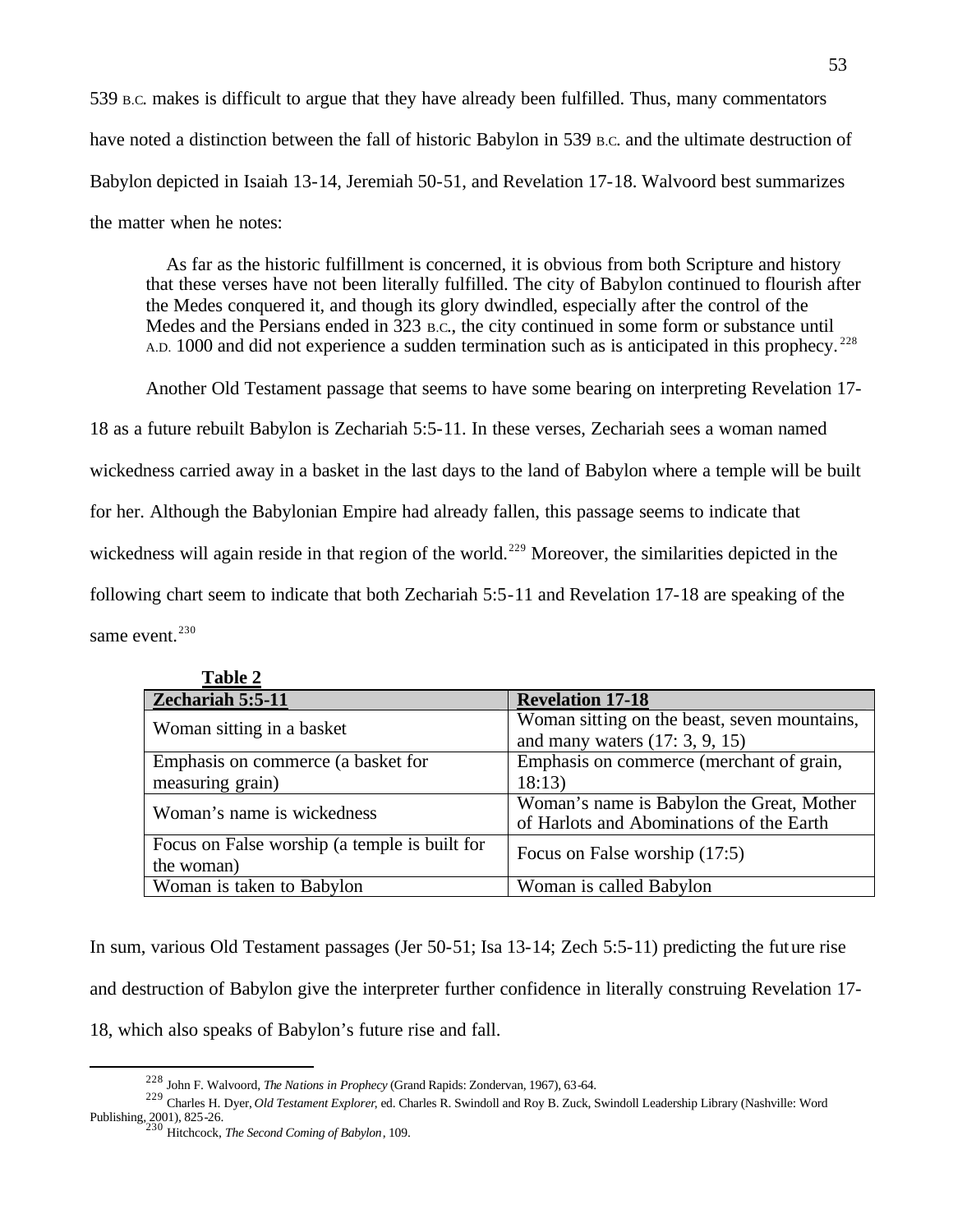#### **Descriptive Words and Phrases from Revelation 17-18**

The literal Babylon view is also strengthened upon observing how John in Revelation 17-18 consistently employs Old Testament imagery of ancient Babylon. For example, the language Babylon the Great (16:19; 17:5; 18:2, 10, 21) seems to be drawn from Nebuchadnezzar's description of the Babylonian Empire in Daniel  $4:30<sup>231</sup>$  Moreover, the reference to the wilderness in 17:3 may be a reference to the "oracle concerning the wilderness of the sea" in Isaiah 21:1. The wilderness of the sea is a reference to the sandy wastes of the Persian Gulf area outside of Babylon on the Euphrates. Interestingly, this oracle also includes the statement "fallen, fallen is Babylon" (Isa  $21:9$ ).<sup>232</sup>

Furthermore, the imagery of the many waters (Rev 17:1, 15) is reminiscent of the waters of Babylon (Ps 137:1; Jer 51:13). Thus, such imagery seems intentionally selected in order to conjure up the memory of ancient Babylon, with its series of canals, that straddled the Euphrates. In addition, the boast of Babylon, "I sit as queen and am no widow, and will not see sorrow" (18:7) echoes that of ancient Babylon (Isa  $47:7-9$ ).<sup>233</sup> John also employs imagery from the Tower of Babel. When Revelation 18:5 says, "her sins have piled up as high as heaven," the allusion is possibly to the use of bricks in building the Tower of Babel.<sup>234</sup> In using such imagery, John skillfully connects future worldwide apostasy led from Babylon back to the first world apostasy that began from the central locale of Babylon.

Revelation 17-18 also repeatedly draws imagery from the description of Babylon and its destruction given in Jeremiah 50-51.<sup>235</sup> For example, both passages describe Babylon as holding a golden cup (Jer 51:7; Rev 17:3-4; 18:6), dwelling on many waters (Jer 51:13; Rev 17:1), involved with the nations (Jer 51:7; Rev 17:2), and having the same name (Jer 50:1; Rev 17:5; 18:10). Moreover, both passages illustrate Babylon's destruction the same way (Jer 51:63-64; Rev 18:21) and depict Babylon's destruction as sudden (Jer 51:8; Rev 18:8), caused by fire (Jer 51:30; Rev 17:16; 18:8), final

<sup>231</sup> Thomas, *Revelation 8 to 22: An Exegetical Commentary*, 207.

<sup>232</sup> Hitchcock, *The Second Coming of Babylon*, 105.

<sup>233</sup> Gregg, ed., 431.

<sup>234</sup> Walvoord, *The Revelation of Jesus Christ*, 260.

<sup>235</sup> Dyer, "The Identity of Babylon in Revelation 17-18 (Part 2)," 441-43.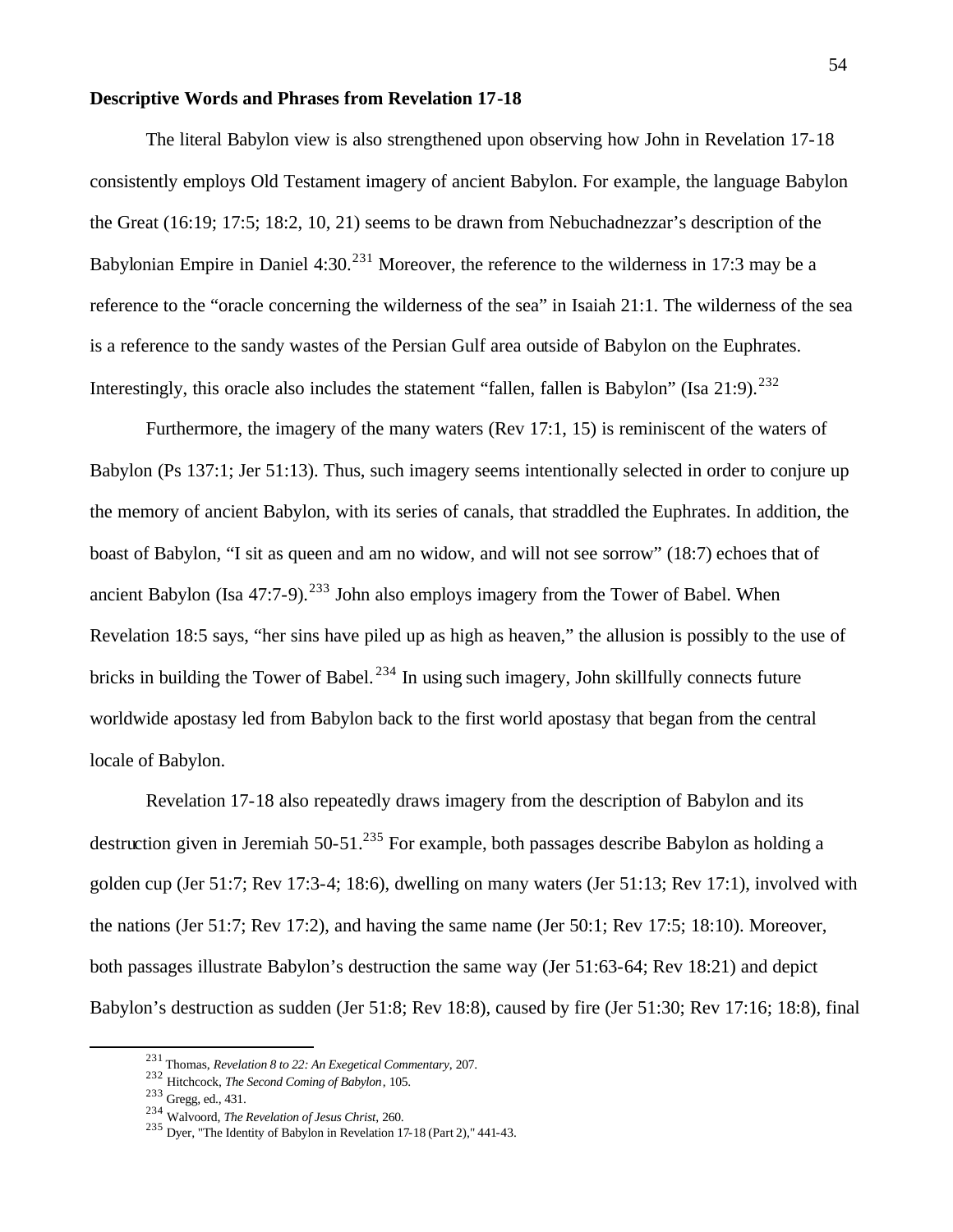(Jer 50:39; Rev 18:21), and deserved (Jer 51:63-64; Rev 18:21). Furthermore, both passages describe the response to Babylon's destruction in terms of God's people fleeing (Jer 51:6, 45; Rev 18:4) and heaven rejoicing (Jer 51:48; Rev 18:20). Other commentators have also noticed how frequently John in Revelation 17-18 draws from the imagery of Jeremiah 50-51. For example, Thomas observes ten parallels between the two sections of Scripture.<sup>236</sup> Aune also observes at least ten parallels between Jeremiah 50-51 and Revelation 18.<sup>237</sup>

### **Potential Weaknesses**

The literal Babylon view is not without its critics. However, I believe that most of the criticism raised against the view is answerable. Perhaps the most strenuous objection to the view is that it treats literally what should be treated symbolically given the fact that Revelation is apocalyptic literature. When interpreting such literature, symbolism is the rule and literalism is the exception. Thus, most New Testament scholars would counter Thomas' list of differences between Revelation and apocalyptic literature by emphasizing the similarities between the two and by arguing that the similarities outweigh the differences. Using *Semeia*  $14^{238}$  as a starting point, most New Testament scholars, such as Ladd<sup>239</sup> and Murphy,  $^{240}$  would argue that a common cluster of traits characterizes apocalyptic literature. They would also argue that Revelation shares in these characteristics.

These characteristics include the following: extensive use of symbolism, vision as the major means of revelation (Rev 1:10-11), angelic guides (Rev 1:1), activity of angels and demons (Rev 12:7- 8), focus on the end of the current age and the inauguration of the age to come (Rev 1:3), urgent expectation of the end of earthly conditions in the immediate future (Rev 21:1), the end as a cosmic catastrophe, new salvation that is paradisal in character (Rev 21-22), manifestation of the kingdom of God (Rev 11:15), a mediator with royal functions (Rev 3:7), dualism with God and Satan as the leaders, spiritual order determining the flow of history, pessimism about mans' ability to change the

<sup>236</sup> Thomas, *Revelation 8 to 22: An Exegetical Commentary*, 307.

<sup>237</sup> Aune, *Revelation 17-22*, 983.

<sup>238</sup> John J. Collins, ed., *Apocalypse: The Morphology of a Genre*, Semia; 14 (Missoula: MT: Scholars Press, 1979), 9.

<sup>239</sup> George Eldon Ladd, *The Presence of the Future* (Grand Rapids: Eerdmans, 1974), 76-101.

<sup>240</sup> Frederick J. Murphy, *Early Judaism: The Exile to the Time of Jesus* (Peabody, MA: Hendrickson, 2002), 130-33.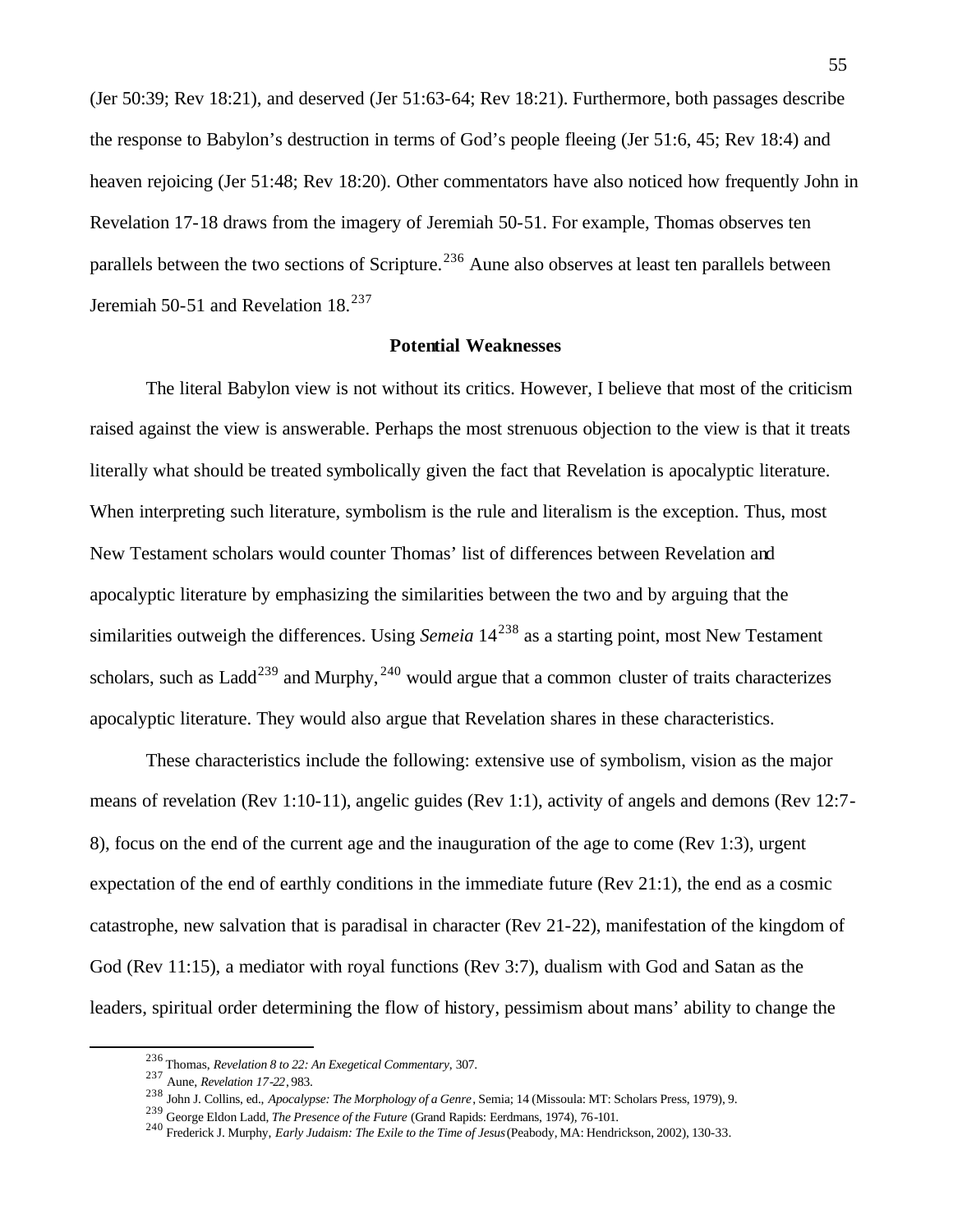course of events, periodization and determinism of human history (Rev 6:11), other worldly journeys (Rev 4:1-2), the catchword glory (Rev 4:11), and a final showdown between good and evil (Rev 19:11- 21). The scriptural citations from Revelation in the preceding list indicate that Revelation obviously shares many of these attributes. The question at this point is do the similarities between Revelation and apocalyptic literature outweigh the differences? While most New Testament scholars would say yes, some Babylon advocates such as Thomas would say no.

Moreover, many New Testament scholars would object that the differences between Revelation and apocalyptic literature cited by Thomas are significant enough to take Revelation out of the category of apocalyptic genre. For example, apocalyptic writings sometimes do contain moral imperatives. 1 Enoch 91:19 says, "…walk in the way of righteousness and do not walk in wickedness..." Other apocalyptic writings also contain moral imperatives (Testament of the Twelve Patriarchs; 1 Enoch 92-105) and focus upon a sense of human sinfulness (4 Ezra 4:12; 7:118). However, the apocalyptists are not generally motivated by a strong sense of moral urgency. The reason for this is the apocalyptists' conviction that they were part of the righteous remnant. Thus, they saw their role as one of encouraging the righteous remnant to endure, remain faithful, and have hope rather than persuade people to turn from known  $\sin^{24}$ 

In addition, Collins contends that Revelation's self claim of prophecy is not sufficient to disqualify the book from the apocalyptic category. According to Collins, "Prophecy was a broad category in the Hellenistic and Roman worlds; it could encompass various kinds of Revelation including what we call apocalyptic."<sup>242</sup> However, because 278 of Revelation's 404 verses allude to the Old Testament, it is more likely that John was employing the word prophecy as it is commonly used in the Old Testament. Most would agree that the function of Old Testament prophecy was to cause God's people to repent and bring them back to their covenant so that the covenant curses would stop and the

<sup>241</sup> Bart D. Ehrman, *The New Testament: A Historical Introduction to the Early Christian Writings*, 2d ed. (New York: OUP, 2000), 227.

<sup>242</sup> Collins, *The Apocalyptic Imagination: An Introduction to Jewish Apocalyptic Literature*, 269.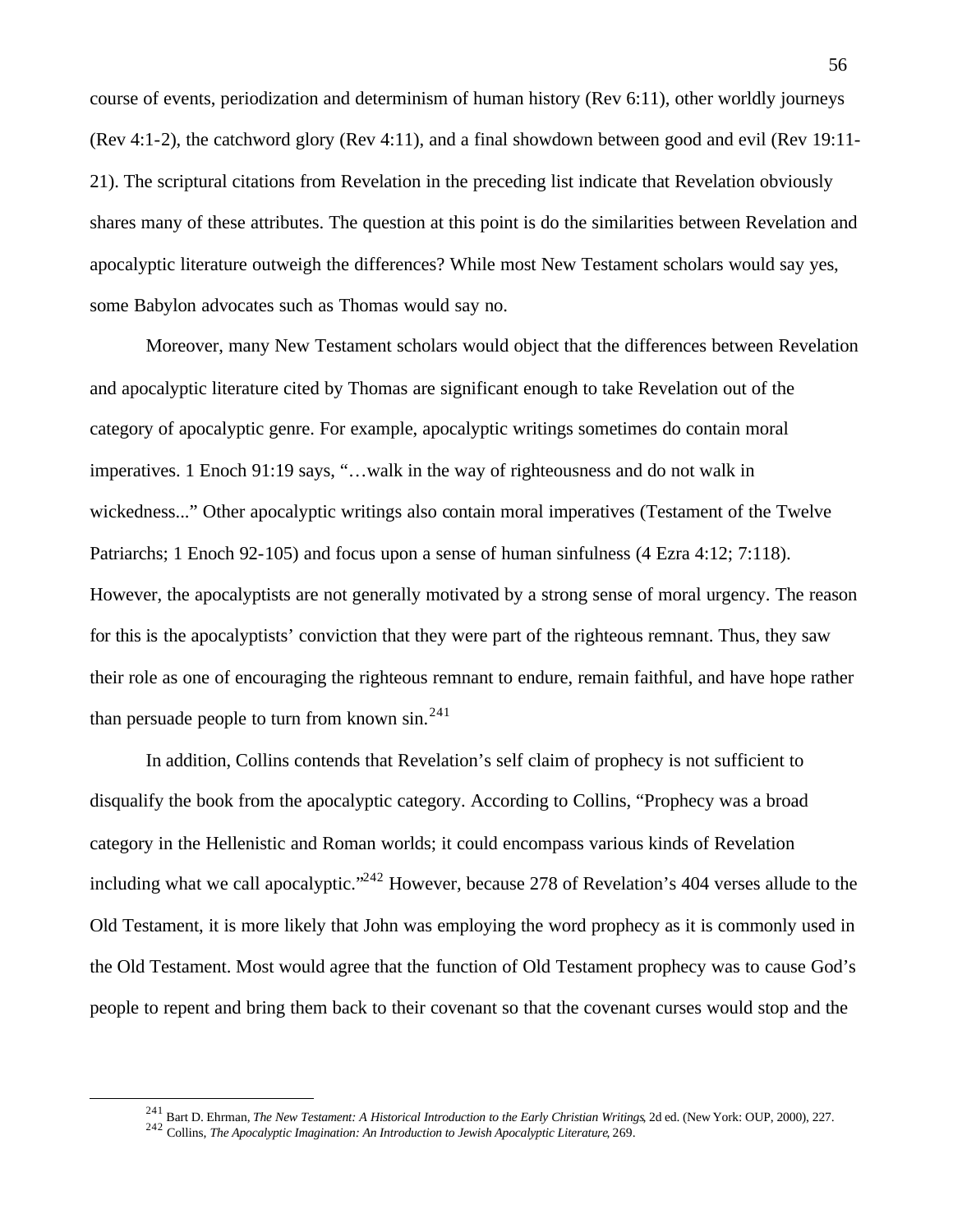covenant blessings would begin. This type of understanding of prophecy seems to be absent from most apocalyptic writings because of their focus upon the righteous remnant.

Observing other differences between Revelation and apocalyptic genre also strengthens Thomas' argument that Revelation should not be regarded as apocalyptic literature. For example, according to Kallas, apocalyptic literature has a different view of suffering than that portrayed in Revelation. In apocalyptic writings, suffering is something that emanates from God opposing forces that God will eventually overthrow rather than from God Himself. Thus, the apocalyptists did not see suffering as something good that is to be submitted to. By contrast, in Revelation, suffering comes from the hand of God because it is He who initiates the judgments (Rev 5:5; 6:1; 16:1). Therefore, at times, suffering is something good and must be submitted to. $243$ 

Moreover, apocalyptic literature is pseudo-prophecy or *vaticinia ex eventu*, which means "prophecies after the fact." In other words, apocalyptists typically retrace history under the guise of prophecy. From the perspective of someone in the remote past, they predict what will happen up to their own day. However, this is not so in Revelation where John looks from his own day into the future.<sup>244</sup> In addition, Revelation is dominated by an already not yet tension as John looked to the needs of his own day as well as the eschatological "Day of the Lord." Yet, this same tension is not evident in other apocalypses. $245$ 

Furthermore, according to Gregg, other apocalypses typically use numbers to convey concepts rather than count units.<sup>246</sup> By contrast, Revelation appears to use many numbers to indicate specific count units. For example, many futurist scholars believe that various numbers found in Revelation, such as 1260 days (Rev 12:6) or 42 months (Rev 11:2; 13:5), are direct references to the unfulfilled aspects of Daniel's prophecy of the seventy weeks (Dan  $9:24-27$ ).<sup>247</sup> Because Hoehner's calculations indicate that the fulfilled aspects of this prophecy had the potential of being accurate to the exact

<sup>243</sup> Kallas: 169-80.

<sup>244</sup> Leon Morris, *Apocalyptic*, 2d ed. (Grand Rapids: Eerdmans, 1980), 94.

<sup>245</sup> Ibid.

<sup>246</sup> Gregg, ed., 11-12.

<sup>247</sup> Walvoord, *The Revelation of Jesus Christ*, 177, 191, 200.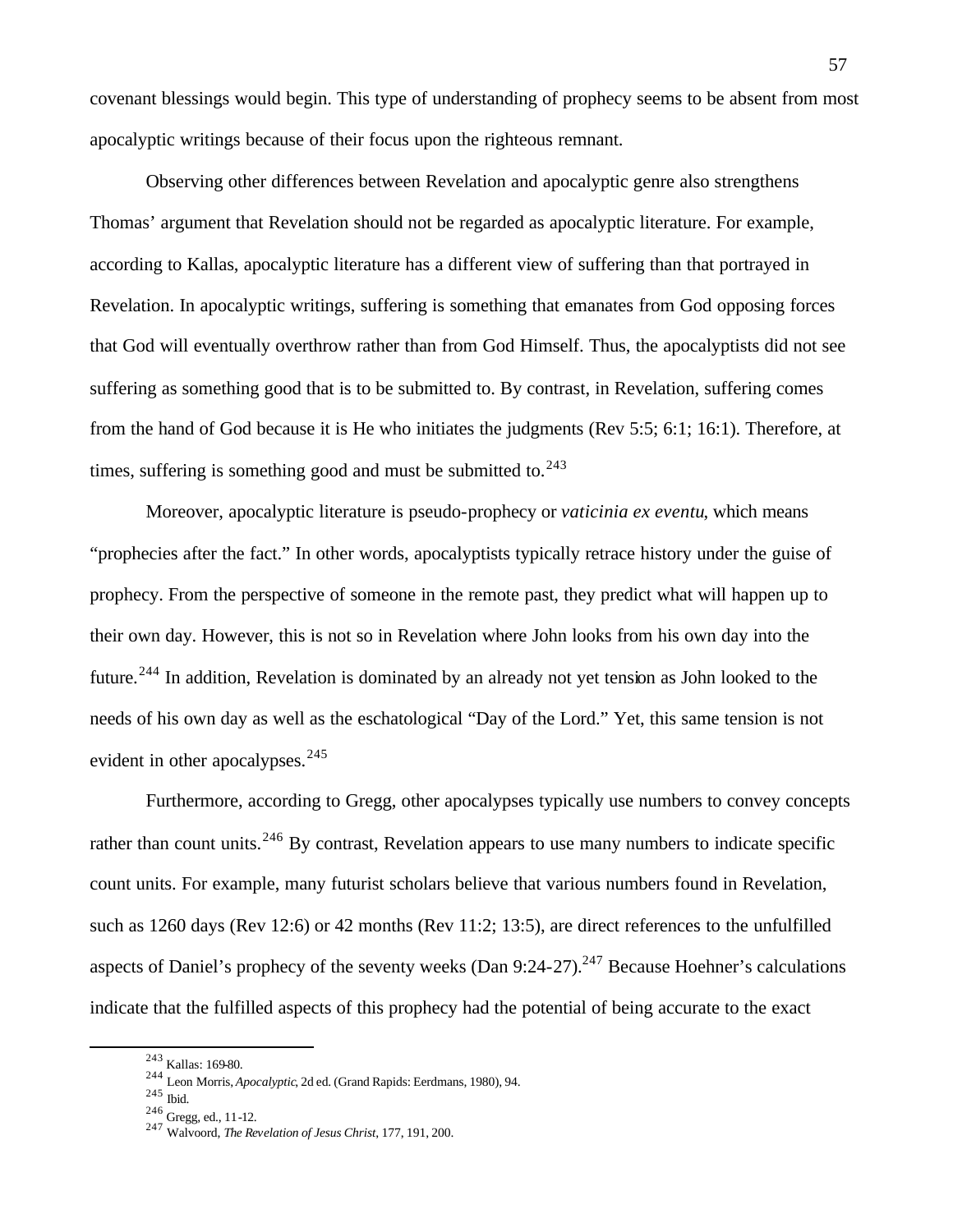day, <sup>248</sup> it stands to reason that the prophecy's unfulfilled aspects will also be fulfilled to the minutest detail. Thus, the numbers 1260 days and 42 months should not be taken as merely communicating concepts but rather should be interpreted as specific count units. According to Thomas, "…no number in Revelation is verifiably a symbolic number. On the other hand, nonsymbolic usage of numbers is the rule." $^{249}$ 

Moreover, Revelation's heavy dependence upon on Ezekiel and Daniel<sup>250</sup> also raises questions as to whether the book should be categorized as apocalyptic. Ezekiel and Daniel prophesied 400 years before apocalyptic literature became dominant in the intertestamental period. Also, Revelation 12:1 borrows imagery from Genesis 37:9-10, which took place in the patriarchal era nearly 1800 years before apocalypticism began to flourish. A further variance from apocalyptic writings includes Revelation's unique epistolary introduction (Rev 1:4-5).<sup>251</sup> Finally, many apocalyptic writings, such as the *Book of Watchers*, fail to present a precise eschatological scheme.<sup>252</sup> Yet, many have argued that Revelation 6-19, with its telescoping and fixed seven-year duration, does communicate a fixed eschatological scheme. A chronology of events also seems to be employed in Revelation  $20-22$ <sup>253</sup>

In sum, although Revelation has many affinities with apocalyptic literature, it is difficult to classify it as apocalyptic because these similarities seem slightly outweighed by the differences between it and apocalyptic writings. A better classification for the book is prophecy rather than apocalyptic. This classification best takes into account Revelation's numerous self claims to be prophecy, emphasis upon repentance, and purpose of comforting God's people in the present through a vision of victory to take place in the distant future. Although this classification is a minority opinion, it

<sup>248</sup> Harold W. Hoehner, *Chronological Aspects of the Life of Christ* (Grand Rapids: Zondervan, 1977), 115-39.

<sup>249</sup> Thomas, *Revelation 8 to 22: An Exegetical Commentary*, 408.

<sup>250</sup> Jenkins, 22.

<sup>251</sup> J. Ramsey Michaels, *Interpreting the Book of Revelation* (Grand Rapids: Baker, 1992), 22.

<sup>252</sup> Collins, *The Apocalyptic Imagination: An Introduction to Jewish Apocalyptic Literature*, 56.

<sup>253</sup> Harold W. Hoehner, "Evidence from Revelation 20," in *The Coming Millennial Kingdom*, ed. Donald K. Campbell and Jeffrey L. Townsend (Grand Rapids: Kregel, 1997), 245-61.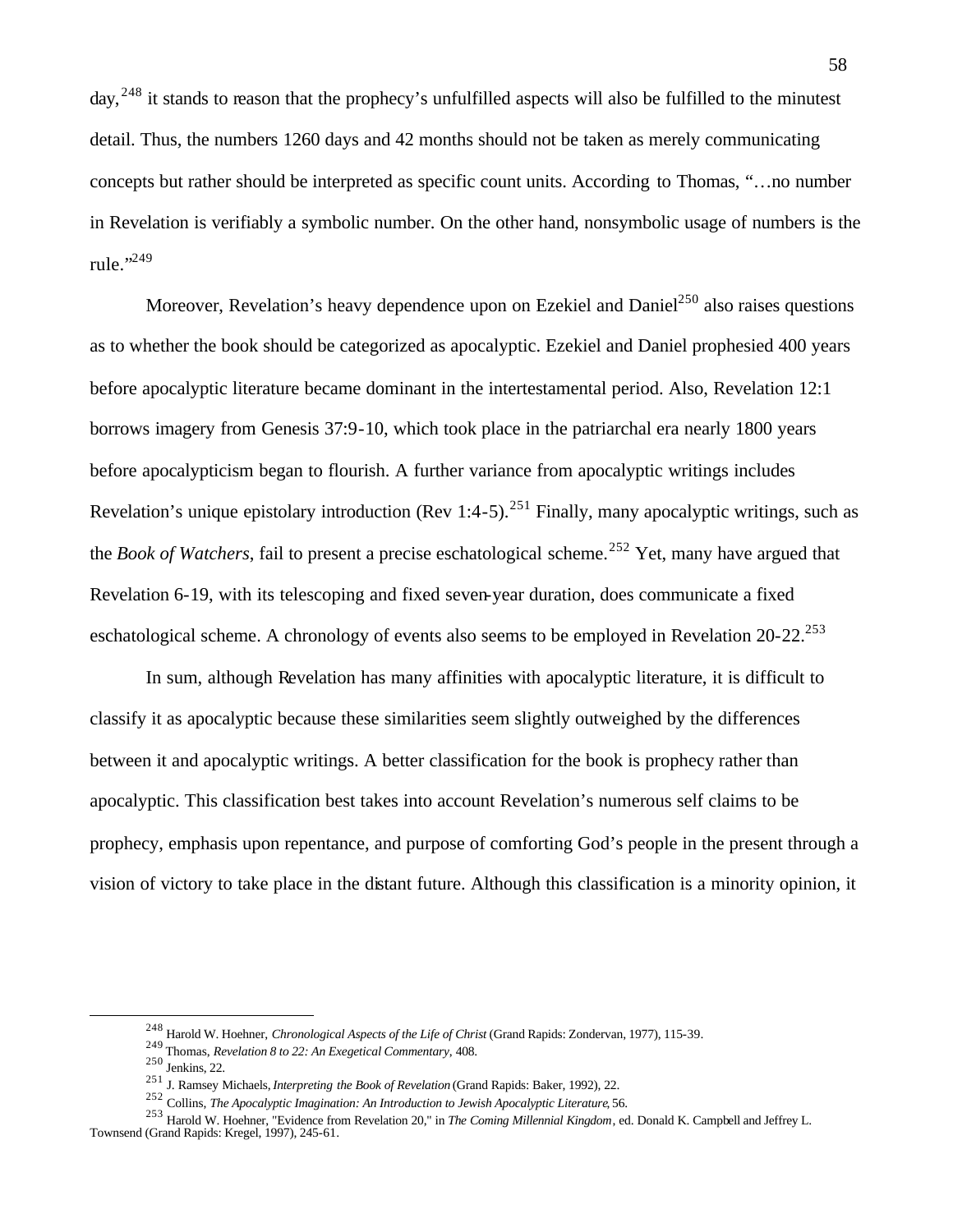is interesting to observe other scholars reaching the same conclusion. Among them are the previously cited Morris and Thomas as well as Michaels <sup>254</sup> and even preterist David Chilton. <sup>255</sup>

The literal Babylon view is also criticized on the grounds that Isaiah 13-14 and Jeremiah 50-51 were essentially fulfilled in 539 B.C. and therefore do not await a future fulfillment. Critics maintain that these prophetic texts should not be approached with a wooden literalistic hermeneutic that demands that every minute prophetic detail come to pass before these prophecies can be labeled fulfilled.<sup>256</sup> For example, Heater points out that it is common for various Old Testament passages as well as Ancient Near East treaties to describe the coming destruction of an enemy in hyperbolic, nonliteral terms. Heater categorizes such language as "destruction genre."<sup>257</sup> Chisholm calls such language "stylized and exaggerated" and therefore argues that these texts were "essentially fulfilled" with the historic defeat of Babylon.<sup>258</sup> Johnston echoes these thoughts when he notes, "...Dyer's approach shows the danger of an overly narrow hermeneutic of prophecy which always demands a literal/precise fulfillment."<sup>259</sup>

However, none of these critics sufficiently interacts with Dyer's argument that after Babylon's destruction, the northern and southern kingdoms would be reunited and national repentance would result. Moreover, following Babylon's destruction, Isaiah 14 indicates that the world's universal rest and peace (14:5-8) and Israel's restoration (14:1-4) will transpire. Because these events await the fulfillment of Israel's covenant's after her national repentance, they have never happened in history and are yet to occur. Interestingly, Chisholm treats Israel's restoration as depicted in Amos 9:11-15 as a future event.<sup>260</sup> Why should Israel's restoration be treated differently in Isaiah 13-14 and Jeremiah 50-51?

 $\overline{a}$ 

<sup>260</sup> Chisholm, 401-403.

<sup>254</sup> Michaels, 21-23.

<sup>255</sup> Chilton, 25-27.

<sup>256</sup> Pate, *Iraq-Babylon of the End Times*, 41.

<sup>257</sup> Homer Heater, "Do the Prophets Teach That Babylonia Will Rebuilt in the Eschaton?," *Journal of the Evangelical Theological Society* 41 (March 1998): 31-36.

<sup>258</sup> Robert B. Chisholm, *Handbook on the Prophets* (Grand Rapids: Baker, 2002), 53, 213.

<sup>259</sup> Gordon Johnston, *Introduction to the Study of the Prophets. Unit 5: Hermeneutics of Fulfillment / Non-Fulfillmet of Prophecy* (unpublished class notes in 104 Hebrew Exegesis, Dallas Theological Seminary, Spring Semester, Spring 2003), 26.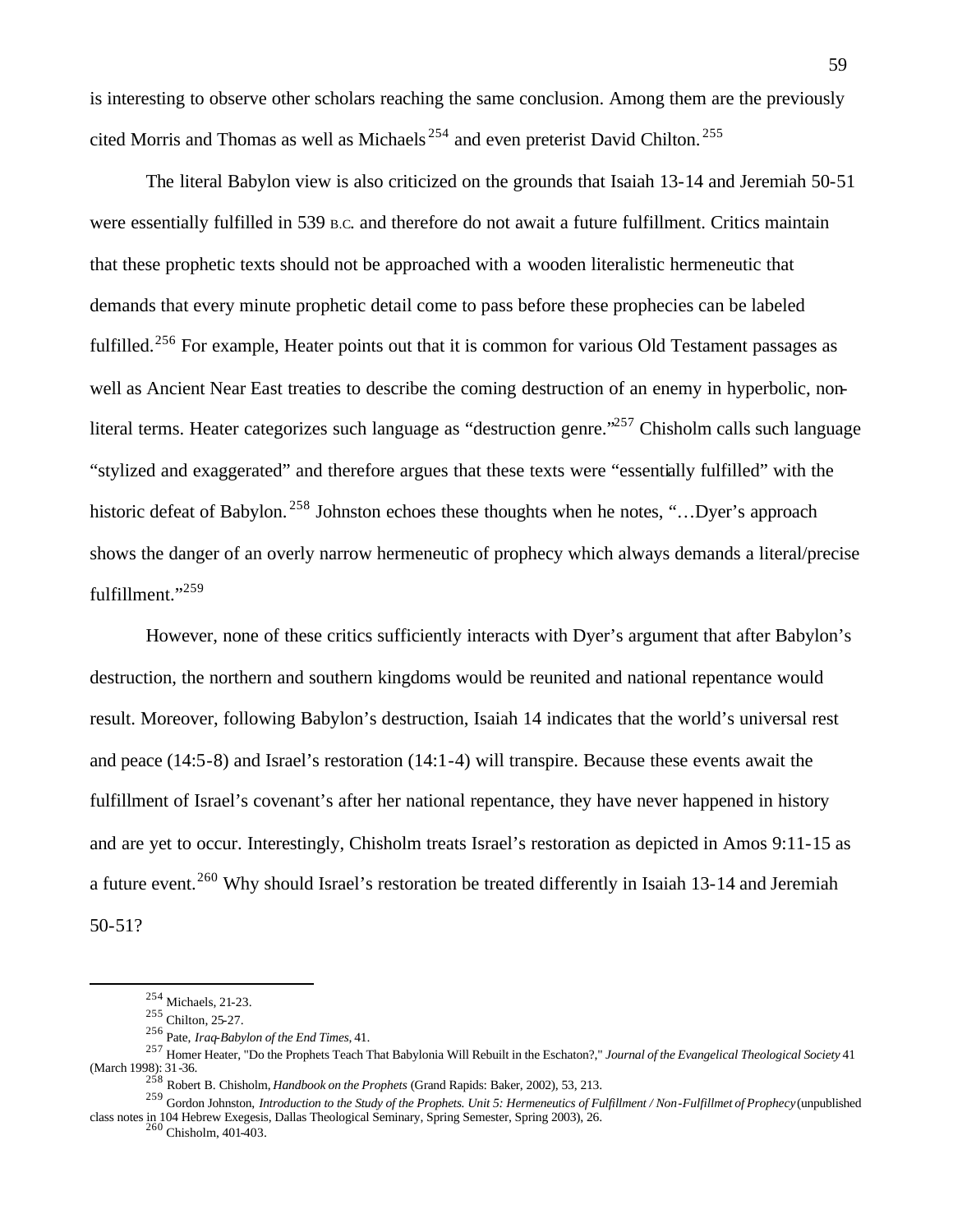It is also possible to question the literal, futuristic Babylon interpretation on the grounds that such a prophecy would have little relevance to John's original first century audience. However, such a criticism also calls into question the routine practice of numerous Old Testament prophets who comforted Israel with prophecies predicting the ultimate triumph of God to be fulfilled in the distant future (Isa 40–66; Ezek 36–48; Amos 9:11–15).

Finally, the Babylon view has been criticized as being the product of reading current events regarding the present Iraqi crisis back into the text rather than being the product of sound exegetical principles. Pate and Hays either expressly or tacitly level this charge in several instances.<sup>261</sup> However, this accusation seems unfair in light of the fact that numerous interpreters held the view long before Sadam Hussein rose to power. Such commentators include Newell  $(1935)$ ,  $^{262}$  Jennings  $(1937)$ ,  $^{263}$ Cooper (1942),<sup>264</sup> and Lang (1948).<sup>265</sup> Other commentators held the view even before Iraq became a nation in 1932. Such commentators include Seiss  $(1909)^{266}$  and Larkin  $(1919)^{267}$  It is true that Dyer released his book advocating the literal Babylon view on the eve of the Gulf War<sup>268</sup> and recently on the eve of the present war with Iraq.<sup>269</sup> However, it should also be noted that the content of these books is based upon Dyer's master's thesis that was completed in May of 1979<sup>270</sup> long before Hussein's rise to power and escalating tensions between America and Iraq.

<sup>261</sup> Pate, *Iraq-Babylon of the End Times*, 40, 97, 100.

<sup>262</sup> William R. Newell, *The Book of Revelation* (Chicago: Grace Publications, 1935), 268.

<sup>263</sup> Frederick C. Jennings, *Studies in Revelation* (New York: Loizeaux Brothers, 1937), 476.

<sup>264</sup> David L. Cooper, *The World's Greatest Library Graphically Illustrated* (Los Angeles: Biblical Research Society, 1942), 114.

<sup>265</sup> George H. Lang, *The Revelation of Jesus Christ* (London: Paternoster, 1948), 305.

<sup>266</sup> Seiss, 397.

<sup>267</sup> Clarence Larkin, *The Book of Revelation* (Glenside, PA: Rev. Clarence Larkin Estate, 1919), 150.

<sup>268</sup> Charles H. Dyer, *The Rise of Babylon* (Wheaton: Tyndale House, 1991).

<sup>269</sup> Charles H. Dyer, *The Rise of Babylon*, rev. ed. (Chicago: Moody Publishers, 2003).

<sup>270</sup> Charles H. Dyer, "The Identity of Babylon in Revelation 17 and 18" (Th.M. thesis, Dallas Theological Seminary, 1979).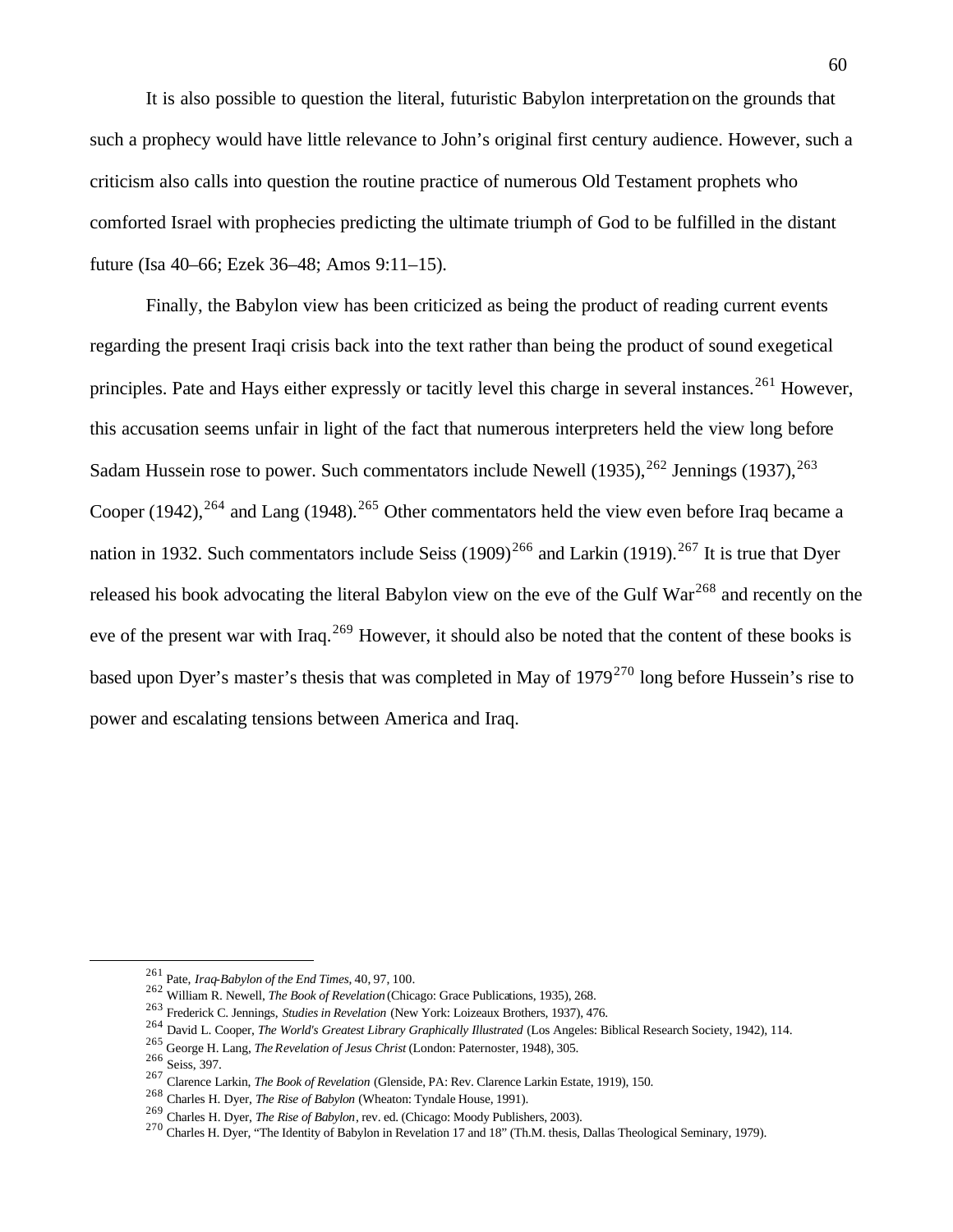# *Conclusion*

This section of the paper has surveyed five prominent approaches for identifying Babylon in Revelation 17-18. These approaches include identifying Babylon as the world, Jerusalem, Rome, an end time religious system, and futuristic, literal, rebuilt Babylon. As indicated in the preceding discussion, I lean toward the Babylon position. Although this position is not without its weaknesses and is presently a minority position in the scholarly world, it seems to have fewer problems than the other views.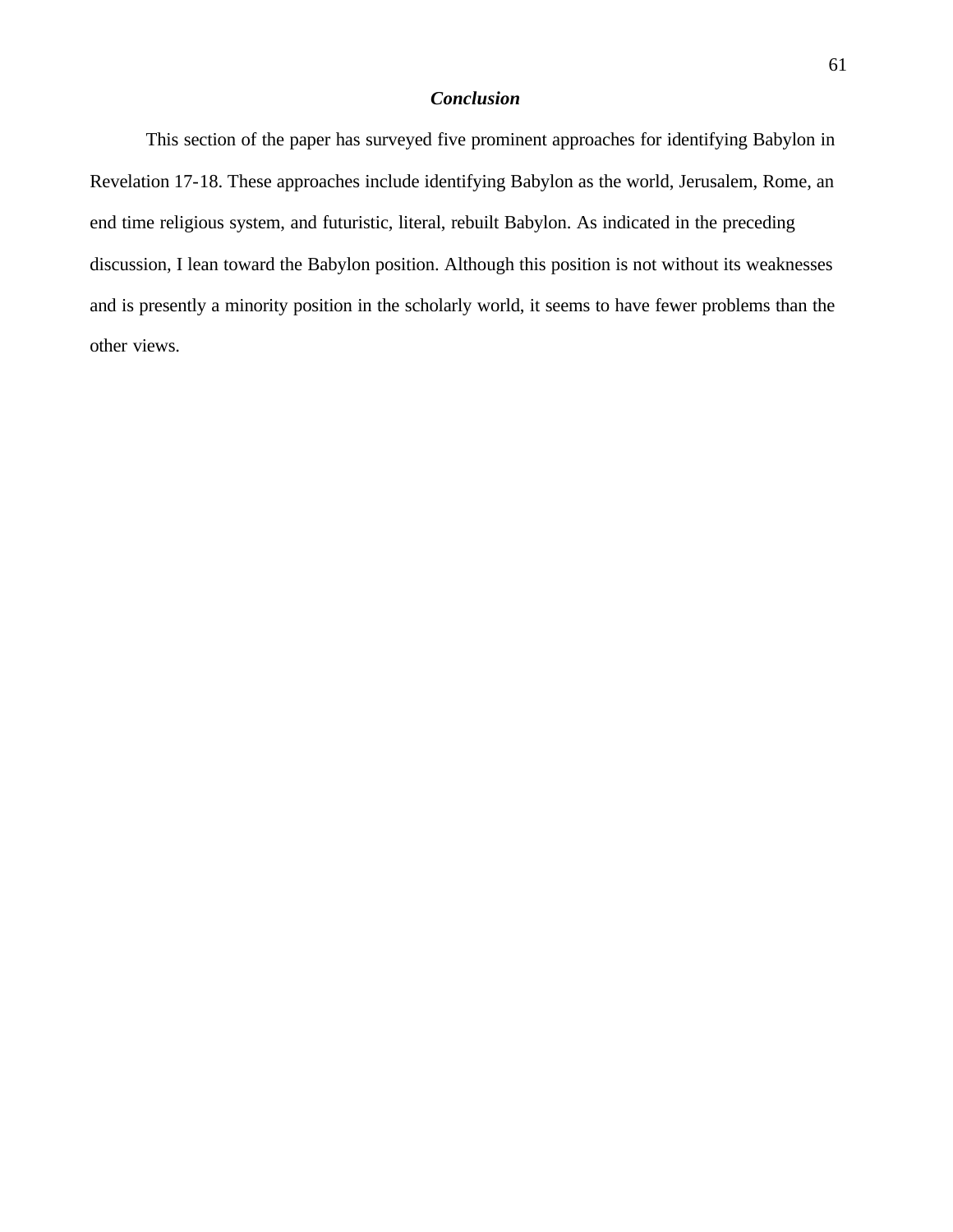#### **BIBLIOGRAPHY**

Alford, Henry. *The Greek Testament*. 4 vols. 3d ed. Cambridge: Deighton, Bell and Co., 1866.

- Aune, David E. *Revelation 6-16* Word Biblical Commentary, ed. Bruce M. Metzger. Nashville: Thomas Nelson, 1997.
	- \_\_\_\_\_\_\_\_. *Revelation 17-22* Word Biblical Commentary, ed. Bruce M. Metzger. Nashville: Thomas Nelson, 1997.
- Barr, James. *The Semantics of Biblical Language*. London: Oxford University Press, 1961.
- Beagley, Alan James. *The 'Stitz Im Leben' of the Apocalypse with Particular Reference to the Role of the Church's Enemies*. New York: de Gruyter, 1987.
- Beale, G. K. *The Book of Revelation* New Century Bible Commentary Series, ed. I. Howard Marshall and Donald A. Hagner. Grand Rapids: Eerdmans, 1999.
- Beasley-Murray, G.R. *The Book of Revelation* New Century Bible Commentary. London: Marshall, Morgan, and Scott, 1974.
- Beckwith, Isbon T. *The Apocalypse of John*. New York: Macmillan, 1919.
- Bell, Albert A. "The Date of John's Apocalypse. The Evidence of Some Roman Historians Reconsidered." *New Testament Studies* 25 (October 1978): 93-102.
- Bock, Darrell L. "Interpreting the Bible-How Texts Speak to Us." In *Progressive Dispensationalism*, ed. Darrell L. Bock Craig A. Blaising. Wheaton: Victor, 1993.

\_\_\_\_\_\_\_\_. "Summary Essay." In *Three Views on the Millennium*, ed. Darrell L. Bock. Grand Rapids: Zondervan, 1999.

Caird, G.B. *The Revelation of Saint John* Black's New Testament Commentaries, ed. Henry Chadwick. London: Black, 1966.

\_\_\_\_\_\_\_\_. *The Language and Imagery of the Bible*. London: Duckworth, 1980.

- Carson, D.A. *New Testament Commentary Survey*. 5th ed. Grand Rapids: Baker, 2001.
- Charles, R. H. *The Revelation of St. John*. Vol. 2 International Critical Commentary, ed. S.R. Driver and A. Plummer and C.A. Briggs. Edinburgh: T & T Clark, 1920.
- Chilton, David. *The Days of Vengeance: An Exposition of the Book of Revelation*. Tyler, TX: Dominion Press, 1987.
- Chisholm, Robert B. *Handbook on the Prophets*. Grand Rapids: Baker, 2002.
- Collins, J. J. "The Sibylline Oracles, Book 5." In *The Old Testament Psuedepigrapha*, ed. James H. Charlesworth. Garden City, NY: Doubleday, 1983.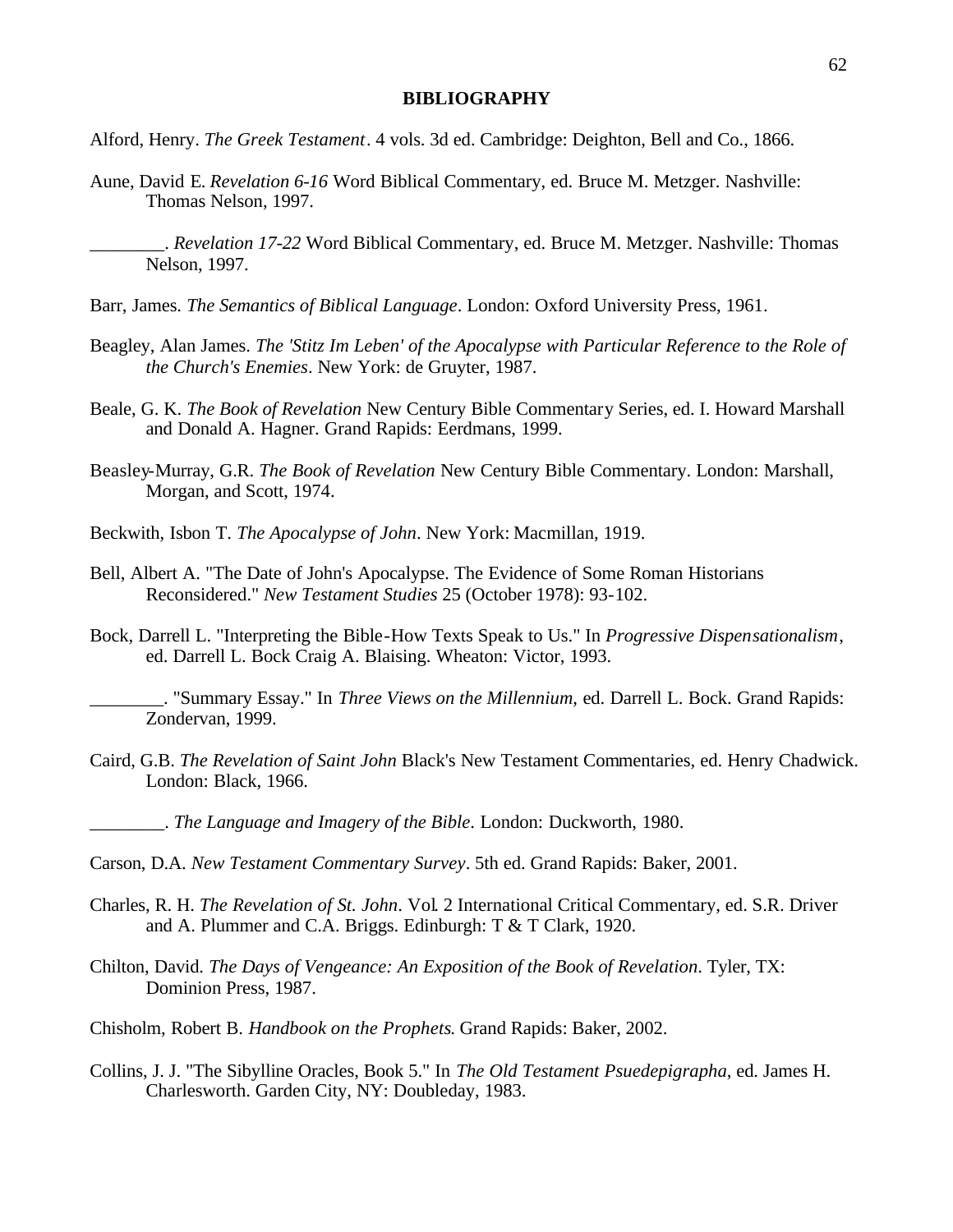- Collins, John J. *The Apocalyptic Imagination: An Introduction to Jewish Apocalyptic Literature*. 2d ed. Grand Rapids: Eerdmans, 1998.
- \_\_\_\_\_\_\_\_, ed. *Apocalypse: The Morphology of a Genre*, Semia; 14. Missoula: MT: Scholars Press, 1979.
- Cooper, David L. *The World's Greatest Library Graphically Illustrated*. Los Angeles: Biblical Research Society, 1942.
- Dyer, Charles H. "The Identity of Babylon in Revelation 17 and 18." Th.M. thesis, Dallas Theological Seminary, 1979.
	- \_\_\_\_\_\_\_\_. *The Rise of Babylon*. Wheaton: Tyndale House, 1991.
	- \_\_\_\_\_\_\_\_. *Old Testament Explorer* Swindoll Leadership Library, ed. Charles R. Swindoll and Roy B. Zuck. Nashville: Word Publishing, 2001.

\_\_\_\_\_\_\_\_. *The Rise of Babylon*. rev. ed. Chicago: Moody Publishers, 2003.

\_\_\_\_\_\_\_\_. "The Identity of Babylon in Revelation 17-18 (Part 1)." *Bibliotheca Sacra* 144 (July-September 1987): 305-17.

\_\_\_\_\_\_\_\_. "The Identity of Babylon in Revelation 17-18 (Part 2)." *Bibliotheca Sacra* 144 (October-December 1987): 433-449.

- Ehrman, Bart D. *The New Testament: A Historical Introduction to the Early Christian Writings*. 2d ed. New York: OUP, 2000.
- Ewing, D. Ragan. "The Identification of Babylon the Harlot in the Book of Revelation." Th.M. thesis, Dallas Theological Seminary, 2002.
- Ford, J. Massyngberde. *Revelation*. Vol. 38 Anchor Bible, ed. William Foxwell Albright and David Noel Freedman. Garden City, NY: Doubleday, 1975.
- Frost, Samuel M. *Misplaced Hope: The Origins of First and Second Century Eschatology*. Colorado Springs: Bimillennial Press, 2002.

Fruchtenbaum, Arnold G. *Footsteps of the Messiah*. Tustin: Ariel Ministries, 1983.

\_\_\_\_\_\_\_\_. *Israelology: The Missing Link in Systematic Theology*. rev. ed. Tustin: Ariel Ministries, 1994.

Gentry, Kenneth L. *Before Jerusalem Fell*. Tyler, TX: Institute for Christian Economics, 1989.

\_\_\_\_\_\_\_\_. "A Preterist View of Revelation. " In *Four Views on the Book of Revelation*, ed. C. Marvin Pate. Grand Rapids: Zondervan, 1998.

\_\_\_\_\_\_\_\_. *The Beast of Revelation*. Powder Springs, GA: American Vision, 2002.

\_\_\_\_\_\_\_\_. "The Days of Vengeance: A Review Article." *The Council of Chalcedon* (June 1987).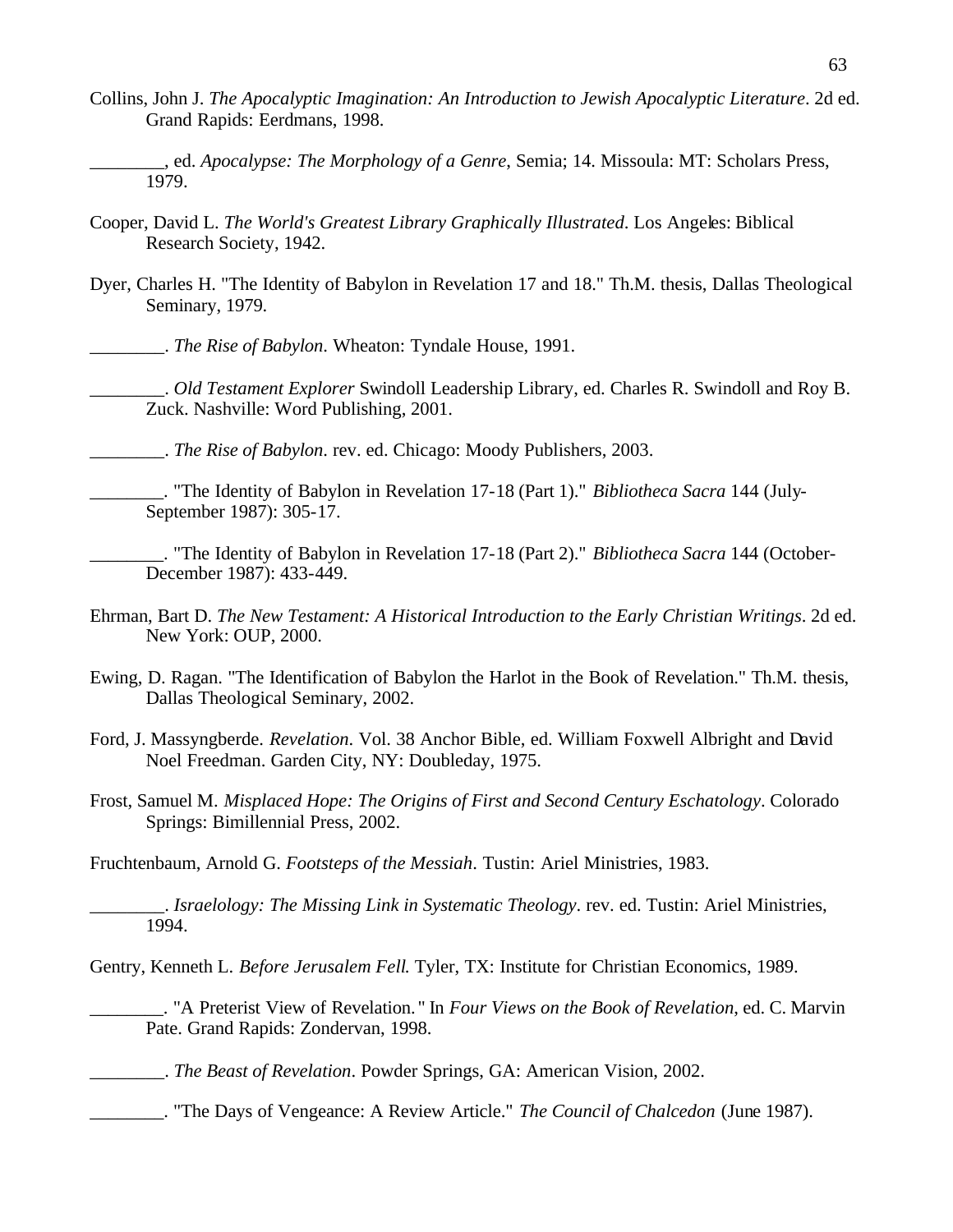Gregg, Steve, ed. *Revelation: Four Views, a Parallel Commentary*. Nashville: Thomas Nelson, 1997.

Gromacki, Robert G. *New Testament Survey*. Grand Rapids: Baker, 1974.

- Hamstra, Sam. "An Idealist View of Revelation." In *Four Views on the Book of Revelation*, ed. C. Marvin Pate. Grand Rapids: Zondervan, 1998.
- Heater, Homer. "Do the Prophets Teach That Babylonia Will Rebuilt in the Eschaton?" *Journal of the Evangelical Theological Society* 41 (March 1998): 23-43.
- Hendrickson, William. *More Than Conquerors: An Interpretation of the Book of Revelation*. Grand Rapids: Baker, 1939.

Hitchcock, Mark. *The Second Coming of Babylon*. Sisters, OR: Multnomah Publishers, 2003.

\_\_\_\_\_\_\_\_. "The Stake in the Heart: The A.D. 95 Date of Revelation." In *The End Times Controversy*, ed. Tim LaHaye and Thomas Ice. Eugene, OR: Harvest House, 2003.

Hoehner, Harold W. *Chronological Aspects of the Life of Christ*. Grand Rapids: Zondervan, 1977.

\_\_\_\_\_\_\_\_. "Evidence from Revelation 20." In *The Coming Millennial Kingdom*, ed. Donald K. Campbell and Jeffrey L. Townsend. Grand Rapids: Kregel, 1997.

\_\_\_\_\_\_\_\_. *Ephesians: An Exegetical Commentary*. Grand Rapids: Baker, 2002.

Ice, Thomas. "Has Bible Prophecy Already Been Fulfilled? (Part 2)." *Conservative Theological Journal* 4 (December 2000): 291-327.

Jenkins, Ferrel. *The Old Testament in the Book of Revelation*. Grand Rapids: Baker, 1976.

- Jennings, Frederick C. *Studies in Revelation*. New York: Loizeaux Brothers, 1937.
- Johnston, Gordon. *Introduction to the Study of the Prophets. Unit 5: Hermeneutics of Fulfillment / Non-Fulfillmet of Prophecy*: unpublished class notes in 104 Hebrew Exegesis, Dallas Theological Seminary, Spring Semester, Spring 2003.
- Kallas, James. "The Apocalypse-an Apocalyptic Book?" *Journal of Biblical Literature* 86 (1967): 69- 80.
- Keener, Craig S. *The Ivp Bible Background Commentary: New Testament*. Grove, IL: Inter Varsity Press, 1993.
- Kiddle, M. *The Revelation of St. John*. New York: Harper, 1940.
- Klijn, A. "2 (Syriac Apocalypse of) Baruch." In *The Old Testament Psuedepigrapha*, ed. James H. Charlesworth. Garden City, NY: Doubleday, 1983.
- Kreitzer, Larry. "Hadrian and the Nero Redivivus Myth." *Zeitschrift Fur Die Nuetestamentliche Wissenschaft* 79 (1988): 92-115.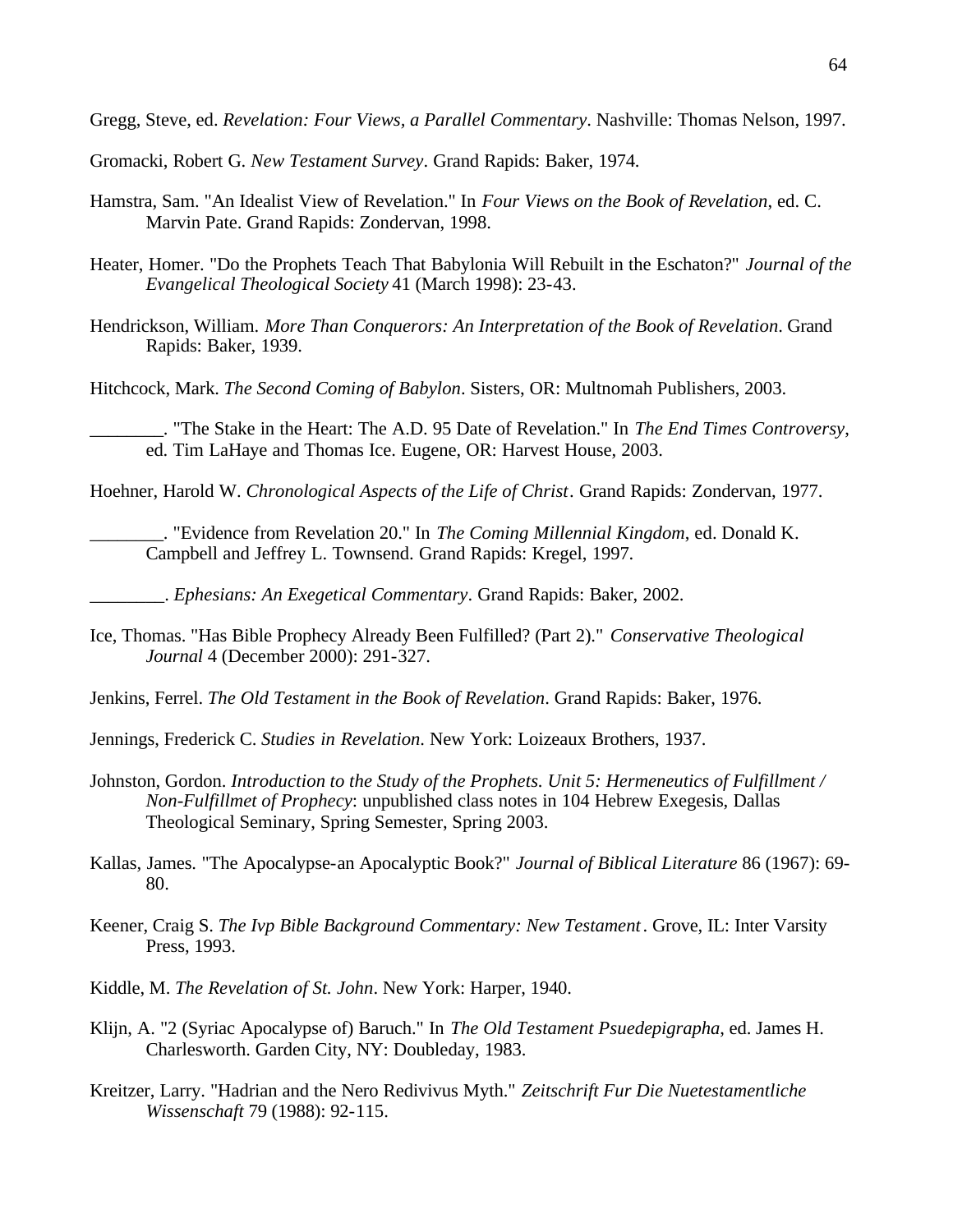- Ladd, George Eldon. *A Commentary on the Revelation of John*. Grand Rapids: Eerdmans, 1972. Reprint, 1979.
	- \_\_\_\_\_\_\_\_. *The Presence of the Future*. Grand Rapids: Eerdmans, 1974.
- Lang, George H. *The Revelation of Jesus Christ*. London: Paternoster, 1948.
- Larkin, Clarence. *The Book of Revelation*. Glenside, PA: Rev. Clarence Larkin Estate, 1919.
- Michaels, J. Ramsey. *Interpreting the Book of Revelation*. Grand Rapids: Baker, 1992.
- Morris, Leon. *Apocalyptic*. 2d ed. Grand Rapids: Eerdmans, 1980.
- Moule, Charles. "The Nature and Purpose of 1 Peter." *New Testament Studies* 3 (1956-7).
- Mounce, Robert H. *The Book of Revelation*. rev. ed. Commentary on the New Testament, ed. Gordon D. Fee. Grand Rapids: Eerdmans, 1998.
- Murphy, Frederick J. *Early Judaism: The Exile to the Time of Jesus*. Peabody, MA: Hendrickson, 2002.
- Newell, William R. *The Book of Revelation*. Chicago: Grace Publications, 1935.
- Pate, C. Marvin. "A Progressive Dispensationalist View of Revelation." In *Four Views on the Book of Revelation*, ed. C. Marvin Pate. Grand Rapids: Zondervan, 1998.

\_\_\_\_\_\_\_\_. *Iraq-Babylon of the End Times*. Grand Rapids: Baker, 2003.

- Provan, Iain. "Foul Spirits, Fornication and Finance: Revelation 18 from an Old Testament Perspective." *Journal for the Study of the New Testament* 64 (December 1996): 81-100.
- Ramm, Bernard. *Protestant Biblical Interpretation*. Boston: W.A. Wilde, 1956.
- Reddish, Mitchell G., ed. *Apocalyptic Literature: A Reader*. Peabody, MA: Hendrickson, 1990.
- Robertson, Archibald Thomas. *Word Pictures in the New Testament*. 6 vols. Nashville: Broadman Press, 1933.
- Robinson, A. T. *Redating the New Testament*. Philadelphia: Westminster, 1976.
- Russell, J. Stuart. *The Parousia: A Critical Inquiry into the New Testament Doctrine of Our Lord's Second Coming*. London: Unwin, 1887. Reprint, Grand Rapids: Baker, 1999.
- Ryrie, Charles Caldwell. *Revelation*. Chicago: Moody Press, 1968.
- Scofield, C. I., ed. *The New Scofield Reference Bible*. New York: Oxford University Press, 1909.
- Seiss, J. A. *The Apocalypse: Lectures on the Book of Revelation*. New York: Charles C. Cook, 1909. Reprint, Grand Rapids, Zondervan, 1964.